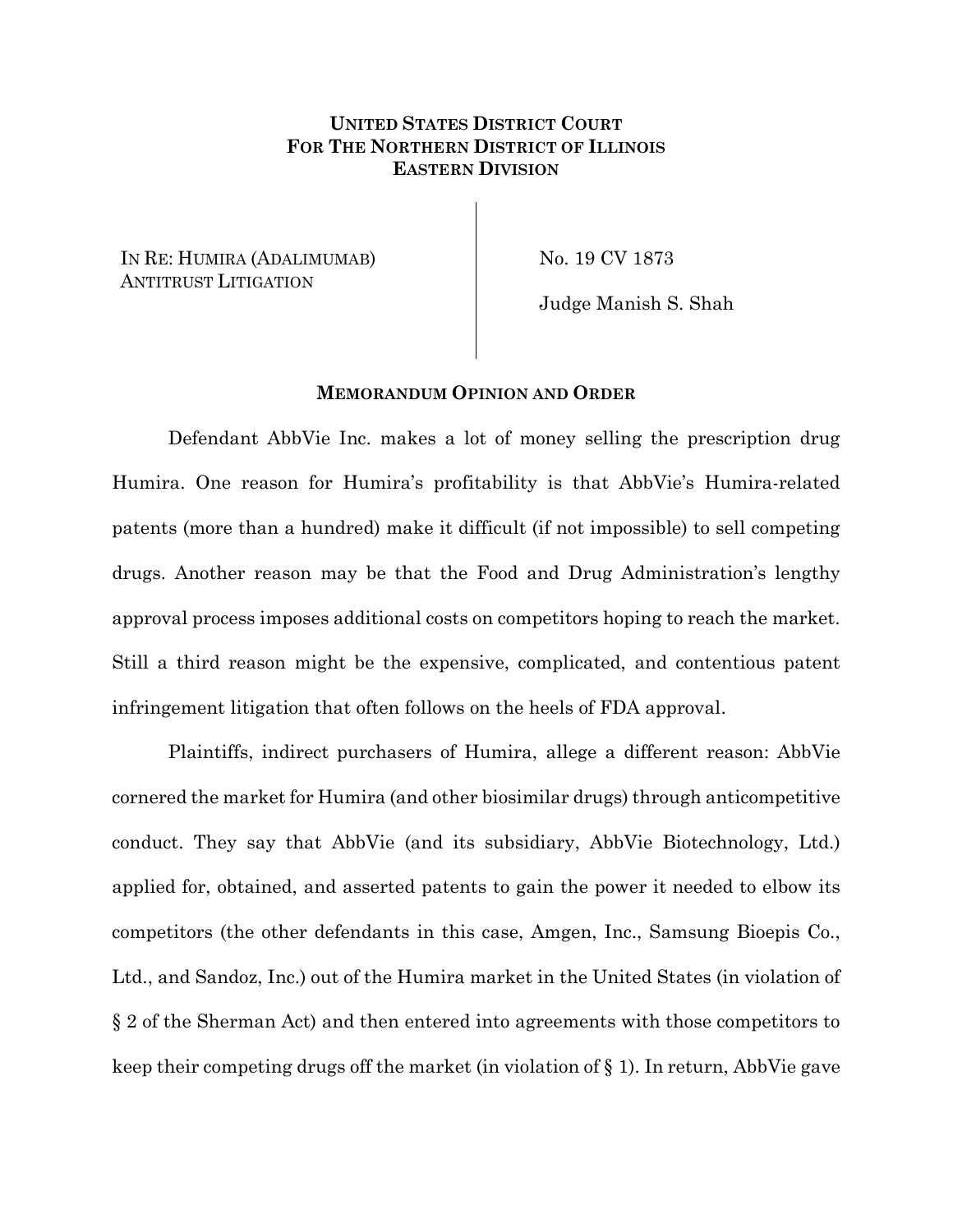those competitors permission to market their drugs in Europe (where AbbVie also possessed an imposing patent portfolio that blocked competition).

The legal and regulatory backdrop for patented biologic drugs, together with a well-resourced litigation strategy, gave AbbVie the ability to maintain control over Humira. Plaintiffs say that AbbVie's plan to extend its power over Humira amounts to a scheme to violate federal and state antitrust laws. But what plaintiffs describe is not an antitrust violation. AbbVie has exploited advantages conferred on it through lawful practices and to the extent this has kept prices high for Humira, existing antitrust doctrine does not prohibit it. Much of AbbVie's petitioning was protected by the *Noerr–Pennington* doctrine, and plaintiffs' theory of antitrust injury is too speculative. Because the federal antitrust claims fail, the state antitrust claims fail, too. And although the complaint is lengthy and detailed, its application to state statutes that prohibit unfair and unconscionable conduct falls short. The complaint is dismissed without prejudice.

## **I. Legal Standards**

A complaint must contain a short and plain statement that plausibly suggests a right to relief. *Ashcroft v. Iqbal*, 556 U.S. 662, 677–78 (2009); Fed. R. Civ. P. 8(a)(2). In ruling on a motion to dismiss, a court must accept all factual allegations in the complaint as true and draw all reasonable inferences in plaintiffs' favor, but need not accept legal conclusions, bare assertions, or conclusory allegations. *Iqbal*, 556 U.S. at 680–82. The complaint does not need to include detailed factual allegations, but it must provide more than labels and formulaic recitations of the elements of the cause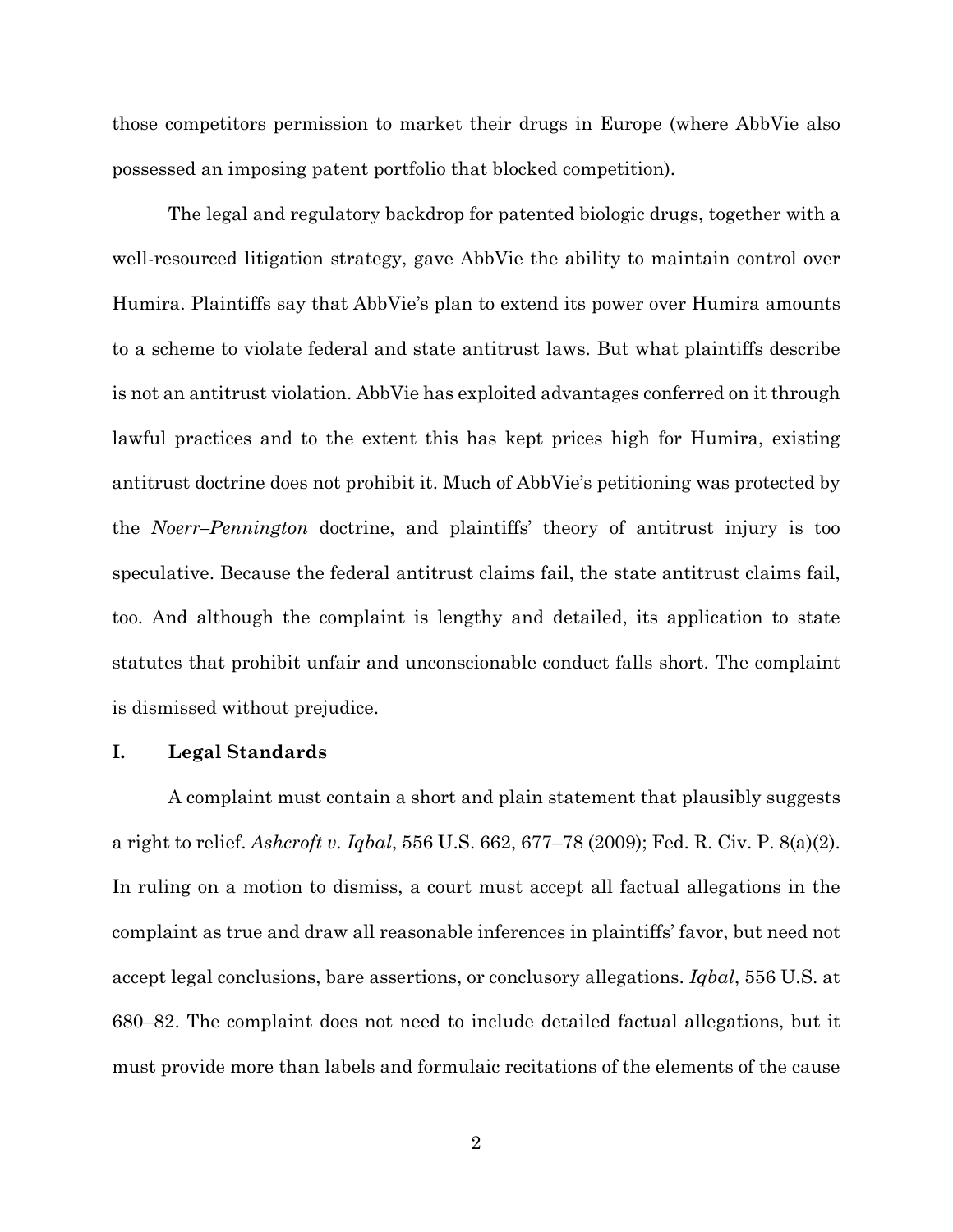of action, *Bell Atl. Corp. v. Twombly*, 550 U.S. 544, 555 (2007), and must "present a story that holds together." *Swanson v. Citibank, N.A*., 614 F.3d 400, 404 (7th Cir. 2010). If a complaint pleads facts that are "merely consistent with" liability, it "stops short of the line between possibility and plausibility of entitlement to relief." *Iqbal*, 556 U.S. at 678.

**II. Facts**

### **A. Humira and the '382 Patent**

Humira is an anti-inflammatory biologic (a drug derived from living organisms that helps slow down overactive immune systems). [[1](#page-2-0)09]  $\P$  2, 32, 77.<sup>1</sup> Originally developed for rheumatoid arthritis, Humira is now used to treat a variety of autoimmune disorders ranging from Crohn's disease to plaque psoriasis. *Id*. ¶ 81.

Humira generated almost \$20 billion in worldwide sales in 2018 alone and more than \$56 billion in the United States between 2012 and 2018, *id*. ¶ 84, making it the best-selling drug in the country. *Id*. ¶¶ 2, 84. Its sales dollars come not from volume, but from price: a one-month prescription of Humira injections costs about \$4,500. *See id*. ¶ 84.

Humira's active ingredient is an antibody called "adalimumab." *See id.* ¶¶ 77– 78. Abbott Laboratories bought the patent for adalimumab (U.S. Patent No. 6,090,382, originally assigned to BASF AG in 2000) and used it to launch a new

<span id="page-2-0"></span><sup>1</sup> Bracketed numbers refer to entries on the district court docket. The facts are taken from the consolidated class action complaint, [109], plaintiffs' opposition to defendants' motions to dismiss, [144], and, where noted, from sources outside of those documents through judicial notice.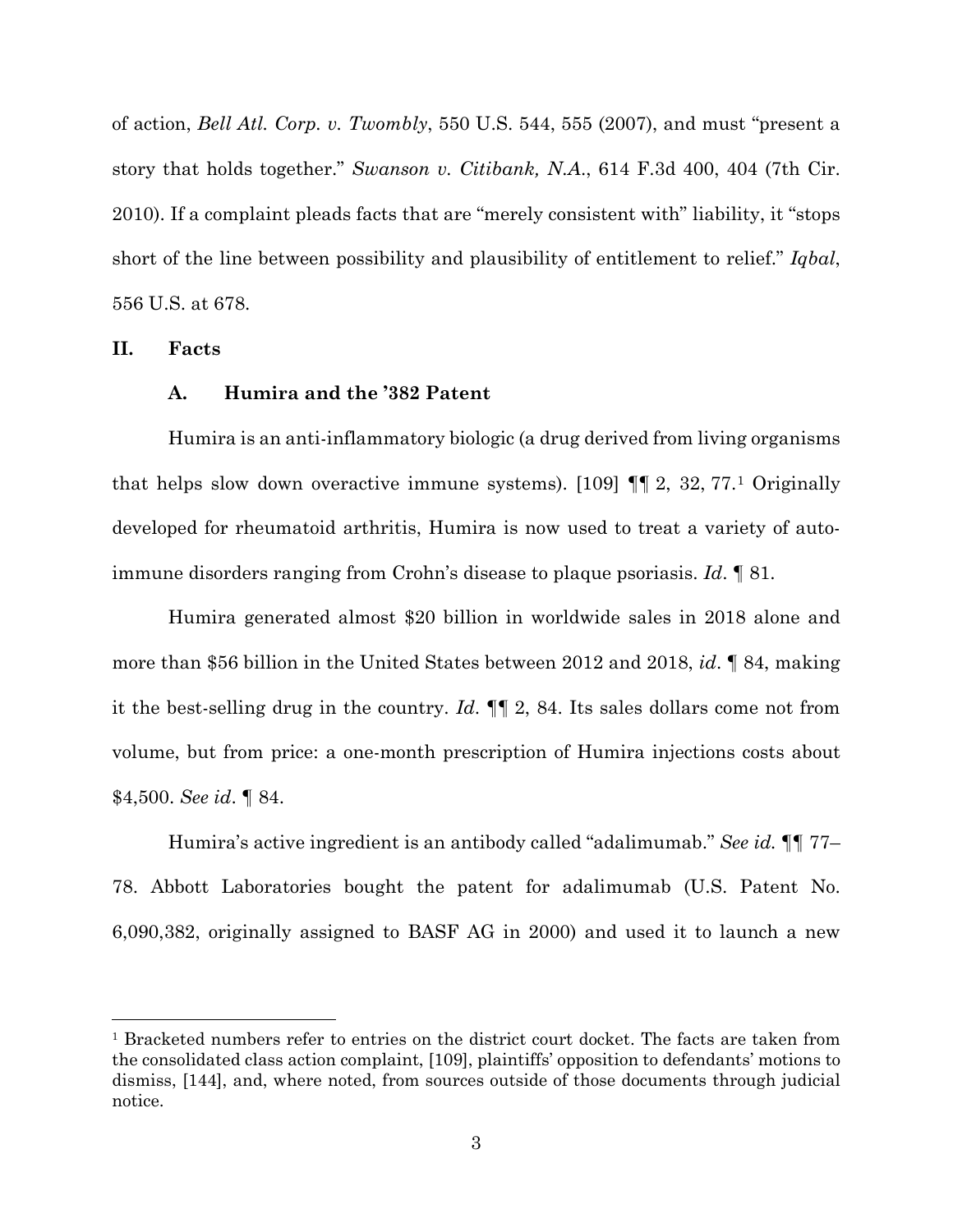drug—Humira—in 2002. *Id.* ¶¶ 78–80. Abbott sold Humira throughout the world for eleven years before passing the patent off to its spin-off biologic and branded drug business, AbbVie, Inc. *Id.* ¶ 87. The '382 patent expired on December 31, 2016. *Id.* ¶ 78.

The plaintiffs in this lawsuit—indirect purchasers of Humira, including the City of Baltimore, *id*. ¶ 13, an insurance trust fund for Miami Police Department officers, *id*. ¶ 14, and a Minnesota-based employee welfare benefit plan for plumbers, pipefitters, and other workers in the pipe trades industries, *id.* ¶ 15, among others say that, in the months and years leading up to the expiration of the '382 patent, AbbVie created a thicket of intellectual property protection so dense that it prevented would-be challengers from entering the market with cheaper biosimilar alternatives.<sup>[2](#page-3-0)</sup> *See id.* ¶¶ 4–9. Then, plaintiffs say, defendants AbbVie Inc. and AbbVie Biotechnology Ltd. used that intellectual property as leverage during negotiations with the other defendants (Amgen, Inc., Samsung Bioepis Co., Ltd., and Sandoz, Inc.[3\)](#page-3-1), forcing them to agree to delay their market entry in return for licensing agreements that cut through AbbVie's patent thicket. *Id.* ¶¶ 4, 7.

## **B. The Patent System**

Anyone who invents or discovers any new and useful machine, manufacture, or composition of matter (e.g., a new drug) may apply for a patent from the United

<span id="page-3-0"></span><sup>2</sup> Biosimilars are to biologics what generics are to small molecule drugs. *See* [109] ¶ 47. Small molecule drugs are those made from chemical processes. *See id.* ¶¶ 32, 47.

<span id="page-3-1"></span><sup>3</sup> Fresenius Kabi USA LLC was originally named as a defendant but was dismissed shortly before the filing of the motion to dismiss. *See* [120].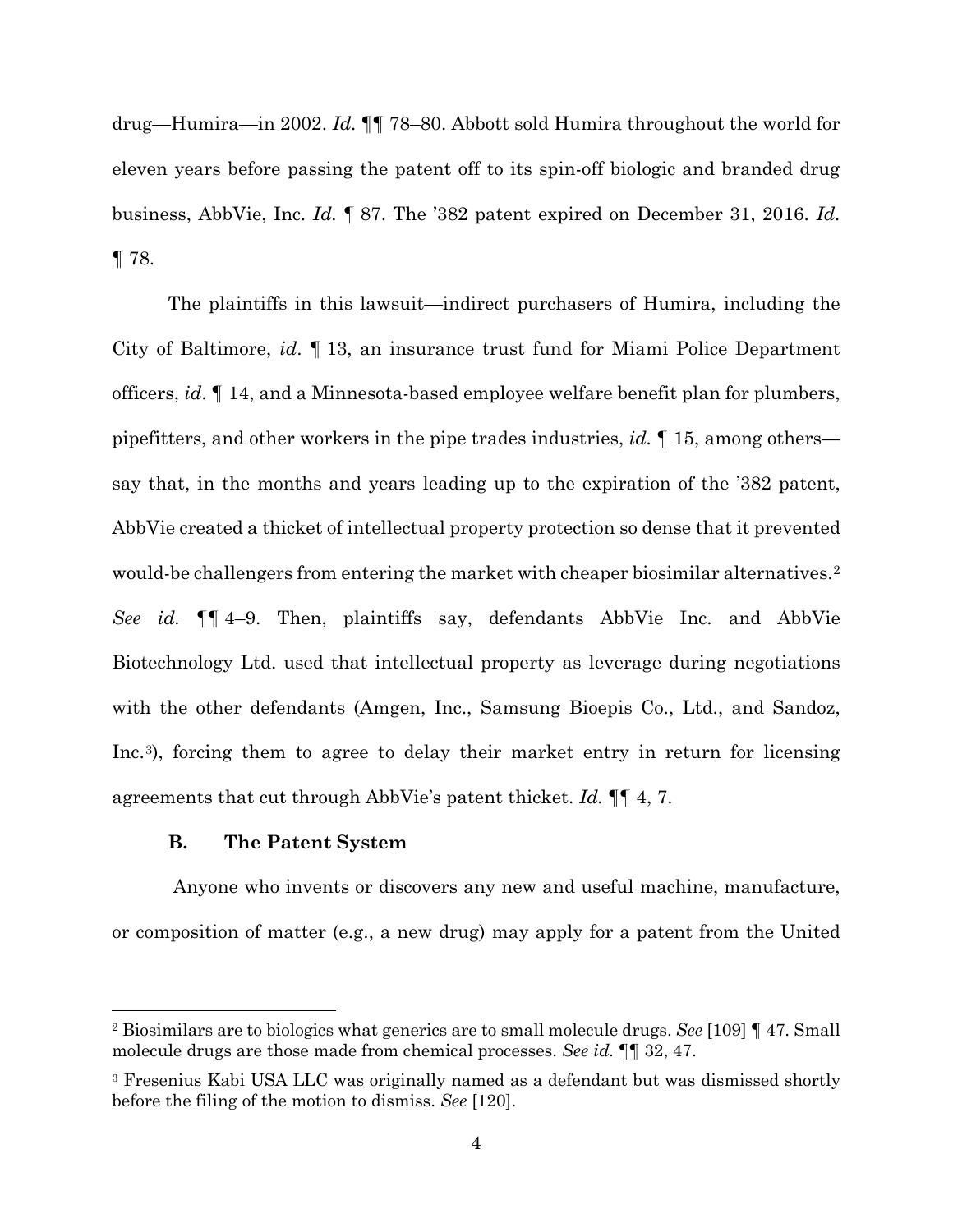States Patent and Trademark Office. *See* 35 U.S.C. § 101*.* Once issued, the patent comes with an exclusive right to make, use, and sell the invention in the United States. 35 U.S.C. § 154(a). This "limited monopoly," *Nautilus, Inc. v. Biosig Instruments, Inc.,* 572 U.S. 898, 901 (2014), lasts for twenty years. 35 U.S.C. § 154(a)(2). *But see* P. Areeda & H. Hovenkamp, Antitrust Law: An Analysis of Antitrust Principles and Their Application § 704a (4th ed. 2019) (Areeda & Hovenkamp) (a patent is more akin to a property right than a monopoly because the "great majority" of patents do not confer sufficient market power to dominate a properly defined market).

Novel inventions are those not disclosed in the prior art. 35 U.S.C. § 102(a). The prior art includes anything that has already been patented or described in a printed publication, or that is in public use, on sale to the public, or otherwise available to the public. *Id*. The patent application process is nonadversarial and relies on applicants to abide by their duty of disclosure, candor, and good faith. 37 C.F.R. § 1.56(a); *Kingsland v. Dorsey*, 338 U.S. 318, 319 (1949); *Elkay Mfg. Co. v. Ebco Mfg. Co.,* No. 93 C 5106, 1995 WL 389822, at \*11 (N.D. Ill. Feb. 15, 1995). *See also* [109] ¶ 58. If the applicant does not disclose (and the examiner does not find) all of the pertinent prior art, patents may issue to underserving inventions.

As prior art accumulates, applicants face an increasingly crowded space. There are, however, ways to navigate around some of that prior art. For instance, inventors are granted a one-year grace period to file their patent applications after any public disclosure of their own invention. 35 U.S.C. § 102(b)(1). Continuation applications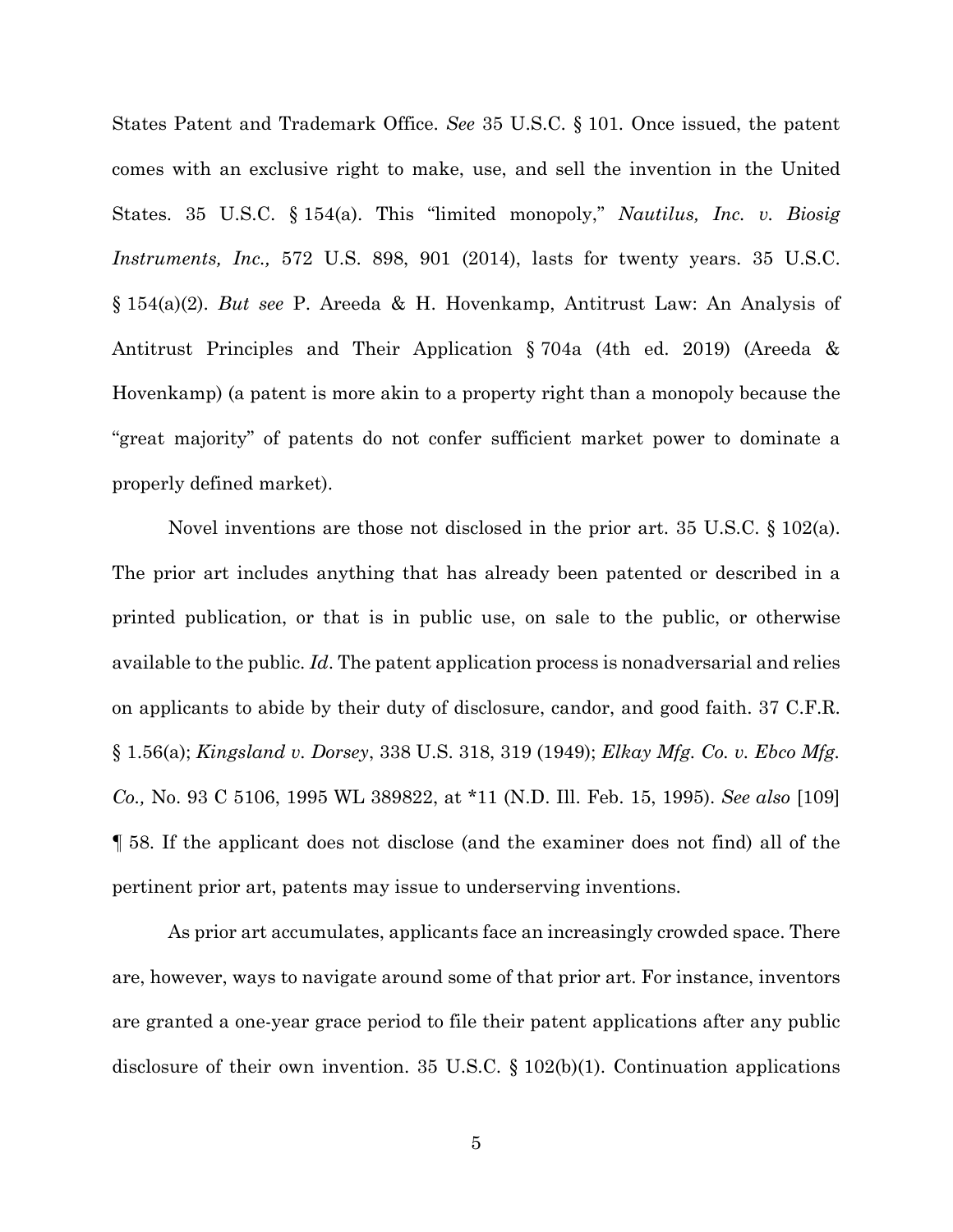offer another work around: any applicant with a pending application may later tack on new, related claims.[4](#page-5-0) 35 U.S.C. § 120; 37 C.F.R. § 1.78(d). If the new claims are sufficiently related to the original claim, they are backdated and do not have to account for any prior art developed after the original application's filing date. *Id. See also* [109] ¶¶ 55–56. The catch is that if the new claims are simple, obvious variations on the invention described in the original application, the applicant "generally must" ([109] ¶ 56) file a terminal disclaimer (*see* 37 C.F.R. § 1.321(b)) relinquishing any portion of the new claim's term that would extend beyond the expiration date of the patent that is the subject of the pending application. [109] ¶ 56. In other words, if the applicant wants to use the original filing date for a simple and obvious variation on the original invention, the applicant has to accept the original expiration date, too. *See id*.

## **C. The Food and Drug Administration's Approval Process**

Manufacturers that want to bring a new drug (patented or not) to market must first receive approval from the Food and Drug Administration. *See* 21 U.S.C. § 355; 42 U.S.C. § 262(a). Different kinds of drugs require different kinds of approvals. *See id.* The process for biologic drugs starts when a manufacturer submits a "Biologic License Application" demonstrating that its new drug is (among other things) "safe, pure, and potent." 42 U.S.C. § 262(a)(2)(C)(i). *See also* [109] ¶ 35. If the application is

<span id="page-5-0"></span><sup>4</sup> The claims "define the exact boundaries beyond which no member of the public may pass without invading the exclusive rights of the patentee." *Nat'l Carbon Co. v. W. Shade Cloth Co.*, 93 F.2d 94, 96 (7th Cir. 1937). Claims force the patentee to "define precisely what his invention is." *White v. Dunbar*, 119 U.S. 47, 52 (1886).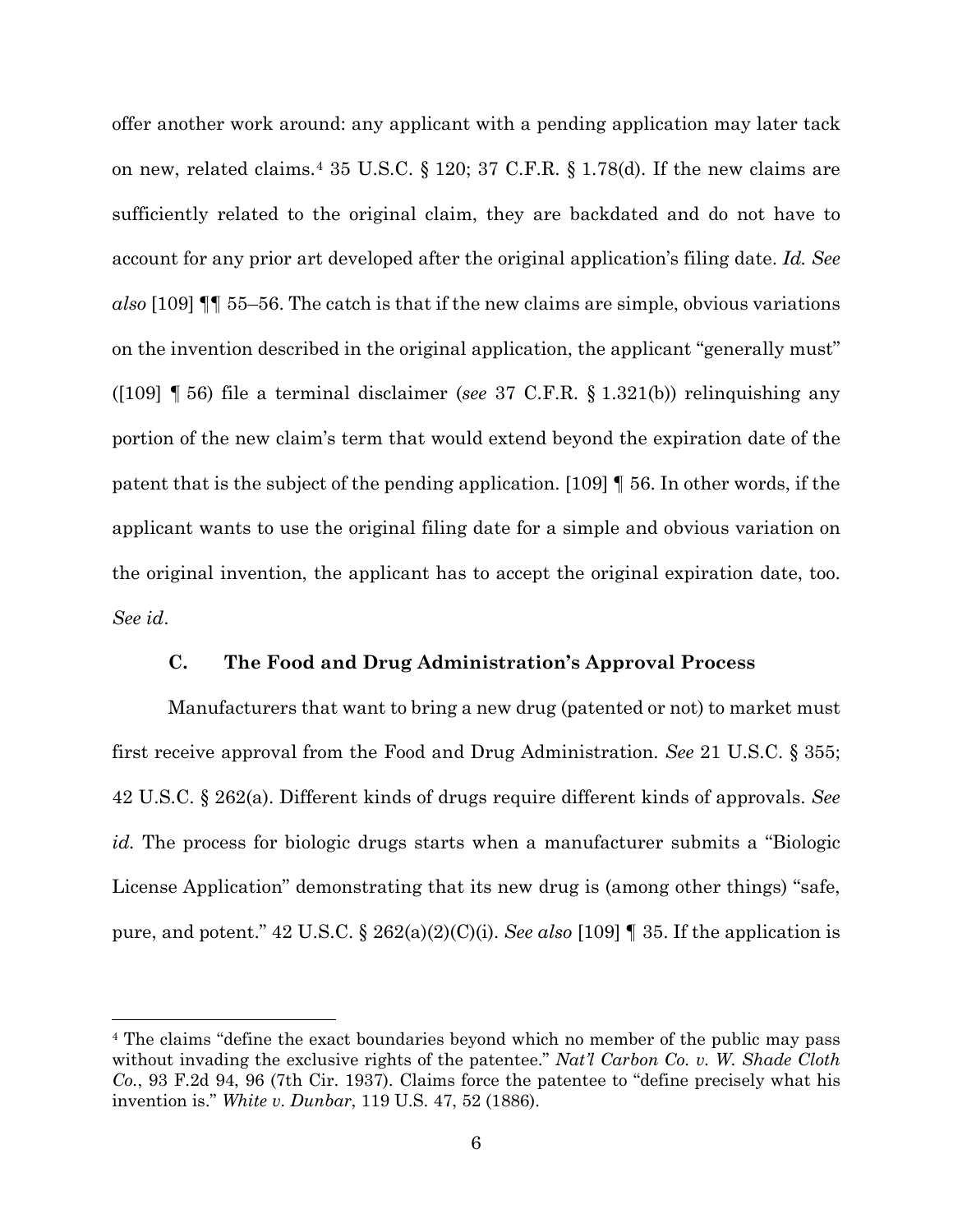approved, the manufacturer enjoys a period of exclusivity during which it is the only entity that can market the drug for the approved purpose. 42 U.S.C. § 262(k)(7). *See also* [109] ¶ 34. Manufacturers often charge supracompetitive prices during this period in order to recoup their research and development costs and obtain a profit. [109] ¶ 34.

Eventually, that exclusivity ends. One way it can end is when a different manufacturer designs a biosimilar and submits (and has approved) an "Abbreviated Biologic License Application." 42 U.S.C. §§ 262(k)(2)(A), (k)(6). *See also* [109] ¶¶ 39– 40. Abbreviated applications piggyback on existing approvals by identifying an approved reference biologic and demonstrating that there is no "clinically meaningful difference" between the reference biologic and the proposed biosimilar. 42 U.S.C. §§ 262(k)(2)(B), (k)(4). *See also* [109] ¶ 39. Biosimilar manufacturers have to wait four years from the date the reference biologic was approved before submitting an abbreviated application, and the FDA has to wait twelve years from that same date before approving any abbreviated applications. 42 U.S.C. §§ 262(k)(7)(A), (B). *See also*  [109] ¶ 41. Once approved, the biosimilar can be marketed to the public—assuming the drug is not also patented. [109] ¶ 41. Prices tend to drop shortly after a new biosimilar is introduced. *See id*. ¶¶ 43–45.

Often, the drug is patented. The regulatory framework sets out a five-step series of required prelitigation exchanges (sometimes called the "patent dance") aimed at resolving patent disputes between the biosimilar manufacturer (the "applicant") and the reference biologic's manufacturer (the "sponsor"). 42 U.S.C.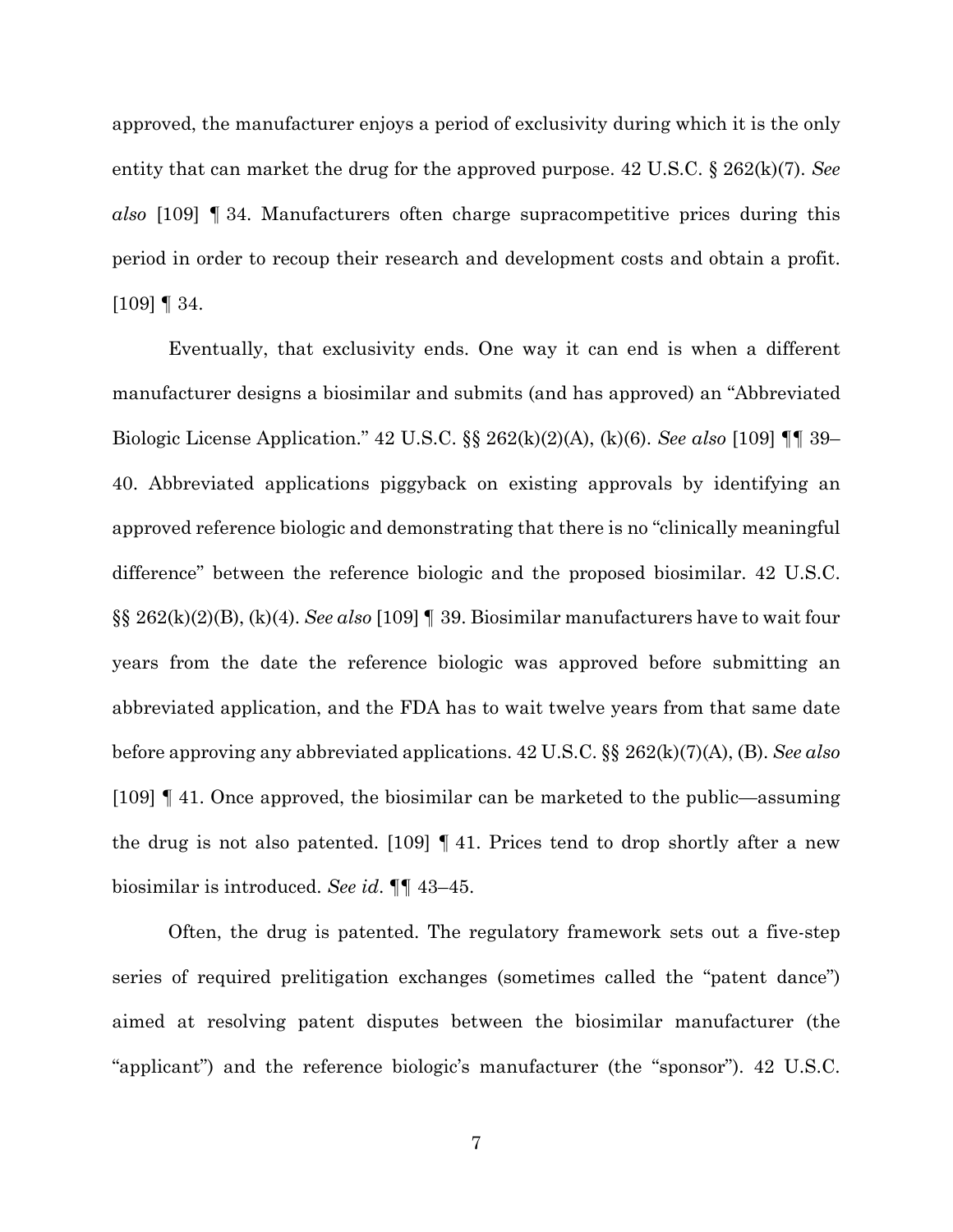§ 262(l). *See also* [109] ¶ 61. Once the FDA accepts the application for review, the applicant is required to send information about its biosimilar to the sponsor (step one), *see* 42 U.S.C. § 262(l)(2), the sponsor must send back a list of the patents (if any) that it believes would be infringed if the biosimilar was put on the market (step two), *see* 42 U.S.C. § 262(l)(3)(A), the applicant explains why it believes those patents are invalid, unenforceable, or would not be infringed (step three), *see* 42 U.S.C. § 262(l)(3)(B), and the sponsor responds (step four). *See* 42 U.S.C. § 262(l)(3)(C). *See also* [109] ¶¶ 62–66. At the fifth step the applicant tells the sponsor the number of patents it would like test in litigation, and then both sides simultaneously exchange a list of patents. *See* 42 U.S.C. § 262(l)(5); [109] ¶ 67. The sponsor then must initiate a lawsuit to determine the validity of the patents that appear on both lists (which, at most, includes double the number identified by the applicant, assuming no overlap). *See* 42 U.S.C. § 262(l)(6); [109] ¶¶ 65–67.

At that point, the applicant has to decide whether to launch "at risk" by putting its biosimilar on the market notwithstanding the prospect of a large damages award against it in patent litigation. Unlike the Hatch-Waxman Act (which governs small molecule drugs and imposes an automatic 30-month stay on FDA approval whenever a brand-name manufacturer files an infringement lawsuit (and meets other prerequisites), *see* 21 U.S.C. § 355(j)(5)(B)(iii)), the Biologics Price Competition and Innovation Act allows the FDA to approve an abbreviated biologic application despite a pending infringement suit and only requires the applicant to give the sponsor 180 days' notice before launching. 42 U.S.C. § 262(l)(8)(A). *See also* [109] ¶¶ 69–70. But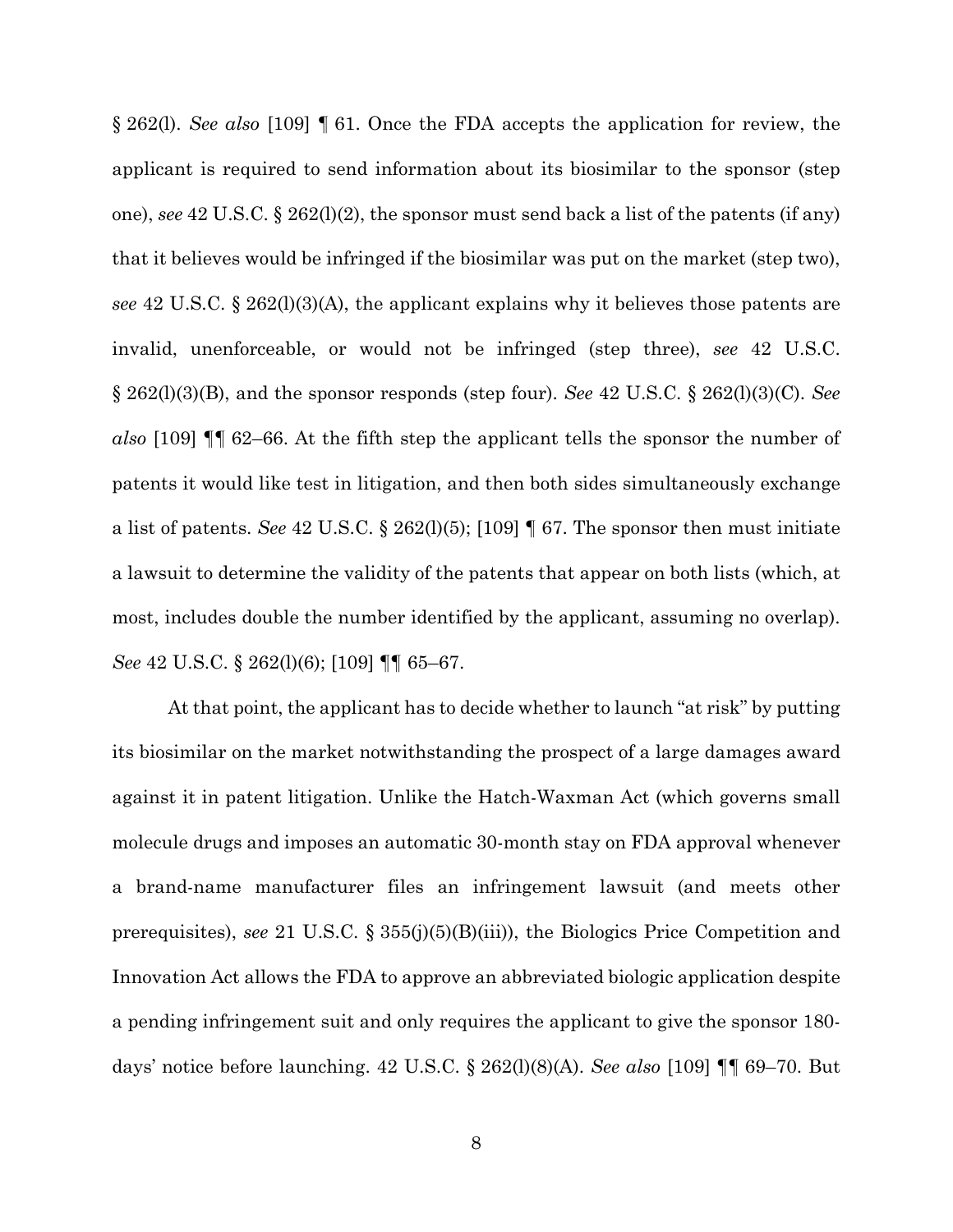even if the biosimilar manufacturer decides to launch at risk, the sponsor can still file a second lawsuit seeking a preliminary injunction (sometimes referred to as "second phase" litigation).  $42 \text{ U.S.C.}$  §  $262 \text{ (I)}(8) \text{ (B)}$ .

### **D. AbbVie's Patents**

In the lead up to the expiration of the '382 patent, AbbVie started applying for Humira-related patents. [109] ¶ 90. It sought patents on not only the many uses of Humira but also the process for manufacturing it and the ingredients and formulations that AbbVie anticipated its competition might seek to employ. *Id*. One estimate suggests that AbbVie filed a total of 247 patent applications related to Humira and obtained 132 patents (a batting average of .534). *Id.* ¶ 99. More than 90% of those patents were issued in 2014 or later, despite the fact that Humira was first marketed in 2002. *Id.* ¶ 4.

In the process, AbbVie relied heavily on continuation applications. *See id.* ¶¶ 99–100. For instance, AbbVie used one application from 2002 (U.S. Patent Application 10/22,140) to serve as the basis for twenty-two continuation applications, all of which would have been barred by prior art but-for their ability to relate back. *Id*. ¶¶ 102–104. AbbVie's 100-plus Humira-related patents can be traced back to twenty root patents, forming twenty patent trees. *Id.* ¶¶ 130–131. By targeting the root patents that lie at the base of these trees, plaintiffs say they can quickly identify whole swaths of AbbVie's IP portfolio that should not have issued. *See id.* ¶¶ 107, 131, 132.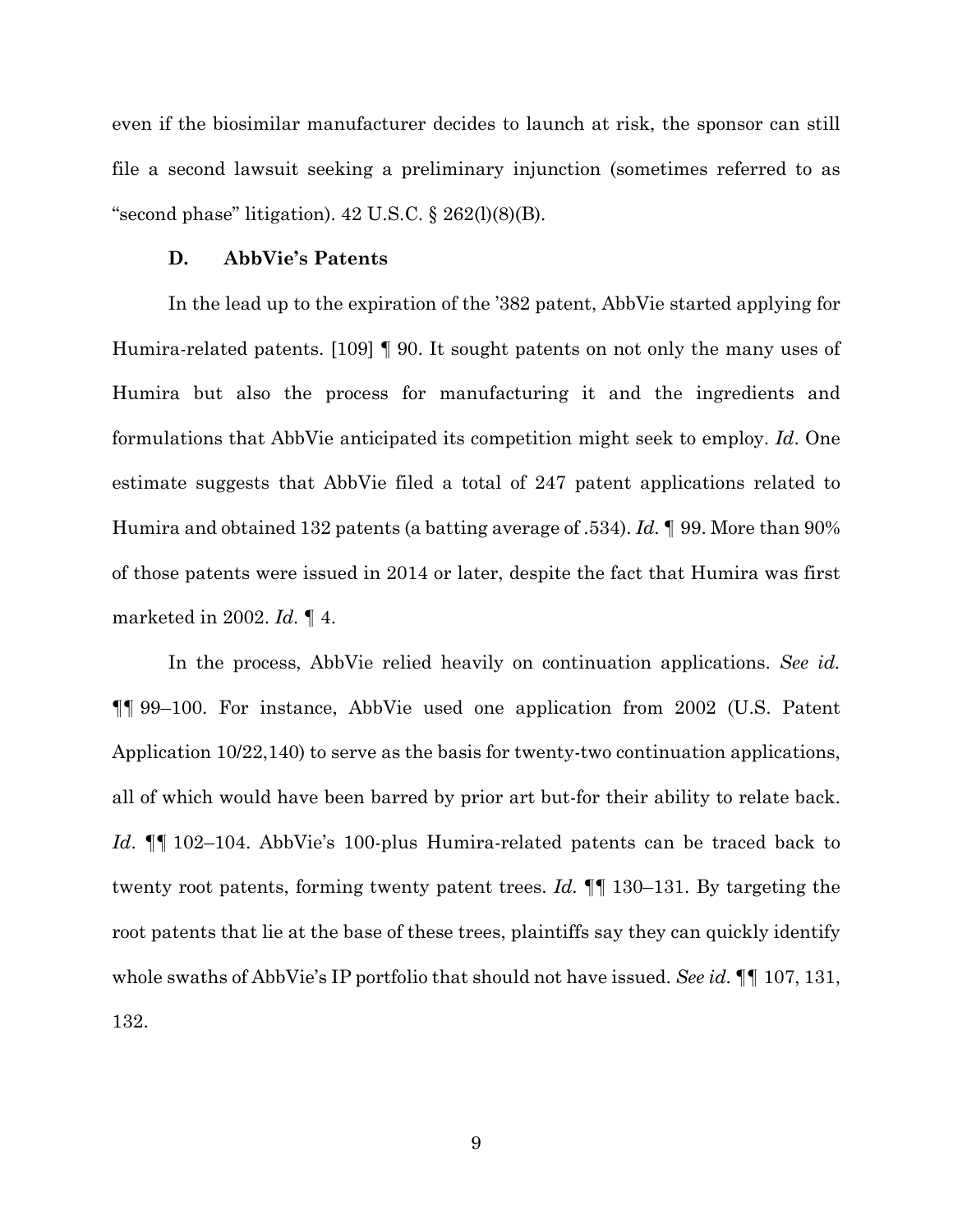For instance, fifteen of those trees are rooted in formulation and manufacturing process patents that, together, serve as the source of eighty-four of AbbVie's Humira-related patents. *Id.* ¶ 131. Twelve of those fifteen root patents were filed after 2006. *Id.* ¶ 132. Humira launched on New Year's eve of 2002, meaning AbbVie had until the first day of 2004 (the end of the one-year grace period) to apply for any patent describing a formulation or manufacturing process that was used to make Humira when it launched. *Id.*  $\P\P$  126–128; 35 U.S.C. § 102(a)(1). As a result, the twelve patents filed after 2006 (and the nearly sixty patents that were issued as a result of continuation applications based on those underlying patents) are invalid because they describe inventions that were not novel when the patents issued. [109] ¶¶ 132–140.

Plaintiffs add that any formulation patent that describes a variant of Humira, (i.e., one that does not describe Humira as it was approved by the FDA) should not be used to block biosimilars of Humira. *Id.* ¶ 129. And, plaintiffs reason, any manufacturing process that was not used to make Humira when it launched must not be necessary to make Humira, meaning it should be no bar to making a biosimilar. *Id*.

AbbVie's wrongdoing was not limited to its continuation applications. For instance, AbbVie withheld information from the United States Patent and Trademark Office, such as the fact that it had already been using a way to make and sell a certain product for several years when it told the Patent and Trademark Office that the method was not obvious. *Id.* ¶ 114. And while prosecuting another patent,

10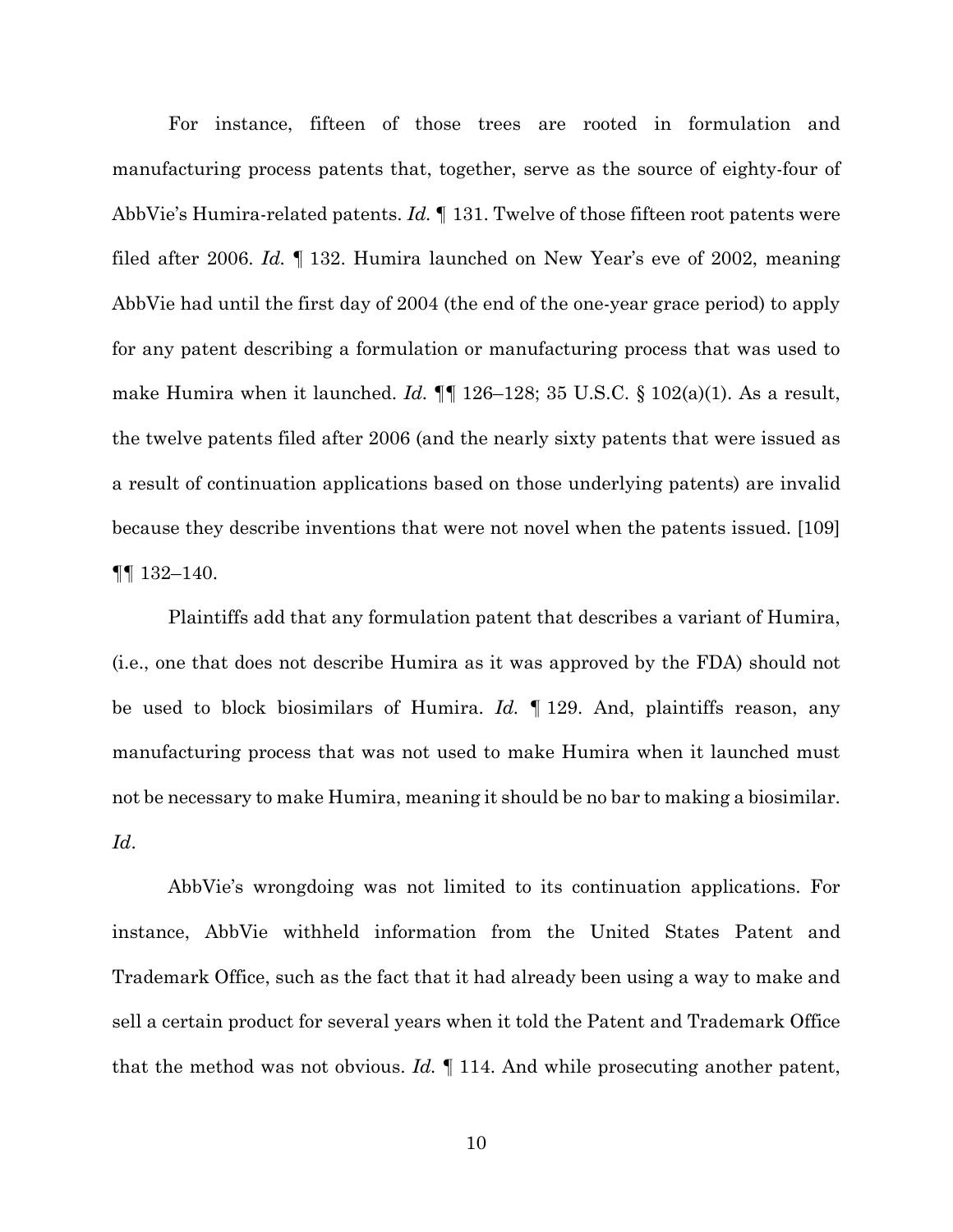AbbVie filed a declaration affirming that a certain process was unexpected to be successful despite earlier disclosures that suggested the process was not only likely to be successful but was in fact the standard method for achieving that result. *Id*. ¶¶ 115–120. Some of AbbVie's other patents are invalid because they claim methods that were already in the prior art. *Id.* ¶¶ 109–113.

When the Patent Trial and Appeal Board heard challenges to five of AbbVie's Humira-related patents, it ruled that three were invalid. [109] ¶ 108. AbbVie terminated the other two before the board reached any final determination. *Id*.[5](#page-10-0)

At the same time that AbbVie was obtaining these patents, its executives were discussing AbbVie's broader IP strategy with investors. For instance, in 2014, AbbVie's CFO said that AbbVie was "obviously not very specific about what" it was putting into its "very robust collection of IP" because "with a product as important and as attractive as Humira, you do everything you can on the IP front to ensure that you've protected it to the best you can." *Id*. ¶ 90. He added that the bulk of AbbVie's IP strategy was to "make it more difficult for a biosimilar to follow behind." *Id.* In an email to investors, AbbVie's CEO noted that market entry for any Humira biosimilars

<span id="page-10-0"></span><sup>&</sup>lt;sup>5</sup> In its motion to dismiss, AbbVie adds that, on thirteen occasions that plaintiffs neglect to mention, the Patent Trial and Appeal Board declined to initiate *inter partes* review of AbbVie's patents, finding that there was no reasonable likelihood that the challengers of AbbVie's patents (among them defendants Amgen and Sandoz and nondefendant Coherus) would succeed. [124] at 17–18. Plaintiffs do not object to AbbVie's request to take judicial notice of these decisions. [144]. The decisions are public court documents and beyond reasonable dispute. Fed. R. Evid. 201(b); *White v. Keely*, 814 F.3d 883, 886 (7th Cir. 2016); *Finjan, Inc. v. Blue Coat Sys., Inc*., 2016 WL 7732542, at \*1 n.1 (N.D. Cal. July 25, 2016); [124-1]; [124-2]; [124-3]; [124-4]; [124-5]; [124-6]; [124-7]; [124-8]; [124-9]; [124-10]; [124-11]; [124-12]; [124-13]. I take notice of them.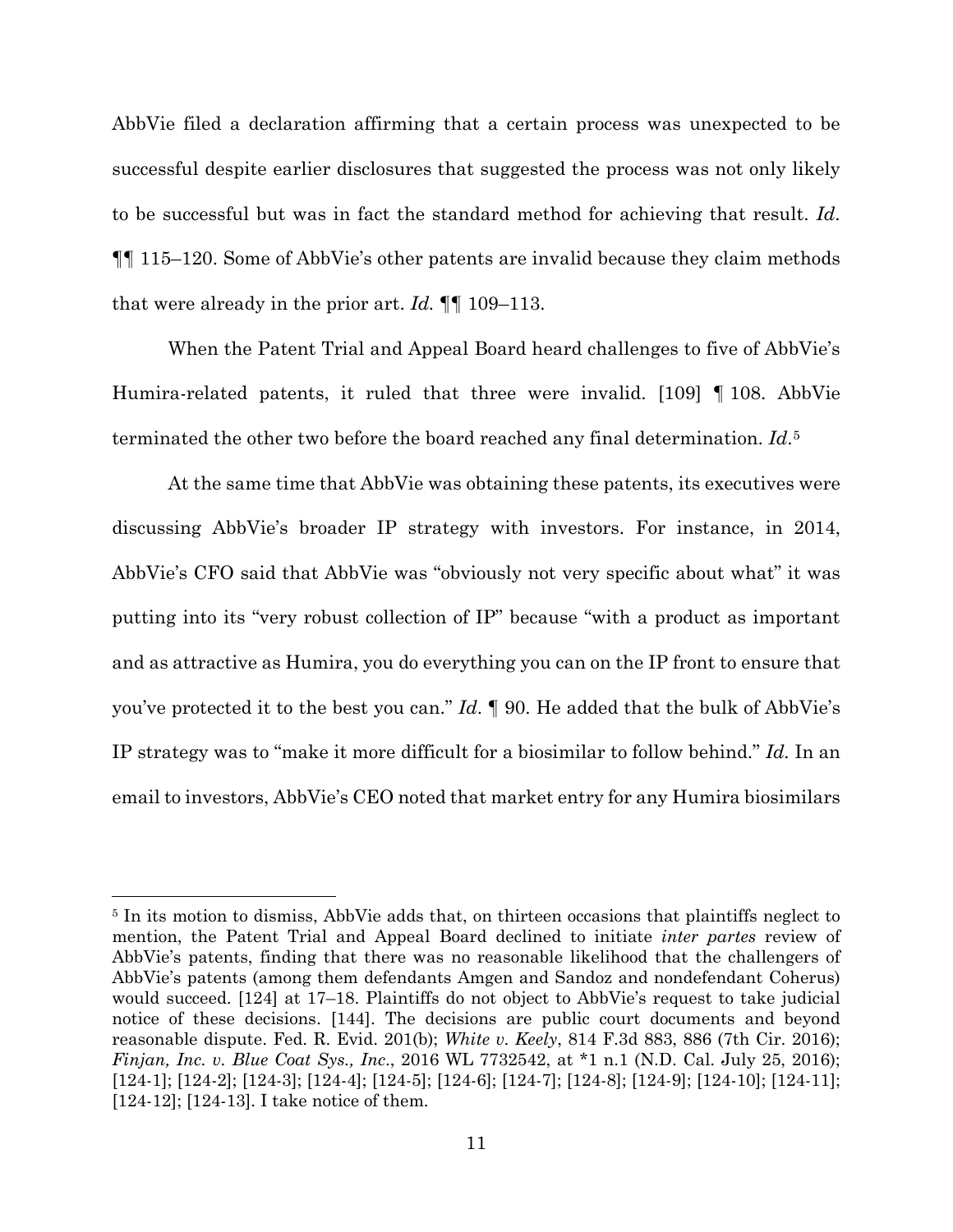would likely be delayed because patent litigation takes more than four years and atrisk launches are rare. *Id*. ¶ 94.

# **E. The Other Defendants' Applications for Biosimilars and the U.S. Market Settlements**

As AbbVie pursued new patents, its competitors applied for FDA approval to manufacture biosimilars. Amgen filed the first abbreviated biologic application for its biosimilar, Amjevita, in November of 2015. [109] ¶ 142. During the patent dance, AbbVie identified sixty-six patents that it believed Amjevita would infringe. *Id*. ¶ 143. Amgen responded by saying that it believed sixty-five of those patents (all but the original '382 patent) were invalid, and that it did not plan to market Amjevita until the '382 patent expired. *See id*. ¶¶ 140–146. By August of 2016, Amgen and AbbVie had finished the patent dance and AbbVie had filed suit. *Id.* ¶ 148. One month later, the FDA approved Amgen's abbreviated application to market Amjevita. *Id.* ¶ 149. On December 31, 2016, the '382 patent expired. *Id.* ¶ 78. Amgen did not launch at risk. *See id.* ¶¶ 149–51.

One year into litigation, in the fall of 2017, Amgen and AbbVie settled. *Id.*  ¶ 151. At the time, a bench trial was scheduled to start in the fall of 2019. *Id.* ¶ 150. Any appeal would have taken (on average) at least another year to resolve.[6](#page-11-0) *See* [125] at 3 n.3. The terms of the settlement are confidential, but AbbVie's press release made

<span id="page-11-0"></span><sup>6</sup> Plaintiffs do not object to judicial notice of the fact that patent appeals, on average, take more than one year to complete. *See* [125] at 3 n.3; U.S. Court of Appeals for the Federal Circuit, Median Disposition Time for Cases Decided by Merits Panels, 2009–2018, available at *http://www.cafc.uscourts.gov/sites/default/files/thecourt/statistics/06\_Med\_Disp\_Time\_MERITS\_table\_-\_Final.pdf* (last visited June 4, 2020); [144].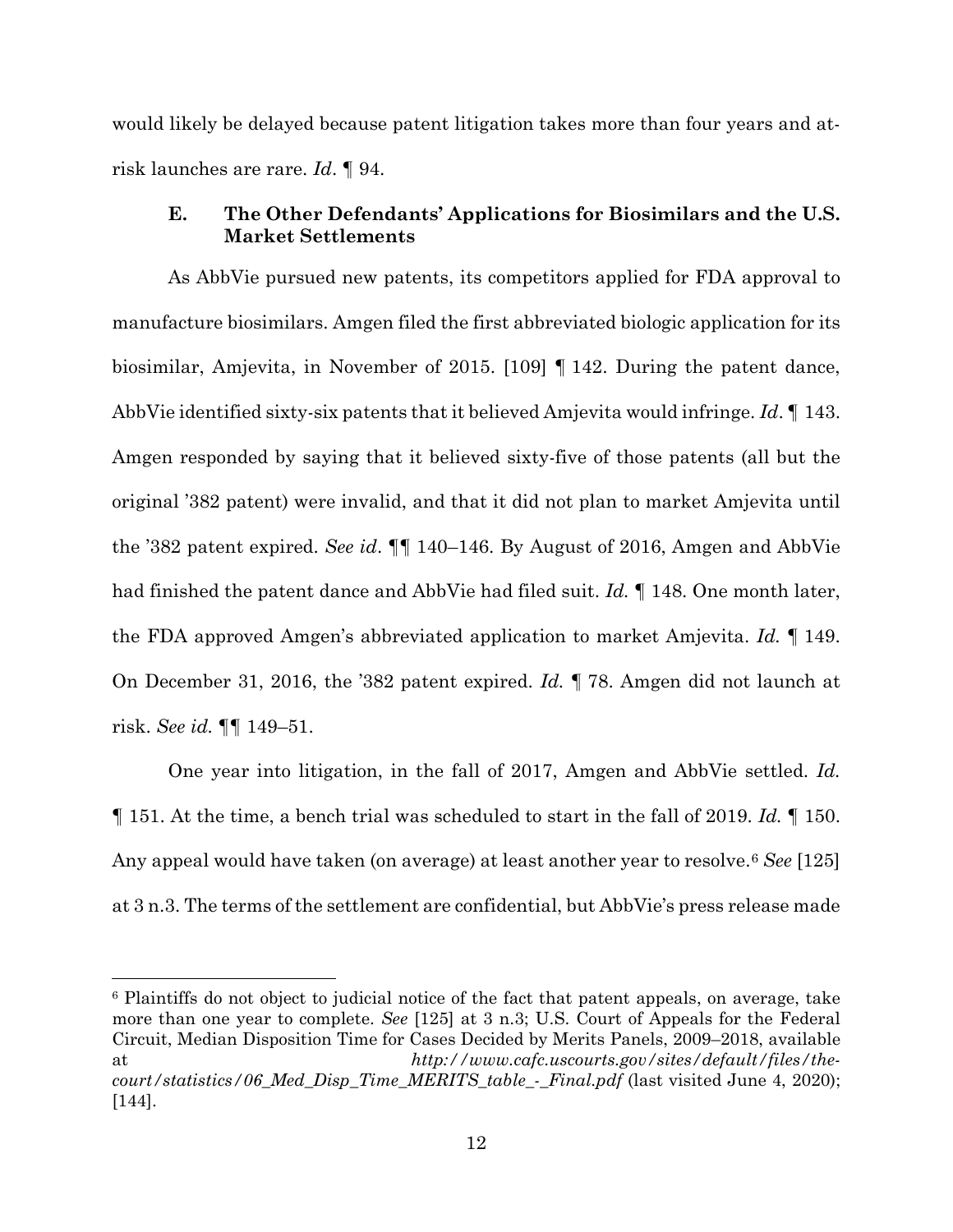clear that Amgen had agreed to drop its patent challenges and delay Amjevita's market entry until January of 2023. *Id*. ¶ 151.[7](#page-12-0)

AbbVie reached similar settlement agreements with eight other manufacturers seeking to market Humira biosimilars, including defendants Samsung Bioepis and Sandoz and nondefendants Mylan, Fresenius, Momenta, Pfizer, Coherus, and Boehringer. [109] ¶¶ 157–184. Each agreed to U.S. market entry dates ranging from June 30, 2023 (Samsung Bioepis) to December 15, 2023 (Coherus). *Id*. ¶¶ 157–184, 211. AbbVie reached these settlements at different stages of its disputes with these companies. It settled with Samsung Bioepis before that company even filed its abbreviated application, *id.* ¶ 157, with Sandoz after AbbVie had initiated litigation but before Sandoz had responded to the complaint, *id.* ¶ 170, and with Boehringer only after it had responded to AbbVie's infringement complaint and asserted counterclaims seeking to invalidate many of AbbVie's patents. *Id*. ¶¶ 183– 84. In the process, AbbVie occasionally asserted patents for which there was not even an arguable claim of infringement. *Id.* ¶ 167. Only four of the biosimilar manufacturers that settled with AbbVie (Amgen, Samsung Bioepis, Sandoz, and Boehringer) ever received FDA approval to market their biosimilars. *Id.* ¶ 211. Only two (Amgen and Boehringer) received approval before they had entered into settlement agreements with AbbVie. *Id.*

<span id="page-12-0"></span><sup>7</sup> The complaint alleges that AbbVie promised to not let any other manufacturer enter the market until the end of June 2023, ensuring Amgen a five-month period of (semi) exclusivity worth nearly a billion dollars. [109]  $\P\P$  151, 153, 154. AbbVie filed under seal copies of its settlement agreements with Amgen, [124-14]; [124-15]; [126-1]; [126-2], and, in response, plaintiffs dropped their claims that Amgen's *de facto* five months of exclusivity constituted a reverse payment. [144] at 46 n.15.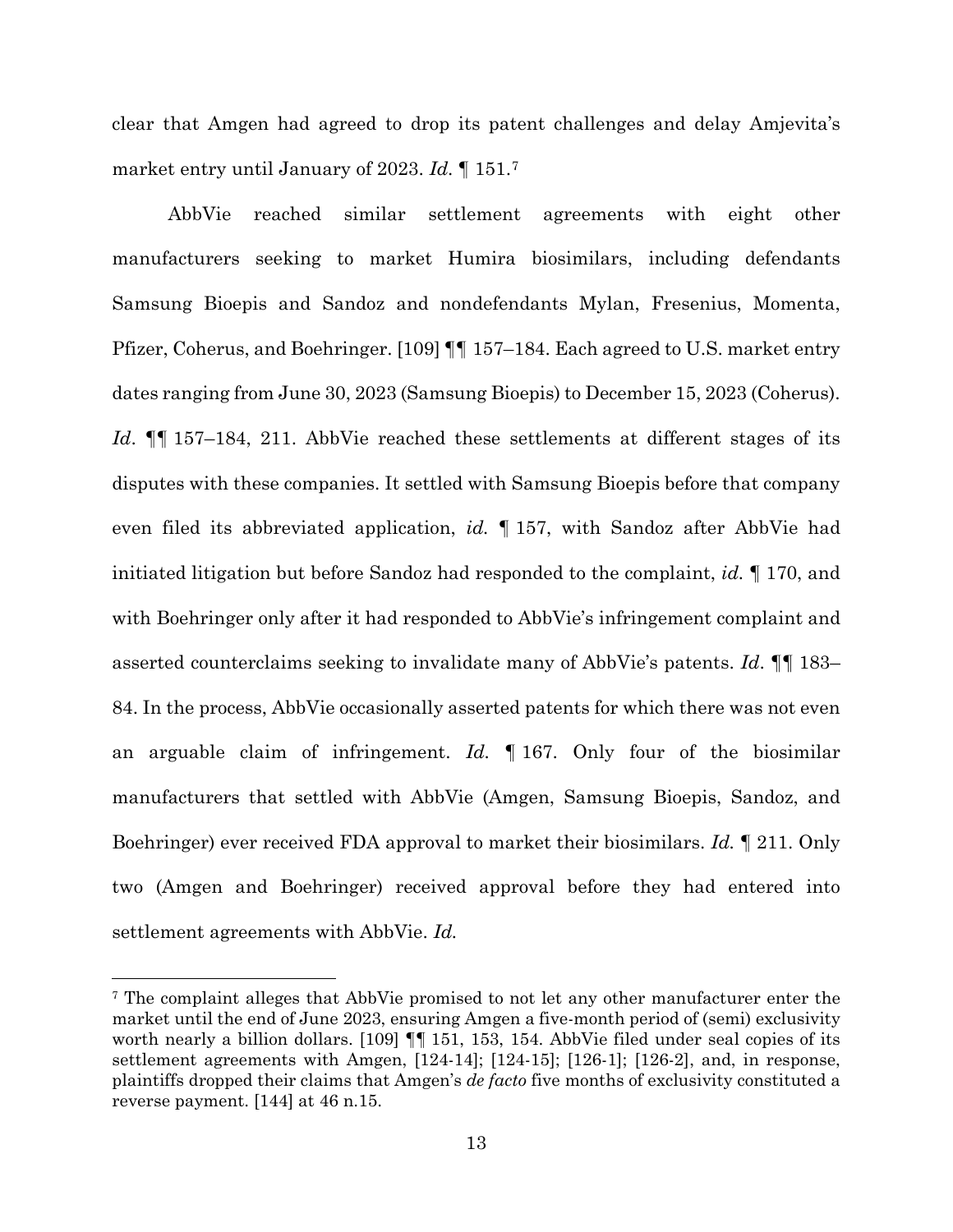### **F. The European Market Settlements**

At the same time, in Europe, plaintiffs say that AbbVie took advantage of a more fractured patent system (and a type of European patent application similar to the continuation application, known as a "divisional application") to pressure the biosimilar defendants into settling there, too. *See id*. ¶¶ 185–89. AbbVie's strategy in Europe was to abandon or withdraw patents as soon as they were challenged in one jurisdiction and then use its pending applications in other jurisdictions as the basis for divisional applications that covered much the same material it had just abandoned. *Id*. ¶¶ 185–90.

For instance, when Samsung Bioepis and another company challenged two of AbbVie's patents in the U.K., AbbVie decided to abandon those patents rather than risk an adverse judicial verdict that could have been used to preclusive effect elsewhere. [109] ¶¶ 191–192. The judge issued an order finding that AbbVie "made every effort to shield the claims of its patents from scrutiny." *Id*. ¶ 199. AbbVie then turned around and filed divisional patents in other countries covering much the same subject matter as that in the patents it had just abandoned. *Id*. ¶ 198. As a result, AbbVie was able to extend the life of its patent protection for Humira in Europe.

The settlements AbbVie entered into in the U.S. included European market entry dates. *See id.* ¶ 203. AbbVie's agreement with Amgen allowed Amgen to enter the European market in October of 2018—more than four years before Amgen's January 2023 date for the U.S. market. *Id*. Samsung Bioepis's and Sandoz's agreements contained the same European early entry date (October 16, 2018). *Id.*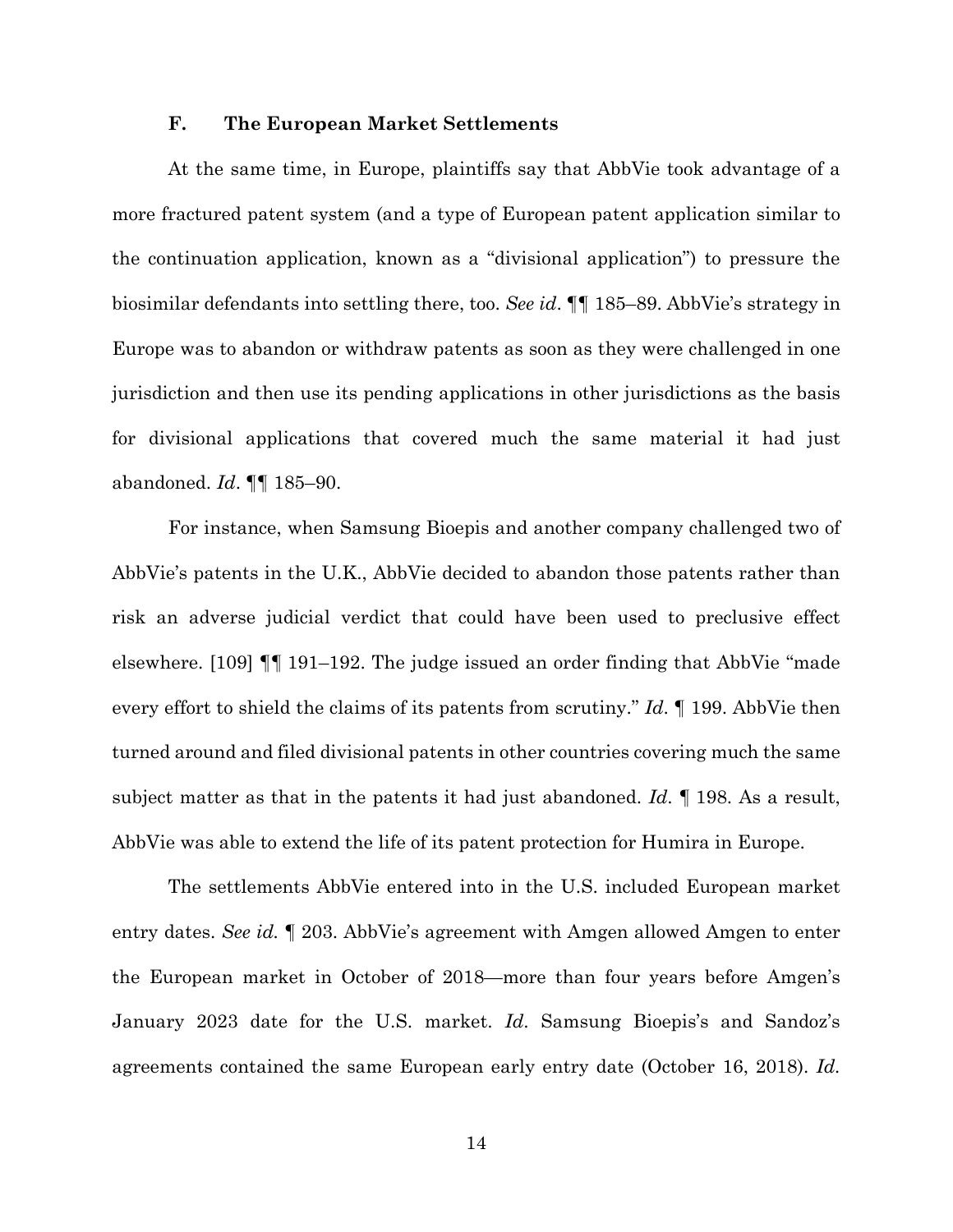That date coincided with the expiration of AbbVie's European patent for adalimumab. *Id.*

The early European entry dates were extremely valuable to Amgen, Samsung Bioepis, and Sandoz. *Id.* ¶ 205. And plaintiffs say that AbbVie used those early European entry dates as bargaining chips during negotiations over the entry dates for the U.S. market, inducing Amgen, Samsung Bioepis, and Sandoz to delay their U.S. market entry by offering the *quid pro quo* of earlier entry dates in Europe. [109] ¶ 206. AbbVie's motive was to keep prices in the U.S. artificially high for as long as possible. *Id.* ¶ 207. It succeeded: the cost of Humira to treat arthritis in the U.S. remains 50% more expensive than the cost of the same treatment in Spain (and 155% more expensive than in Switzerland). *Id.* ¶ 207.

#### **G. The Claims in the Consolidated Complaint**

Plaintiffs bring class action claims on behalf of two representative classes. The first seeks injunctive relief and is defined as, "[a]ll entities in the United States, the District of Columbia, and Puerto Rico who indirectly purchased, paid and/or provided reimbursement for some or all of the purchase price of Humira, other than for resale, from December 31, 2016, through the present." [109] ¶ 224.

The second seeks damages and is defined as, "[a]ll entities who indirectly purchased, paid and/or provided reimbursement for some or all of the purchase price for Humira, other than for resale," in thirty-one states and the District of Columbia, "from December 31, 2016, through the present, for consumption by their members, employees, insureds, participants, or beneficiaries." *Id.* ¶ 225.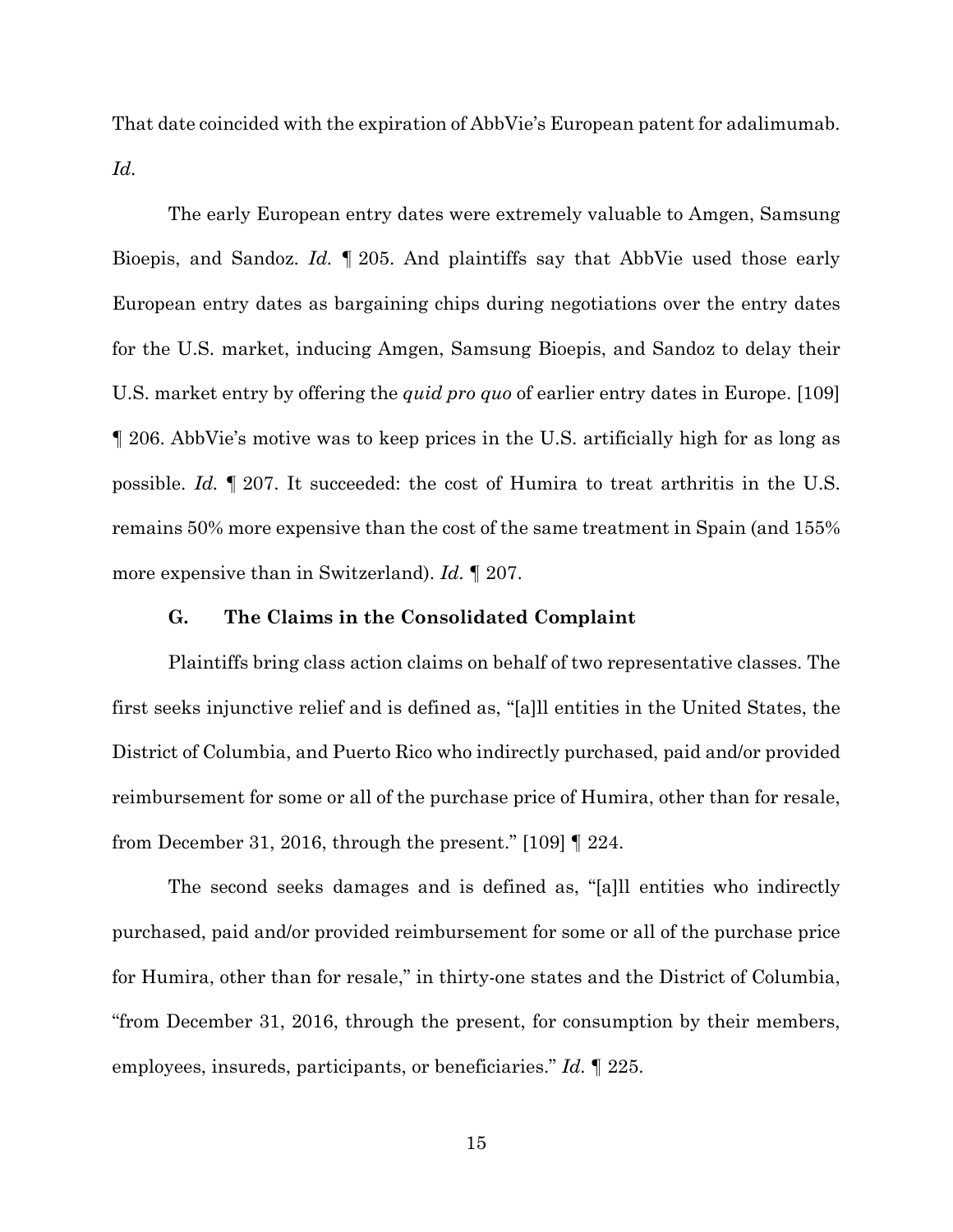The complaint has seven counts, seeking injunctive relief under federal law and damages under state law. Count I asserts a pay-for-delay theory of liability under § 1 of the Sherman Act against all defendants (i.e., AbbVie, Inc., AbbVie Biotechnology, Ltd., Amgen, Inc., Samsung Bioepis Co., Ltd., and Sandoz, Inc.), [109] ¶¶ 261–68, Count III asserts a market-allocation-agreement theory of liability under § 1 of the Sherman Act against all defendants, *id.* ¶¶ 279–85, and Count V asserts a violation of § 2 of the Sherman Act against AbbVie. *Id.* ¶¶ 295–300. Each federal antitrust claim comes with its state-law analog: Count II asserts a pay-for-delay theory of liability under state antitrust laws (and consumer protection laws that prohibit anticompetitive conduct) against all defendants, *id.* ¶¶ 269–78, Count IV asserts a market-allocation-agreement theory of liability under state antitrust laws (and consumer protection laws that prohibit anticompetitive conduct) against all defendants, *id.* ¶¶ 286–94, and Count VI asserts a monopolization theory of liability under state antitrust laws (and consumer protection laws that prohibit anticompetitive conduct) against AbbVie. *Id.* ¶¶ 301–08. Lastly, Count VII asserts violations of state laws that prohibit unfair and unconscionable conduct against AbbVie. *Id.* ¶¶ 309–406. For purposes of the Sherman Act claims, the complaint defines the relevant geographic market as the United States, *id.* ¶ 236, and alleges that AbbVie maintains 100% of the relevant market share for adalimumab. *Id*. ¶ 238.

### **III. Analysis**

Defendants move to dismiss the complaint. With regard to the § 2 claims, AbbVie says there is nothing illegal about amassing a broad portfolio of legitimate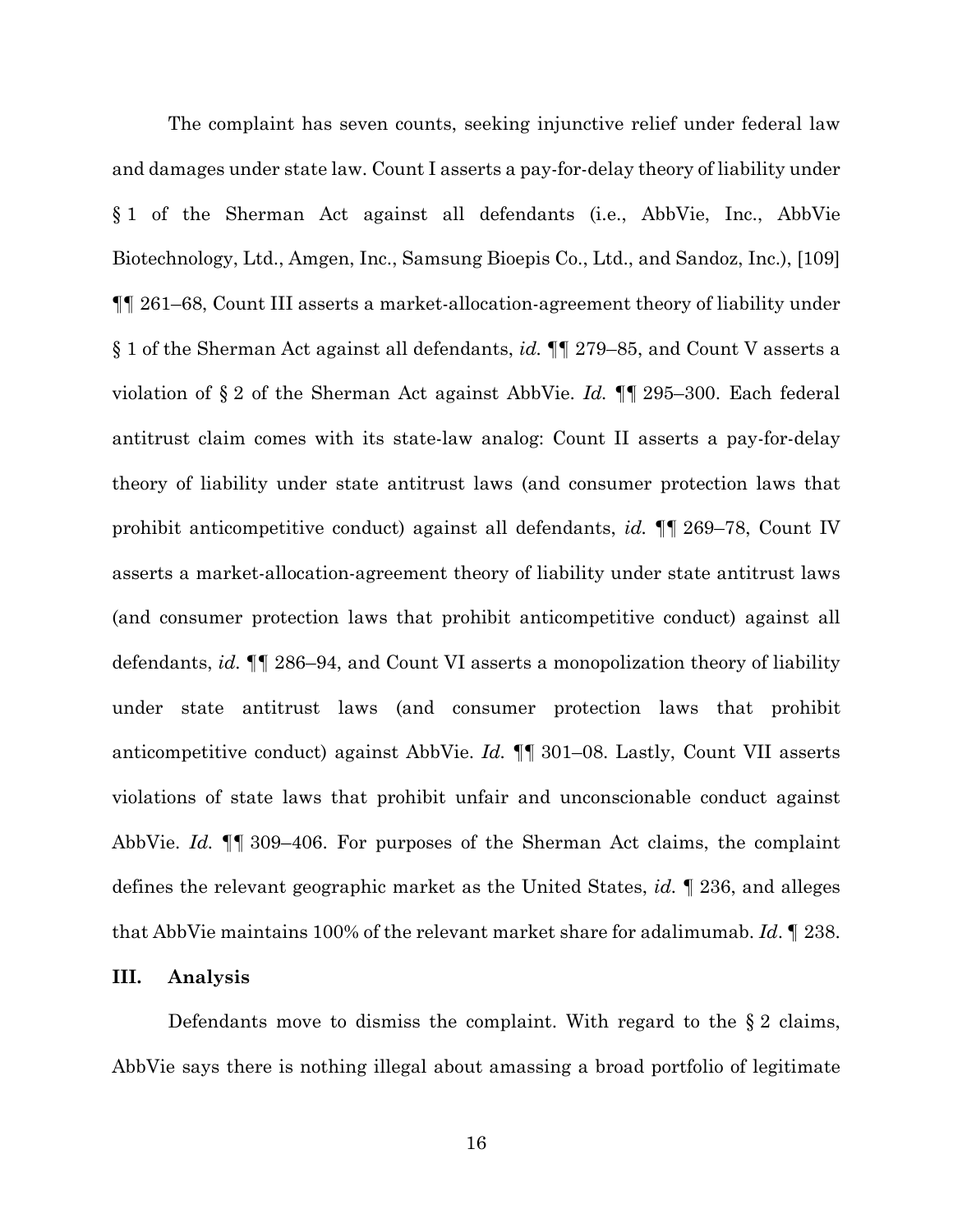patents and that, even if a few were issued erroneously, the *Noerr–Pennington*  doctrine immunizes them from liability. With regard to the § 1 claims, defendants say that the settlements at issue do not violate antitrust law because they: allow AbbVie's competitors to enter the market before the expiration of AbbVie's patents, do not involve any reverse payments from AbbVie (the patentee) to Amgen, Samsung Bioepis, and Sandoz (the alleged infringers), and only divvy up the market in ways consistent with AbbVie's patent rights. Third, with regard to both the § 1 and § 2 claims, defendants argue that if a single one of AbbVie's patents is valid, that patent would have prevented plaintiffs from entering the market at all. Defendants' unlawful conduct was only the but-for cause of plaintiffs' alleged injury if defendants obtained every single one of their patents unlawfully. And that, defendants say, is not plausible. Lastly, defendants advance arguments particular to each of the dozens of state-law claims.

Amgen, Samsung Bioepis, and Sandoz add that they had to enter into the settlement agreements because their only other choices were years of expensive litigation over an impassable patent thicket or an at-risk launch likely to result in a hefty damages award. They say the complaint's assessment of their bargaining position is too rosy and that their negotiated entry dates did not harm competition.

As plaintiffs recognize, theirs is a new kind of antitrust claim. [144] at 28–35. Although the § 2 claim in some ways resembles the one asserted in *Walker Process Equip., Inc. v. Food Mach. & Chem. Corp.*, which held that obtaining a patent by fraud can violate § 2 of the Sherman Act, 382 U.S. 172, 174 (1965), and the one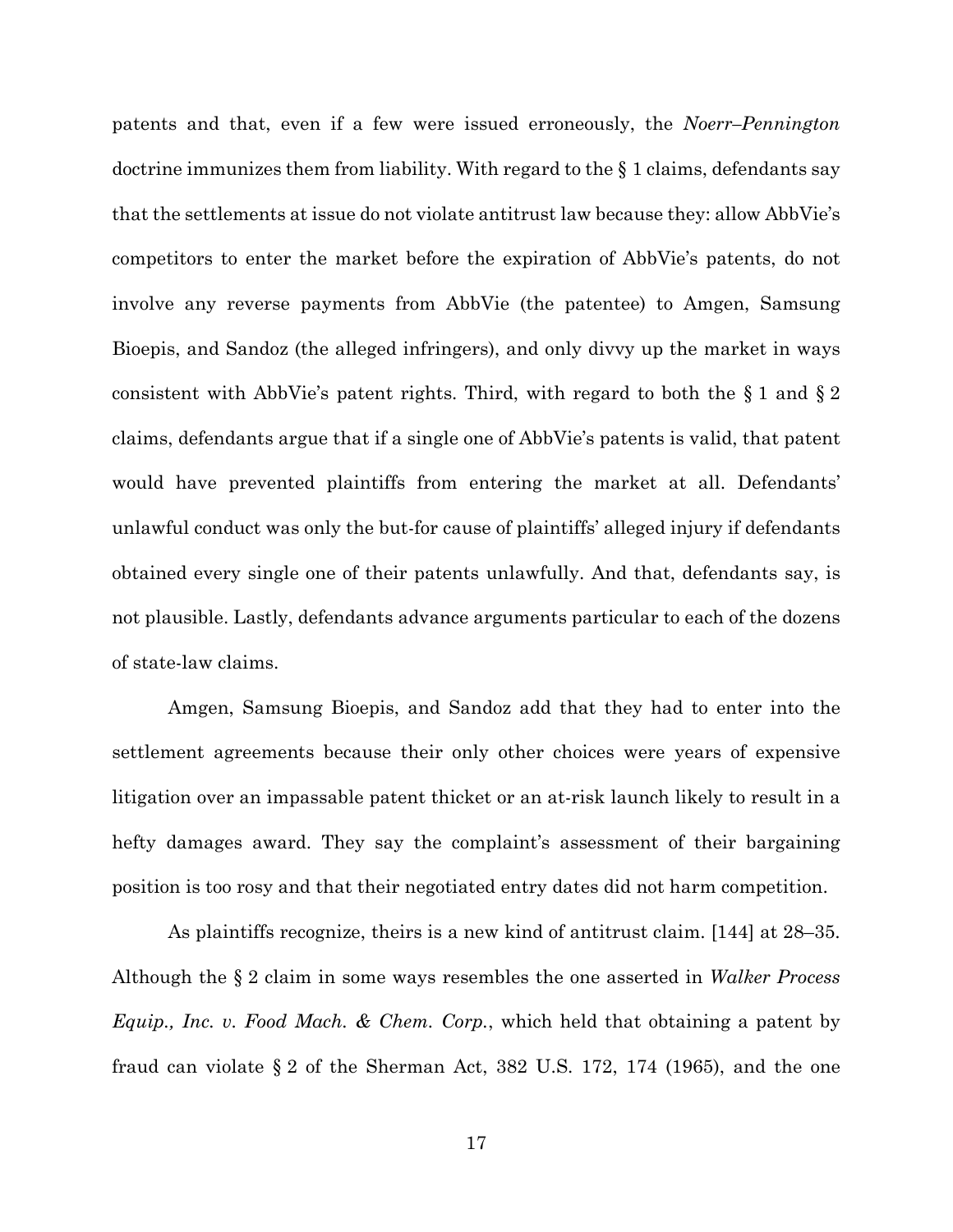asserted in *Prof'l Real Estate Inv'rs, Inc. v. Columbia Pictures Indus., Inc.*, which assigned antitrust liability to "objectively baseless" petitioning that falls outside the protection of the *Noerr–Pennington* doctrine, 508 U.S. 49, 51 (1993) ("*PRE*"), plaintiffs disclaim reliance on those cases. [144] at 26 n.3, 38. And while the § 1 claims rely heavily on *F.T.C. v. Actavis, Inc.*, 570 U.S. 136, 141 (2013), which calls for scrutiny of settlement agreements that require patent holders to pay money to alleged infringers (rather than the other way around), those claims bump against a sentence in *Actavis*  that approved of settlements where the only reverse payment is an agreement permitting the alleged infringer to "enter the patentee's market prior to the patent's expiration." *Id*. at 158.

The complaint brings together a disparate set of aggressive but mostly protected actions to allege a scheme to harm competition and maintain high prices. The allegations—even when considered broadly and together for their potential to restrain trade—fall short of alleging the kind of competitive harm remedied by antitrust law.

## **A. The § 2 Claims Against AbbVie and AbbVie Biotechnology Ltd.**

Section 2 of the Sherman Act prohibits the wrongful monopolization of interstate trade or commerce. 15 U.S.C. § 2. In order to state a claim under § 2, a plaintiff must allege "(1) the possession of monopoly power in the relevant market and (2) the willful acquisition or maintenance of that power as distinguished from growth or development as a consequence of a superior product, business acumen, or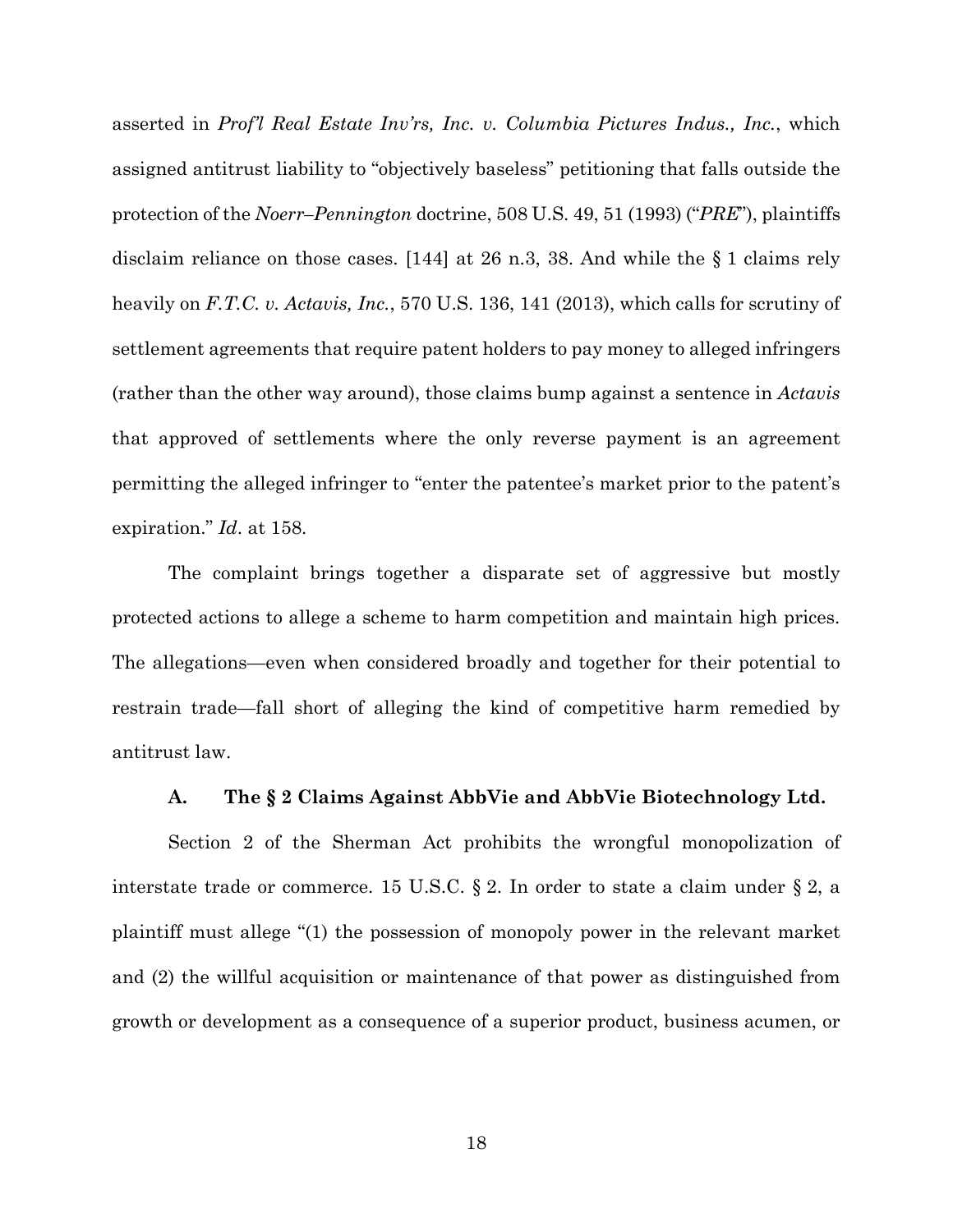historic accident." *United States v. Grinnell Corp.*, 384 U.S. 563, 570–71 (1966); *Mercatus Grp., LLC v. Lake Forest Hosp.*, 641 F.3d 834, 854 (7th Cir. 2011).

This complaint proposes a new theory of § 2 antitrust liability. Plaintiffs' claim is not that AbbVie obtained its patents by knowing and willful fraud. [144] at 27 n.4; *Ritz Camera & Image, LLC v. SanDisk Corp.*, 700 F.3d 503, 506 (Fed. Cir. 2012). Nor is their claim that it was anticompetitive to accumulate a large portfolio of patents. [144] at 26 n.3; *Automatic Radio Mfg. Co. v. Hazeltine Research,* 339 U.S. 827, 829 (1950)*.* Nor is their claim that any one of AbbVie's petitioning activities was "objectively baseless." [144] at 38; *PRE,* 508 U.S. at 51.

Instead, the complaint alleges that AbbVie abused its monopoly over the U.S. market for adalimumab (which includes Humira and its biosimilars) when it gummed up progress toward lower prices by obtaining and asserting "swaths of invalid, unenforceable, or noninfringed patents without regard to the patents' merits." [109] ¶¶ 236–38; [144] at 44. By repeatedly and aggressively asserting this patent thicket during a lengthy, detailed regulatory process (and subsequent infringement litigation), AbbVie was able to delay its competitors and avoid any real examination of the patents' validity long enough to reap a few more years' worth of monopoly profit on its lucrative, patent-protected product, Humira. *Id.* at 44–45.

Both the patent and antitrust laws aim to encourage innovation, industry, and competition. *Atari Games Corp. v. Nintendo of Am., Inc.*, 897 F.2d 1572, 1575 (Fed. Cir. 1990); U.S. Const. art. I, § 8, cl. 8. The former does this by dangling the carrot of a limited and temporary right to exclude others from practicing a patented invention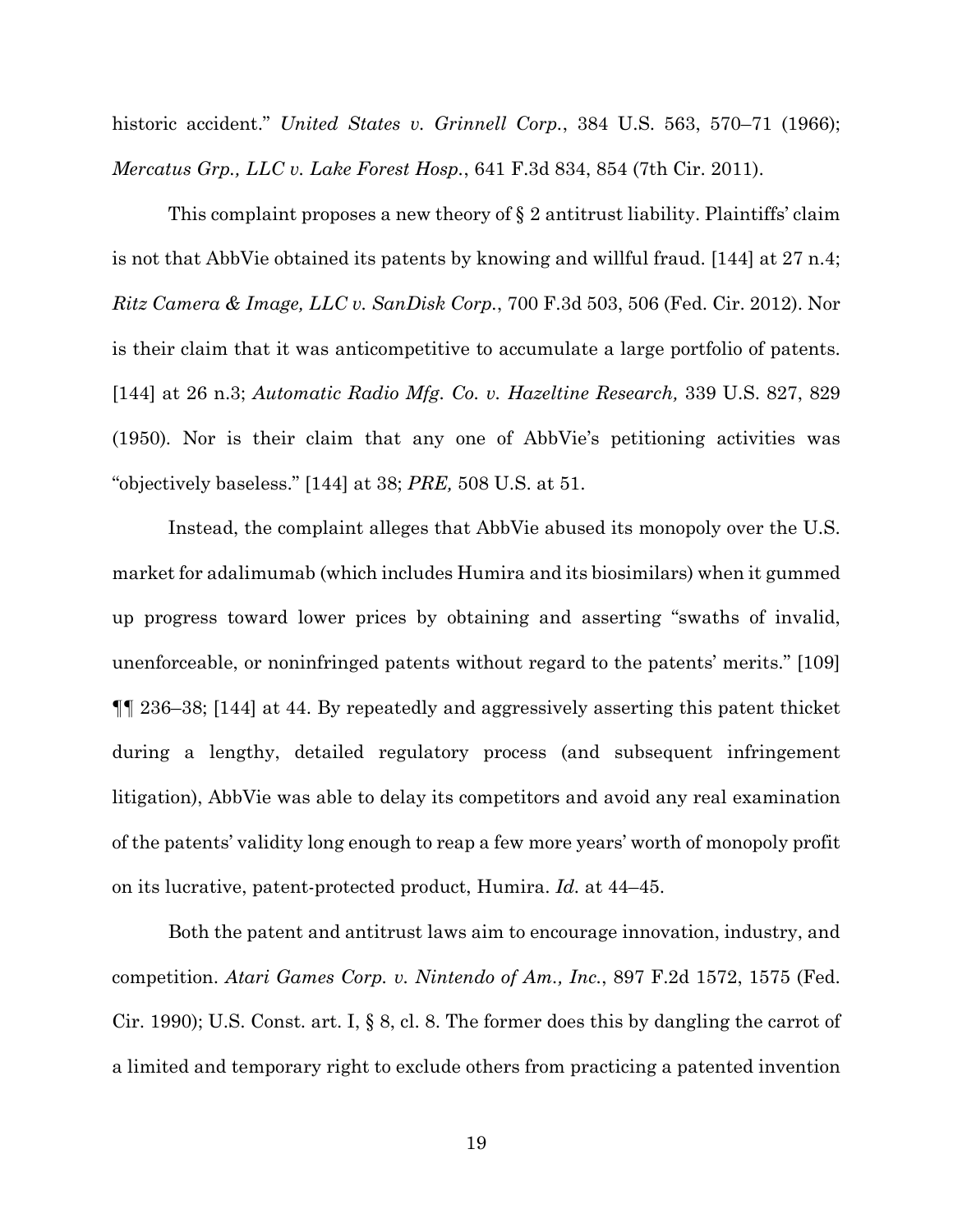and the latter by prohibiting "conduct which unfairly tends to destroy competition itself." *Spectrum Sports, Inc. v. McQuillan*, 506 U.S. 447, 458 (1993). Even though patents operate like limited exceptions to the Sherman Act, they do "not wholly insulate the patent owner from the antitrust laws." *Atari Games Corp.*, 897 F.2d at 1576. And since it is unlawful to use monopoly power—however lawfully obtained to "foreclose competition, to gain a competitive advantage, or to destroy a competitor," *United States v. Griffith*, 334 U.S. 100, 107 (1948), *overruled on other grounds by Copperweld Corp. v. Ind. Tube Corp.*, 467 U.S. 752 (1984), it is in some instances unlawful to use patents in ways that foreclose competition. *United States v. Line Material Co.*, 333 U.S. 287, 308 (1948).

Plaintiffs say one such example is when a patentee acquires and asserts whole tracts of questionable patents as part of a bad-faith, intentional effort to prop up the market for an existing, expiring patented product. Their theory depends on another old premise: that petitioning the government (during patent prosecutions, the FDA approval process, and in the courts) can violate the antitrust laws if, in reality, that petitioning is nothing more than a sham meant to inhibit competition. Antitrust liability has long attached wherever there was a "pattern of baseless, repetitive claims" that shows the "administrative and judicial processes have been abused." *California Motor Transport Co. v. Trucking Unlimited*, 404 U.S. 508, 513 (1972) (citations omitted). Although the First Amendment protects the right to petition the government, *see E. R. R. Presidents Conference v. Noerr Motor Freight, Inc.,* 365 U.S. 127 (1961); *United Mine Workers of Am. v. Pennington,* 381 U.S. 657 (1965), it does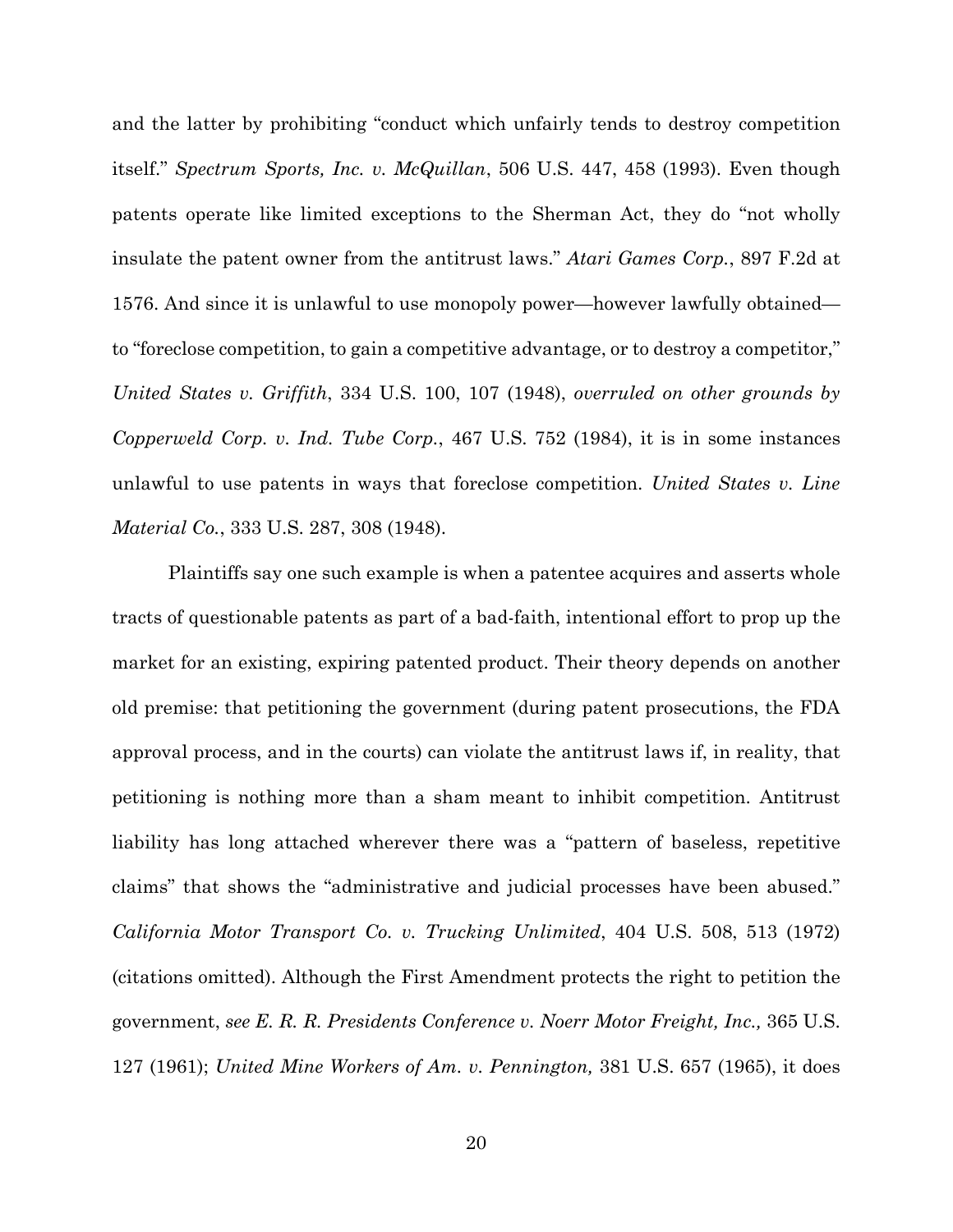not protect exercising that right as the "means or the pretext for achieving substantive evils which the legislature has the power to control." *California Motor*, 404 U.S. at 515 (citations omitted). But because immunized conduct cannot be aggregated with nonimmunized conduct without nullifying the immunity, it is necessary to identify protected and unprotected conduct. *Mercatus Grp., LLC v. Lake Forest Hosp.*, 641 F.3d 834, 839 (7th Cir. 2011) (the first step is to "identify any conduct that is immunized," and then, after that, to "consider the evidence of the remaining challenged conduct in the aggregate to see if it is sufficient to support antitrust liability").[8](#page-20-0)

In *California Motor,* the Court recognized that "a pattern of baseless, repetitive claims" instituted "without probable cause, and regardless of the merits" falls outside of *Noerr–Pennington* protection. *California Motor Transp. Co. v. Trucking Unlimited*, 404 U.S. 508, 513 (1972). *PRE* articulates a two-part test for identifying sham litigation: "[f]irst, the lawsuit must be objectively baseless in the sense that no reasonable litigant could realistically expect success on the merits." *Prof'l Real Estate Inv'rs, Inc. v. Columbia Pictures Indus., Inc.,* 508 U.S. 49, 51 (1993). If the lawsuit is objectively baseless, then the court asks, "whether the baseless lawsuit conceals an attempt to interfere *directly* with the business relationships of a competitor, through

<span id="page-20-0"></span><sup>8</sup> The *Noerr–Pennington* doctrine may be applied at the motion-to-dismiss stage. *See Metro Cable Co. v. CATV of Rockford, Inc.,* 516 F.2d 220, 222 (7th Cir. 1975) (affirming district court's dismissal of the complaint on *Noerr–Pennington* grounds). *See also United Food & Commercial Workers Unions & Employers Midwest Health Benefits Fund v. Novartis Pharm. Corp.,* 902 F.3d 1, 7 (1st Cir. 2018); *Armstrong Surgical Ctr., Inc. v. Armstrong Cty. Mem'l Hosp.*, 185 F.3d 154, 164 (3d Cir. 1999); *Mark Aero, Inc. v. Trans World Airlines, Inc.,* 580 F.2d 288, 290 (8th Cir. 1978); *Oregon Nat. Res. Council v. Mohla,* 944 F.2d 531, 533 (9th Cir. 1991); *GF Gaming Corp. v. City of Black Hawk, Colo.*, 405 F.3d 876, 884 (10th Cir. 2005).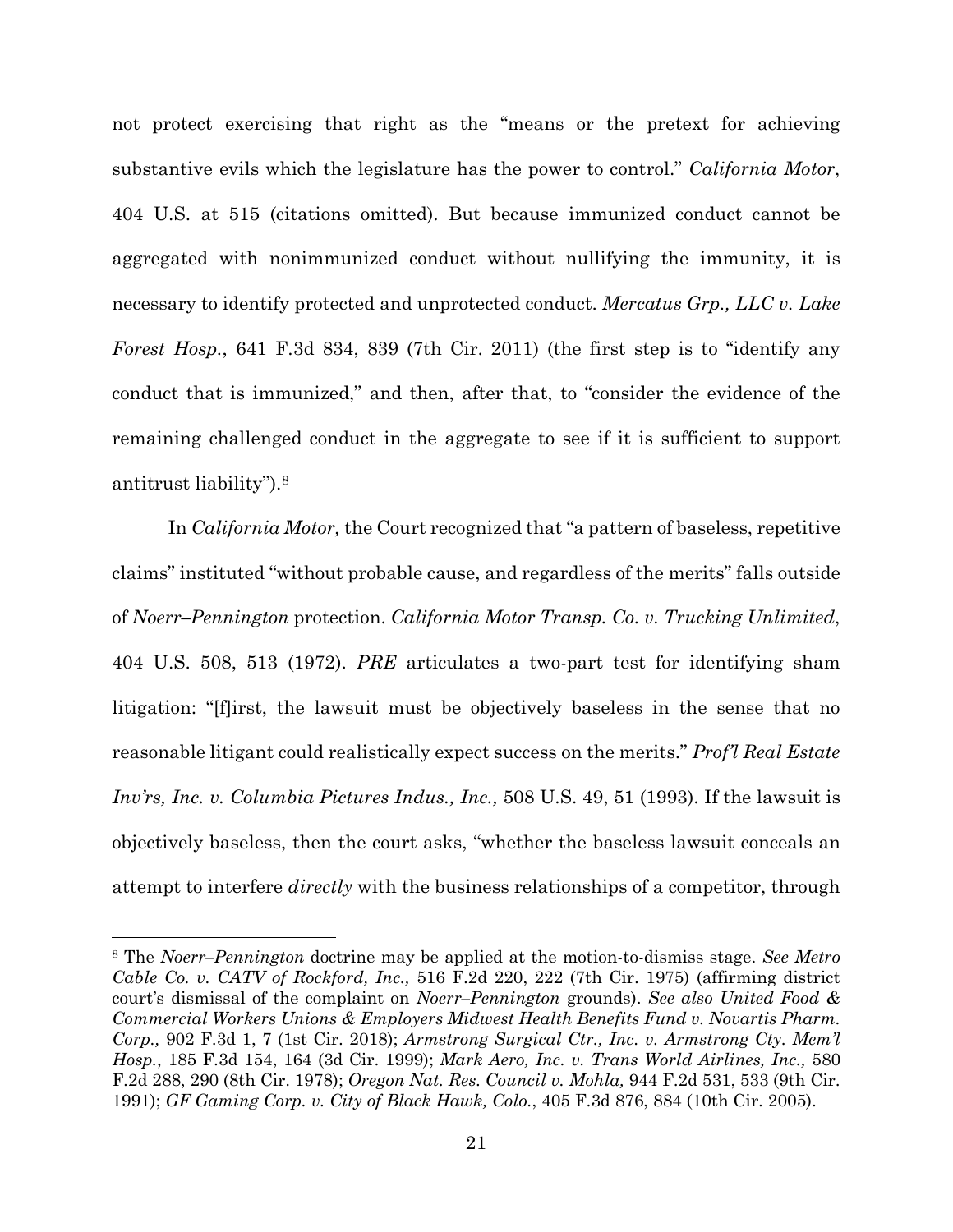the use of the governmental *process*—as opposed to the *outcome* of that process—as an anticompetitive weapon." *Id.* at 60–61 (cleaned up).

Some courts have cabined the "objectively baseless" requirement from *PRE* to situations where it was only necessary to assess whether a single action constituted sham petitioning. *Primetime 24 Joint Venture v. Nat'l Broad., Co.,* 219 F.3d 92, 101 (2d Cir. 2000); *Hanover 3201 Realty, LLC v. Vill. Supermarkets, Inc.,* 806 F.3d 162, 180 (3d Cir. 2015); *Waugh Chapel S., LLC v. United Food & Commercial Workers Union Local 27,* 728 F.3d 354, 363 (4th Cir. 2013); *USS-POSCO Indus. v. Contra Costa Cty. Bldg. & Const. Trades Council, AFL-CIO,* 31 F.3d 800, 810–11 (9th Cir. 1994)*.* Plaintiffs rely on this line of cases to argue that AbbVie's serial use of legal process does not need to meet *PRE's* objectively baseless requirement (and that, instead, a more flexible test should be used to determine whether AbbVie's actions fell outside of *Noerr–Pennington*'s protection). *See* [144] at 42.

In *U.S. Futures Exch., L.L.C. v. Bd. of Trade of the City of Chicago, Inc.*, 953 F.3d 955, 958 (7th Cir. 2020), *reh'g and reh'g en banc denied* (Apr. 23, 2020)—decided after briefing here—plaintiffs' theory (dubbed a "delay theory") invoked both the fraudulent misrepresentation and sham lawsuit exceptions to *Noerr–Pennington*. *Id.*  at 959. The court first found that the fraudulent misrepresentation exception did not apply because the proceedings at issue were legislative. *Id.* at 963. Then, the court held that the "objectively reasonable" requirement from *PRE* applies to the sham lawsuit exception whether the allegations involve a single instance of sham petitioning or a series. *Id*. at 963–65. *See also Puerto Rico Tel. Co., Inc. v. San Juan*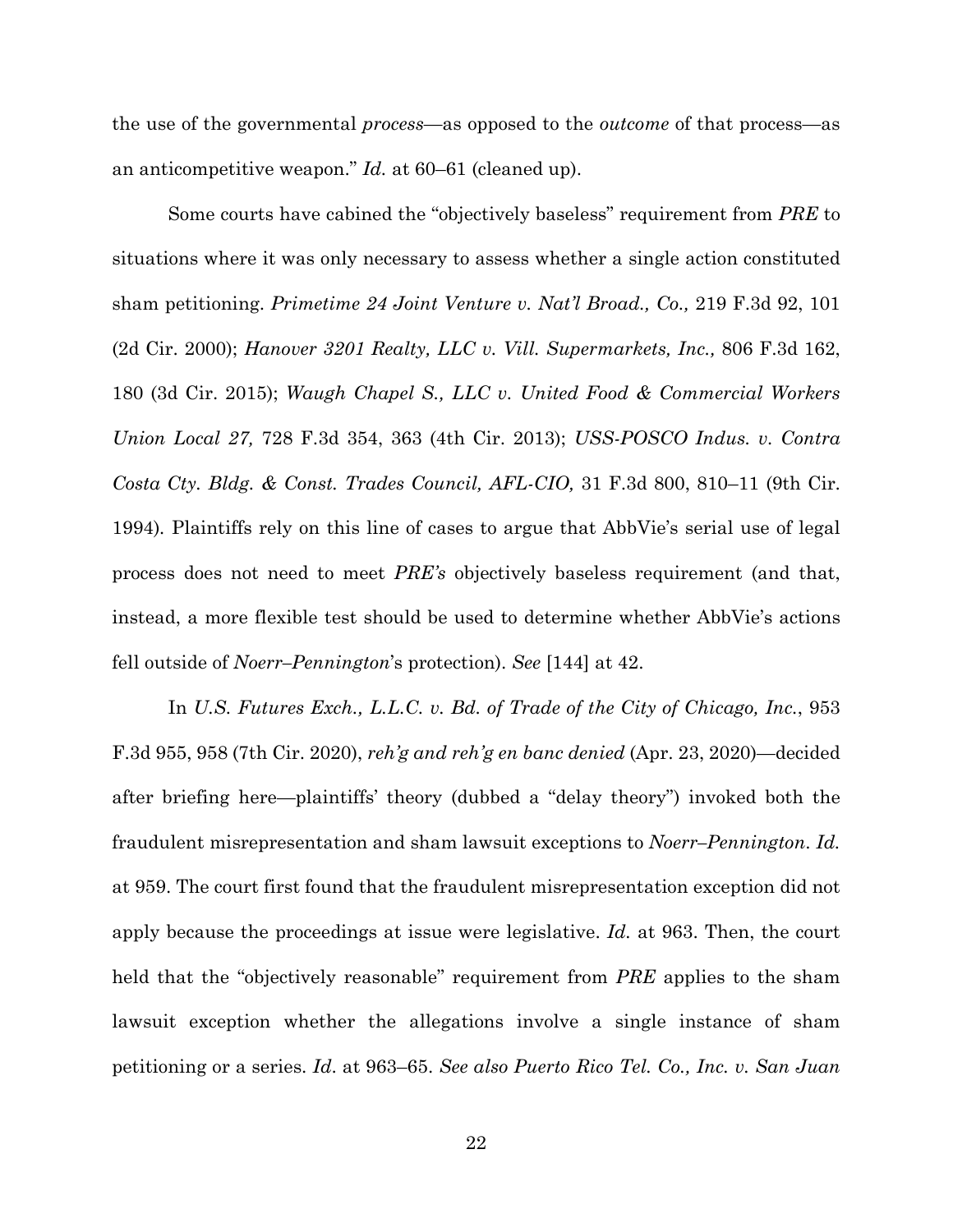*Cable LLC*, 874 F.3d 767, 769 (1st Cir. 2017). Any lawsuit "reasonably calculated to elicit a favorable outcome" is objectively reasonable, and any "successful action selfproves its reasonableness." *Id.* at 963 (citations omitted). Because the subjective prong of *PRE* only comes into play once the objective prong is satisfied, the plaintiff in *U.S. Futures* was unable to prove that the proceedings were a sham "merely by showing that its competitor's purposes were to delay the plaintiff's entry into the market." *Id.* at 965 (quoting *City of Columbia v. Omni Outdoor Advert., Inc.*, 499 U.S. 365 (1991)) (cleaned up).[9](#page-22-0)

The claim here involves adjudicative proceedings. AbbVie's alleged transgressions occurred in three venues: patent prosecutions and *inter partes* review proceedings before the United States Patent and Trademark Office, the biologic licensing process before the Food and Drug Administration, and patent infringement actions in federal district court. *See* [109] ¶¶ 32–43, 54–70. The last of those three is quintessentially adjudicative. Proceedings before the Patent and Trademark Office are also adjudicative. The PTO reviews patent applications submitted by interested parties often represented by counsel with specialized legal training, engages in formal fact-finding based on submissions made pursuant to duties of disclosure, candor, and

<span id="page-22-0"></span><sup>9</sup> *U.S. Futures* applied the objectively baseless test from *PRE* for two reasons: (1) that is the test to apply whenever the allegations involve a pattern of sham lawsuits, *id.* at 965, and (2) the conduct alleged involved a single proceeding within which the defendants were accused of making multiple filings, a situation which does not normally qualify as a "pattern." *See id*. at 965–66. Although the allegations here are characterized by a wide-ranging pattern of patent prosecutions, BPCIA exchanges, and federal litigation, *U.S. Futures* holds that the same test applies to that conduct, too.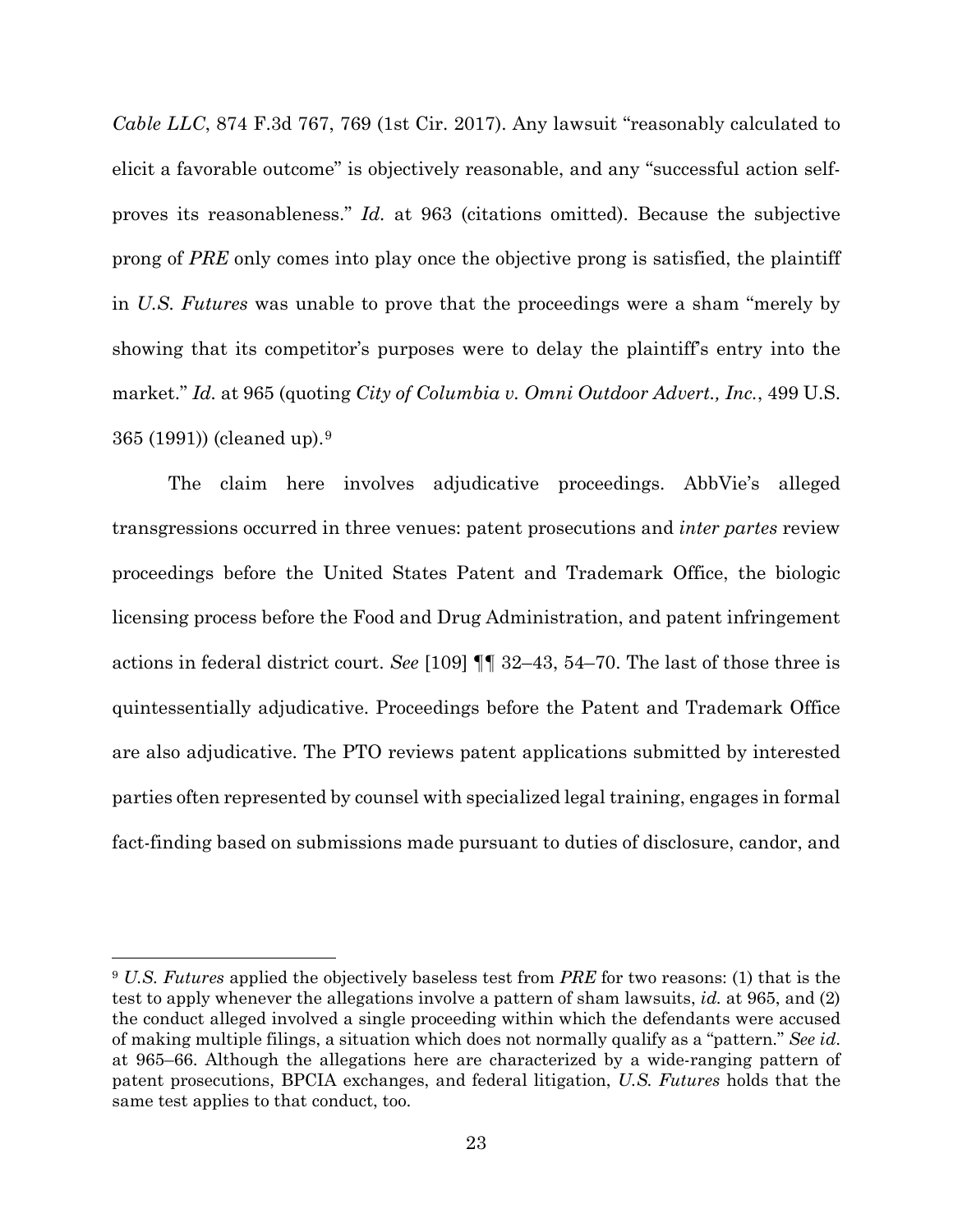good faith, and issues decisions subject to definite standards and judicial review. *See*  [109] ¶¶ 54–58; 37 C.F.R. § 1.56(a).

The proceedings before the Food and Drug Administration are also adjudicative. Members of Congress have been critical of AbbVie's conduct before the Food and Drug Administration and some have even introduced legislation that could stymie AbbVie's efforts to obtain similar patent thickets in the future. *See* [109] ¶¶ 214–223. But those actions say nothing about the character of the FDA's process. The FDA reviews applications for new drugs submitted in nonadversarial processes marked by strict guidelines. *See id.* ¶¶ 32–43. That formalized review looks at a wealth of technical information and is guided by standards set forth by federal law. *See, e.g.,* [109] ¶ 40; 42 U.S.C. § 262.

Plaintiffs' claim is not one under *PRE*. [144] at 38. But under *U.S. Futures*, AbbVie's conduct is protected by *Noerr–Pennington* (and not subject to antitrust scrutiny) unless its petitions—its patent applications, patent dance exchanges, and the lawsuits that followed—were objectively baseless. *U.S. Futures Exch.*, 953 F.3d at 958. It is not enough to describe "numerous flaws in AbbVie's patents and its assertion of them." *See* [144] at 38. Plaintiffs have to allege that AbbVie's petitioning was objectively baseless.

The question then becomes whether plaintiffs have plausibly alleged objectively baseless conduct.[10](#page-23-0) AbbVie's rate of success with its patent applications—

<span id="page-23-0"></span><sup>10</sup> *See Michael v. Letchinger*, No. 10 C 3897, 2011 WL 3471082, at \*11 (N.D. Ill. Aug. 5, 2011) (applying plausibility standard to an allegation that a zoning and building code lawsuit was objectively baseless); *In re Skelaxin (Metaxalone) Antitrust Litig.,* No. 1:12-MD-2343, 2013 WL 2181185, at \*22 (E.D. Tenn. May 20, 2013) (applying plausibility standard to claims of a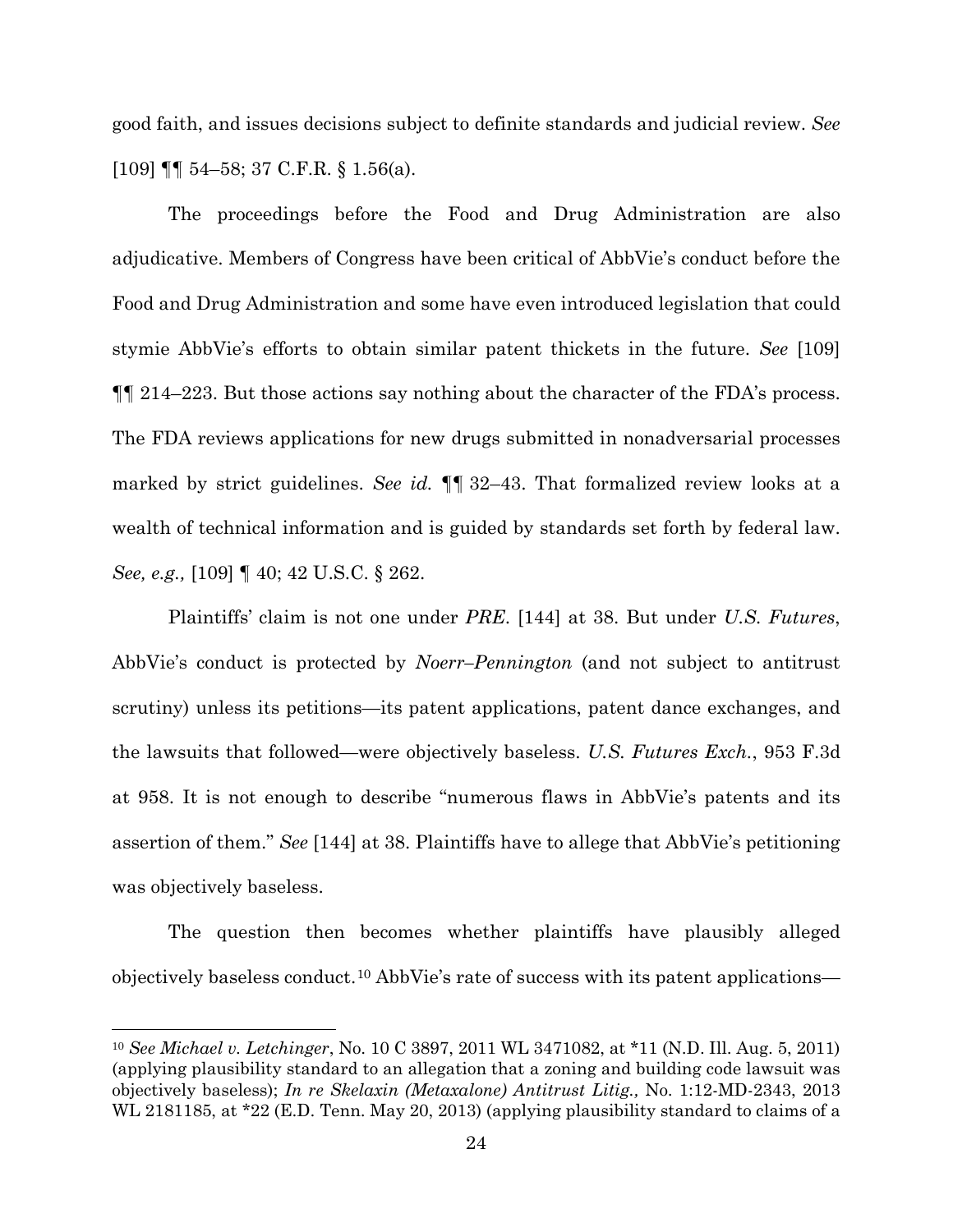more than half (53.4%) of AbbVie's patent applications resulted in patents, [109] ¶ 99—is not "irrelevant," [144] at 43; it compels the conclusion, as a matter of law, that more than half of AbbVie's patent applications were not objectively baseless. *U.S. Futures Exch*., 953 F.3d at 963–64 ("a successful action self-proves its reasonableness"). It is also not the product of guesswork—that rate is apparent on the face of the complaint. The allegations about AbbVie's petitioning of the USPTO are not plausible acts of sham petitioning.

Even in circuits that apply the type of more flexible test plaintiffs say should be applied here, a batting average of .534 would be too high to plausibly allege sham petitioning as a matter of law. *Compare Waugh Chapel S., LLC v. United Food & Commercial Workers Union Local 27,* 728 F.3d 354, 365 (4th Cir. 2013) (one out of fourteen (7%) success rate suggests a sham) *with USS-POSCO*, 31 F.3d at 811 (no sham litigation when fifteen of twenty-nine (52%) of the lawsuits were successful); *Kaiser Found. Health Plan, Inc. v. Abbott Labs., Inc.*, 552 F.3d 1033, 1046–47 (9th Cir. 2009) (no sham litigation when seven out of seventeen (41%) of the lawsuits were successful and where, in the other ten, the defendants had plausible arguments on which they could have prevailed); *Twin City Bakery Workers & Welfare Fund v. Astra Aktiebolag*, 207 F.Supp.2d 221, 224 (S.D.N.Y. 2002) (no sham litigation when "claims

series of objectively baseless sham petitioning under *California Motor Transport Co.*); *Inserra Supermarkets, Inc. v. Stop & Shop Supermarket Co., LLC,* No. 16-CV-01697, 2017 WL 3189029, at \*3 (D.N.J. July 27, 2017) (same).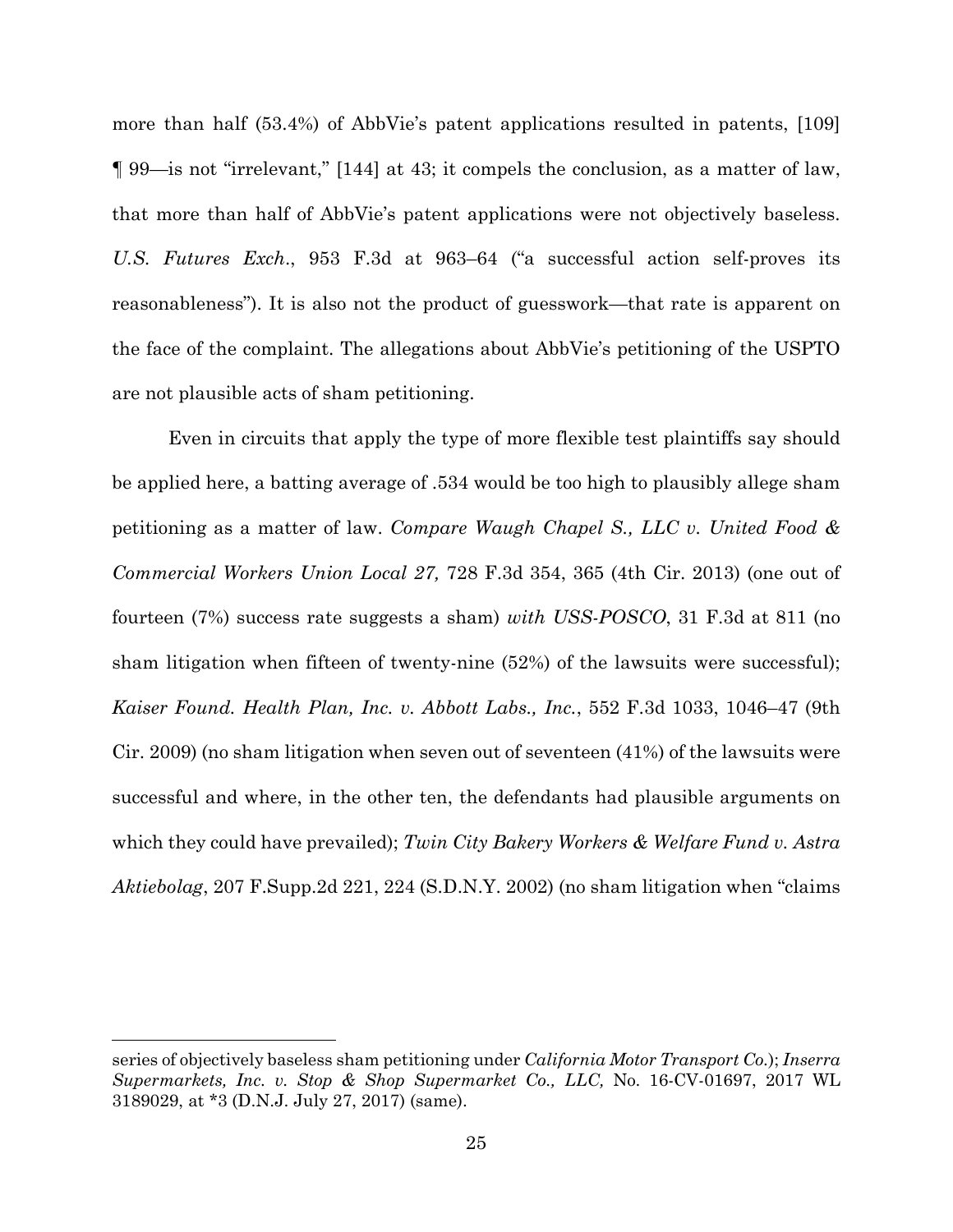of infringement of four of the six asserted patents … proceed[ed] beyond summary judgment, and two of the four ... proceed[ed] through trial").<sup>[11](#page-25-0)</sup>

AbbVie's success rate during *inter partes* review was even higher, and establishes that AbbVie's conduct there was not objectively baseless, either. Although the Patent Trial and Appeal Board found invalid three of the five AbbVie patents that it reviewed (and even though AbbVie terminated the other two before a final determination could be reached), [109] ¶ 108, the PTAB declined to initiate *inter partes* review with regard to thirteen of AbbVie's other patents, finding there was no reasonable likelihood that the parties challenging AbbVie's patents would succeed on even one of the challenged claims. *See supra* n.5; 35 U.S.C. § 314. True, patents cannot be challenged for failing to account for prior art during *inter partes* review, and even when AbbVie succeeded in convincing the PTAB to decline to initiate *inter partes* review, that success did not result in a finding that AbbVie's patents were valid. *Ethicon, Inc. v. Quigg*, 849 F.2d 1422, 1429 n.3 (Fed. Cir. 1988); *In re TLI Commc'ns LLC Patent Litig.,* 87 F.Supp.3d 773, 781, 804 (E.D. Va. 2015) (finding patent invalid under § 101 after an *inter partes* review petition was denied), *aff'd*, 823

<span id="page-25-0"></span><sup>&</sup>lt;sup>11</sup> The complaint also contains allegations that AbbVie made material misrepresentations and omissions to the USPTO during the prosecution of its patents. [109] ¶ 114. But the complaint does not assert a *Walker Process* claim, [144] at 27 n.4, likely because these plaintiffs would lack standing to do so. *Farag v. Health Care Serv. Corp.*, 2017 WL 2868999, at \*6 (N.D. Ill. July 5, 2017). In the end, even if plaintiffs could pursue a misrepresentation theory (while disclaiming reliance on *Walker Process*), plaintiffs effectively concede that not all of AbbVie's patents are invalid and they do not intend to prove that AbbVie's conduct was objectively baseless. That is enough to establish *Noerr–Pennington* protection for AbbVie's conduct before the USPTO.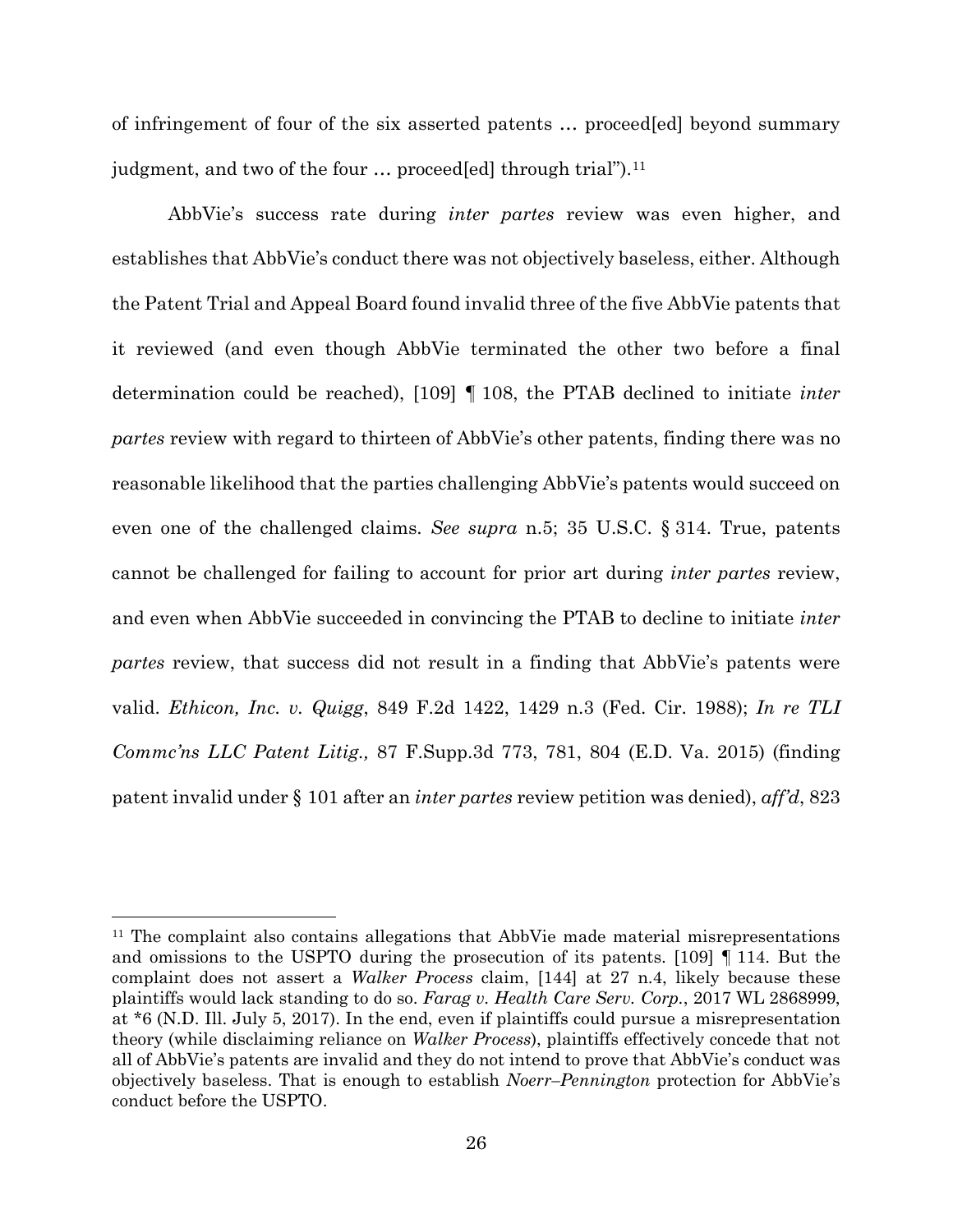F.3d 607 (Fed. Cir. 2016).<sup>[12](#page-26-0)</sup> But the high success rate—thirteen out of eighteen, or 72.2%—renders implausible the allegation that AbbVie's submissions to the PTAB during those *inter partes* review proceedings were objectively baseless (at least without some other factual allegation to overcome that observation). AbbVie's petitioning before the USPTO and the PTAB is protected by *Noerr–Pennington.*[13](#page-26-1)

To the degree the complaint describes a kernel of objectively baseless petitioning, it is what happened during the patent dances.[14](#page-26-2) There, AbbVie allegedly

<span id="page-26-0"></span><sup>12</sup> Plaintiffs identify another argument that could not have been advanced during *inter partes*  review and that diminishes any suggestion that AbbVie's patent portfolio is legitimate: because AbbVie had to describe in its original patent application the best mode contemplated for carrying out the invention (i.e., adalimumab),  $35 \text{ U.S.C.} \$   $112(a)$ , the formulation and manufacturing patents that post-date the original adalimumab patent cannot possibly have prevented biosimilar competitors from coming to market. [144] at 39–40. As a result, plaintiffs say AbbVie should be estopped from asserting that those patents ever could have prevented biosimilar competitors from coming to market. *Id.* at 40. But even if AbbVie could not point to some of its patents as barriers to biosimilar entry, plaintiffs' theory remains that the entire thicket and conduct surrounding the thicket restrained competition. Picking at some of the patents as legally irrelevant to biosimilar manufacturing because of the original patent's best-mode disclosure is just another way to say that AbbVie made unreasonable representations during the patent dance. But that the thicket and surrounding conduct were not as formidable as they may have seemed is a minor point given plaintiffs' overarching claim, and raises the question of how plausible it is to glean concrete harm to consumers from the biosimilar manufacturers' analysis of risk when taking on AbbVie's patents.

<span id="page-26-1"></span><sup>&</sup>lt;sup>13</sup> To the extent AbbVie's petitioning before the USPTO and PTAB was unsuccessful, that petitioning did not give rise to an antitrust injury. *See* § III.C. AbbVie's patent applications required no response from any of the biosimilar manufacturers and were not so numerous that it is plausible to allege that their sheer volume intimidated AbbVie's sophisticated competitors into forgoing the production of biosimilars (especially not to the degree those petitions were objectively baseless), and plaintiffs have not alleged that any of AbbVie's submissions during the *inter partes* reviews were objectively baseless. *See* [109] ¶ 108.

<span id="page-26-2"></span><sup>&</sup>lt;sup>14</sup> Actually, the exchanges that take place between applicants and reference product sponsors during the patent dance portion of the FDA's biosimilar application process might not qualify as petitioning at all, since neither party is (at that moment) asking the government to do anything. *See Freeman v. Lasky, Haas & Cohler*, 410 F.3d 1180, 1184 (9th Cir. 2005) ("discovery is merely communication between parties as an aid to litigation," and is not a petition because it is not "in any sense a communication to the court," although "conduct incidental to" a petition is protected if the petition itself is protected). Still, as discussed below, plaintiffs fail to allege a  $\S 2$  claim because most of the conduct upon which their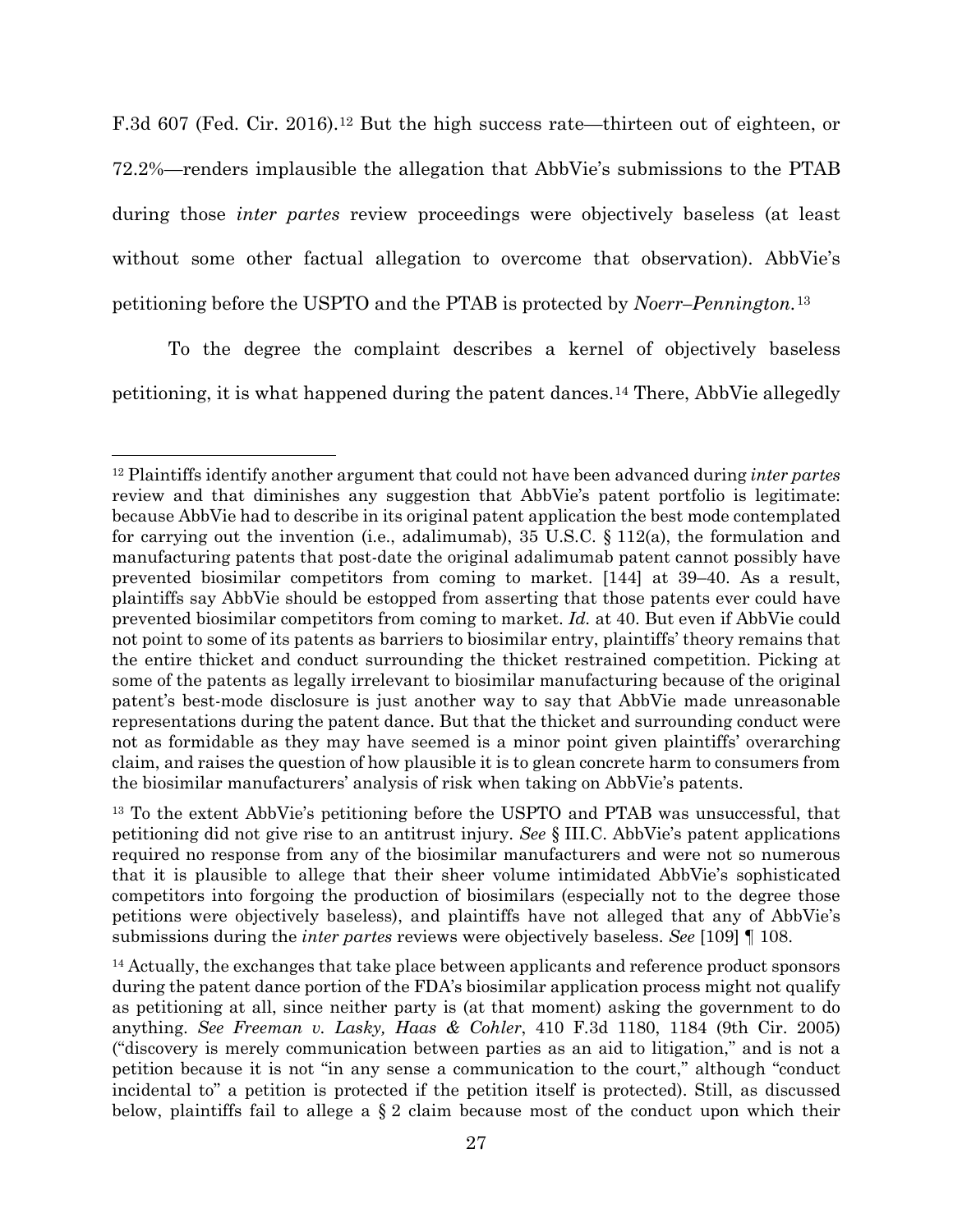asserted without basis that if Amgen launched its biosimilar, it would infringe no less than sixty-six of AbbVie's patents. [109] ¶ 143. When Amgen disagreed, AbbVie failed to address Amgen's concerns and declined to elaborate (even after Amgen repeatedly notified AbbVie of its failures to respond). *Id*. ¶¶ 144–147. During AbbVie's prelitigation exchanges with Sandoz, AbbVie listed nine formulation patents that specified the use of a buffer system with ingredients that were in neither Sandoz's biosimilar nor Humira—i.e., that were objectively baseless to assert. *See also id.* ¶¶ 167–168. AbbVie also listed patents that were not infringed or that had been invalidated during its patent dance with Boehringer. [109] ¶ 180.

AbbVie's presumptively valid patents were not presumptively infringed,[15](#page-27-0) and unlike the proceedings before the USPTO and the PTAB, no neutral third party ever decided who was successful in these pre-litigation exchanges. Only successful petitioning self-proves its reasonableness, *see U.S. Futures Exch.*, 953 F.3d at 963, and AbbVie's patent dance exchanges were not successful, so they may still have been objectively baseless. *But see Tyco Healthcare Grp. LP v. Mut. Pharm. Co.,* 762 F.3d

allegations are based was immunized, and because plaintiffs' theory depends on considering AbbVie's conduct as a whole. *See* [144] at 44–45. *See also MCI Commc'ns Corp. v. Am. Tel. & Tel. Co.,* 708 F.2d 1081, 1155 n.114 (7th Cir. 1983).

<span id="page-27-0"></span><sup>15</sup> Even if patentees are presumed to enforce their patents in good faith, *see C.R. Bard, Inc. v. M3 Sys., Inc.,* 157 F.3d 1340, 1369 (Fed. Cir. 1998) (the law "recognizes a presumption that the assertion of a duly granted patent is made in good faith"), that presumption is evidentiary, *id.*, and evidentiary presumptions do not overcome plausible allegations at the pleading stage. *See also Golan v. Pingel Enter., Inc.,* 310 F.3d 1360, 1371 (Fed. Cir. 2002) ("if the party challenging such statements under state or federal law presents clear and convincing evidence that the infringement allegations are objectively false, and that the patentee made them in bad faith, viz., with knowledge of their incorrectness or falsity, or disregard for either, the statements are actionable and are not protected by the existence of a patent").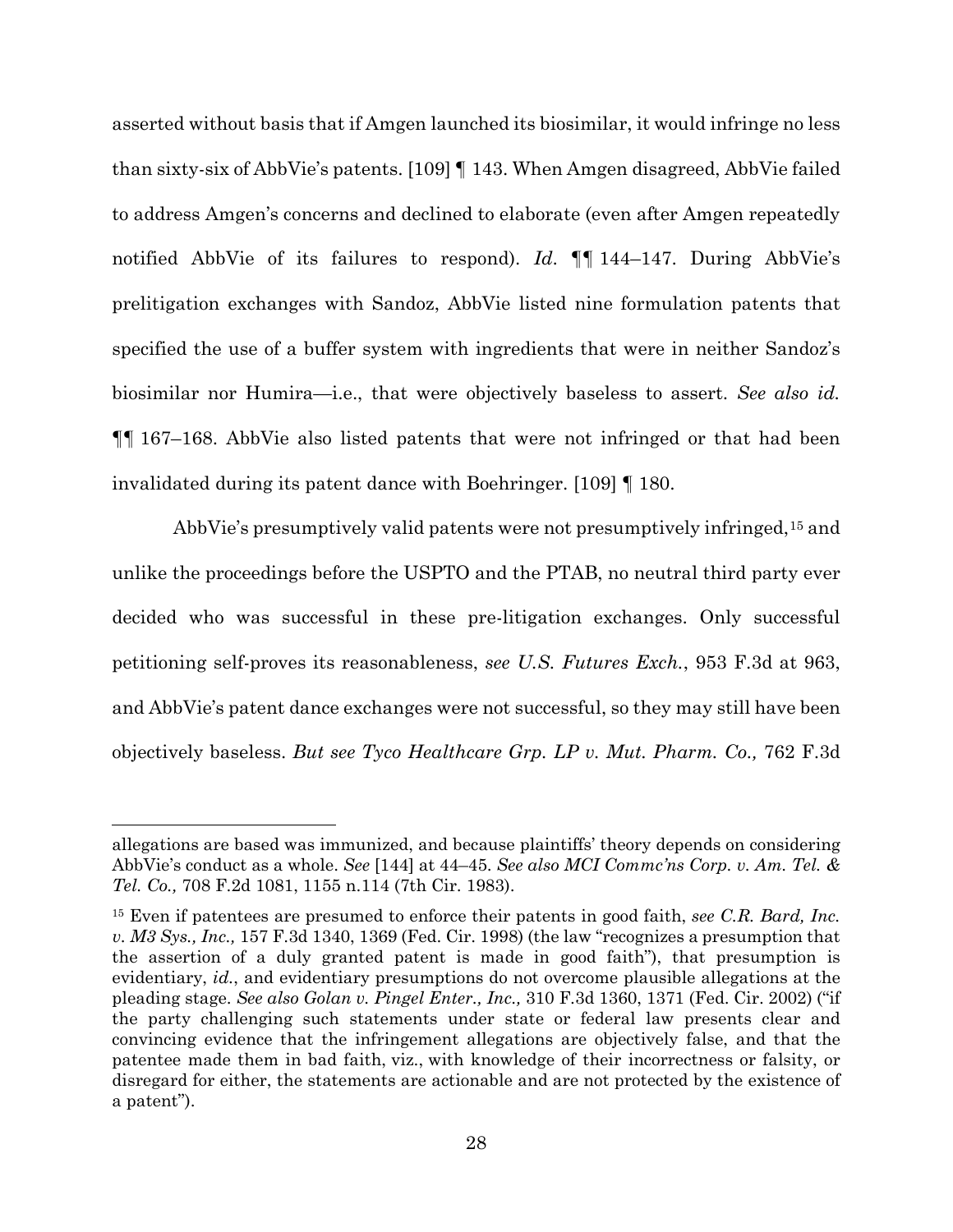1338, 1345 (Fed. Cir. 2014) ("it will be a rare case in which a patentee's assertion of its patent in the face of a claim of invalidity will be so unreasonable as to support a claim that the patentee has engaged in sham litigation"). And without a high success rate to make AbbVie's actions appear reasonable, it remains plausible that at least some of the assertions AbbVie made during the patent dances were objectively baseless.

One difference between AbbVie's patent applications to the USPTO and its responses during the patent dance is that AbbVie did not initiate the patent dance the challengers did. *Kaiser Found. Health Plan, Inc. v. Abbott Labs*., 552 F.3d 1033, 1047 (9th Cir. 2009) ("[i]t is true that Abbott was litigious, but ... [t]he volume of Abbott's suits was dependent on the number of generic companies attempting to enter the … marketplace, a matter over which Abbott had no control"). Nonetheless, AbbVie participated. It was not forced to assert any patents at all during the patent dance (and it certainly was not forced to assert patents that were invalid or not infringed). AbbVie's conduct during the patent dances was not protected by *Noerr–Pennington*. What effect AbbVie's actions during the patent dance had on the market for Humira is another question. *See* § III.C below.

With regard to the infringement litigation that followed, AbbVie's right to pursue those lawsuits was not without limitation. *Asahi Glass Co. v. Pentech Pharm., Inc.,* 289 F.Supp.2d 986, 992–93 (N.D. Ill. 2003), *dismissed,* 104 Fed. App'x 178 (Fed. Cir. 2004) (anyone with a patent not obtained by fraud enjoys a presumption of validity that entitles them "to sue alleged infringers, and to settle with them,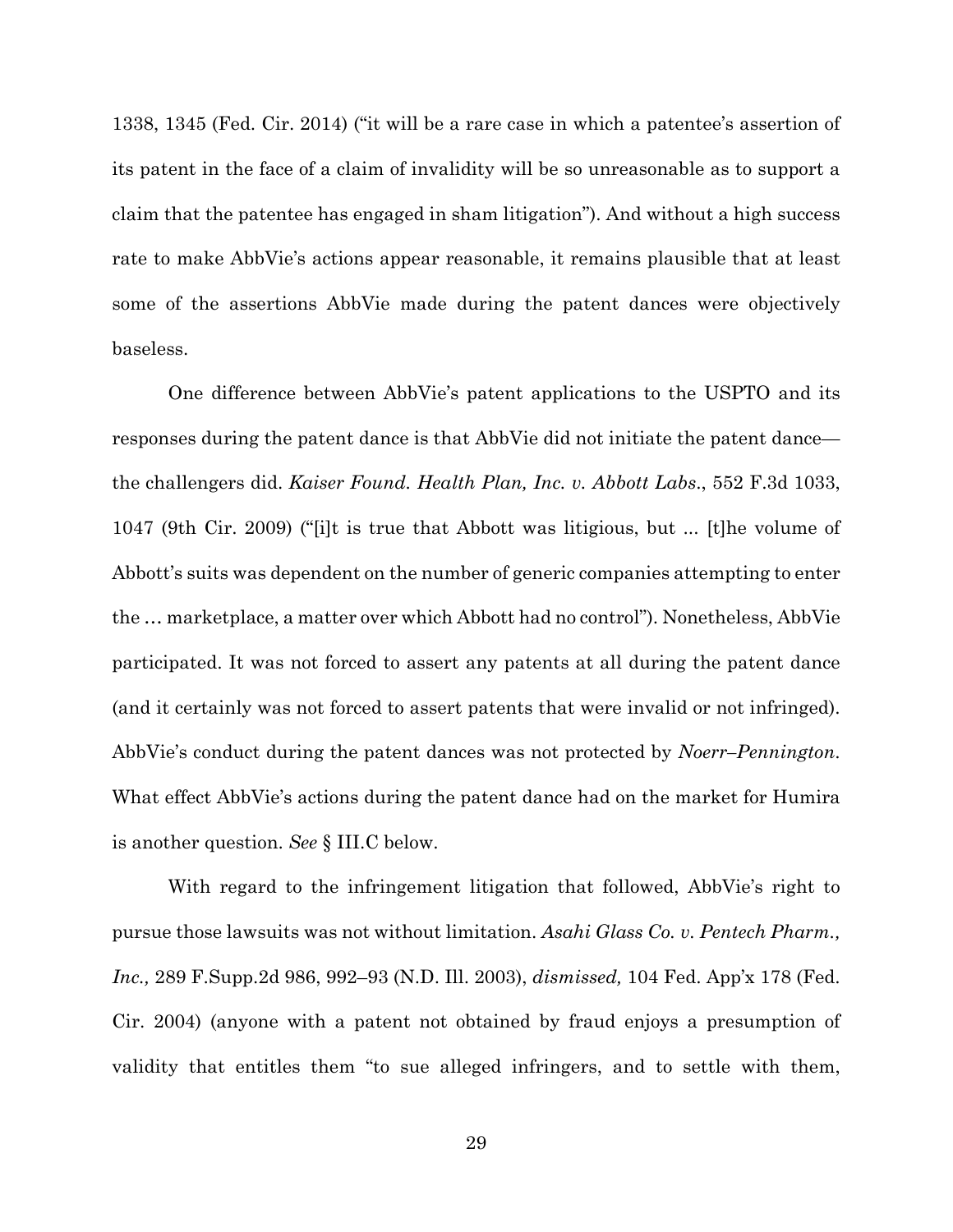whatever [their] private doubts, unless a neutral observer would reasonably think either that the patent was almost certain to be declared invalid, or the defendants were almost certain to be found not to have infringed it, if the suit went to judgment"). One potential problem for plaintiffs is that AbbVie was required by law to bring those infringement suits, 42 U.S.C. § 262(l)(6) ("not later than 30 days after such agreement, the reference product sponsor shall bring an action for patent infringement with respect to each such patent"), which gives AbbVie an objectively reasonable basis for bringing them. *See Kaiser Found. Health Plan, Inc.,* 552 F.3d at 1047.

In any event, each of the lawsuits was settled on terms that foreclose a finding of objective baselessness. When a lawsuit terminates in a settlement that provides substantial value to an antitrust defendant accused of initiating that lawsuit as a sham, that lawsuit is objectively reasonable. *See New W., L.P. v. City of Joliet*, 491 F.3d 717, 722 (7th Cir. 2007); *Theme Promotions, Inc. v. News Am. Mktg. FSI*, 546 F.3d 991, 1008 (9th Cir. 2008).

AbbVie settled its suit with Amgen roughly one year after it began, agreeing to allow Amgen to enter the U.S. market five years before the expiration of AbbVie's U.S. patents. [109] ¶ 151. It then entered into similar settlements with other biosimilar applicants, all of which contemplated U.S. market entry dates during calendar year 2023. *See id.* ¶¶ 157, 160, 170, 173–176, 184. At least with regard to plaintiffs' § 2 claims, looking just at the allegations in the complaint, these settlements (all of which required concessions from both sides) render unreasonable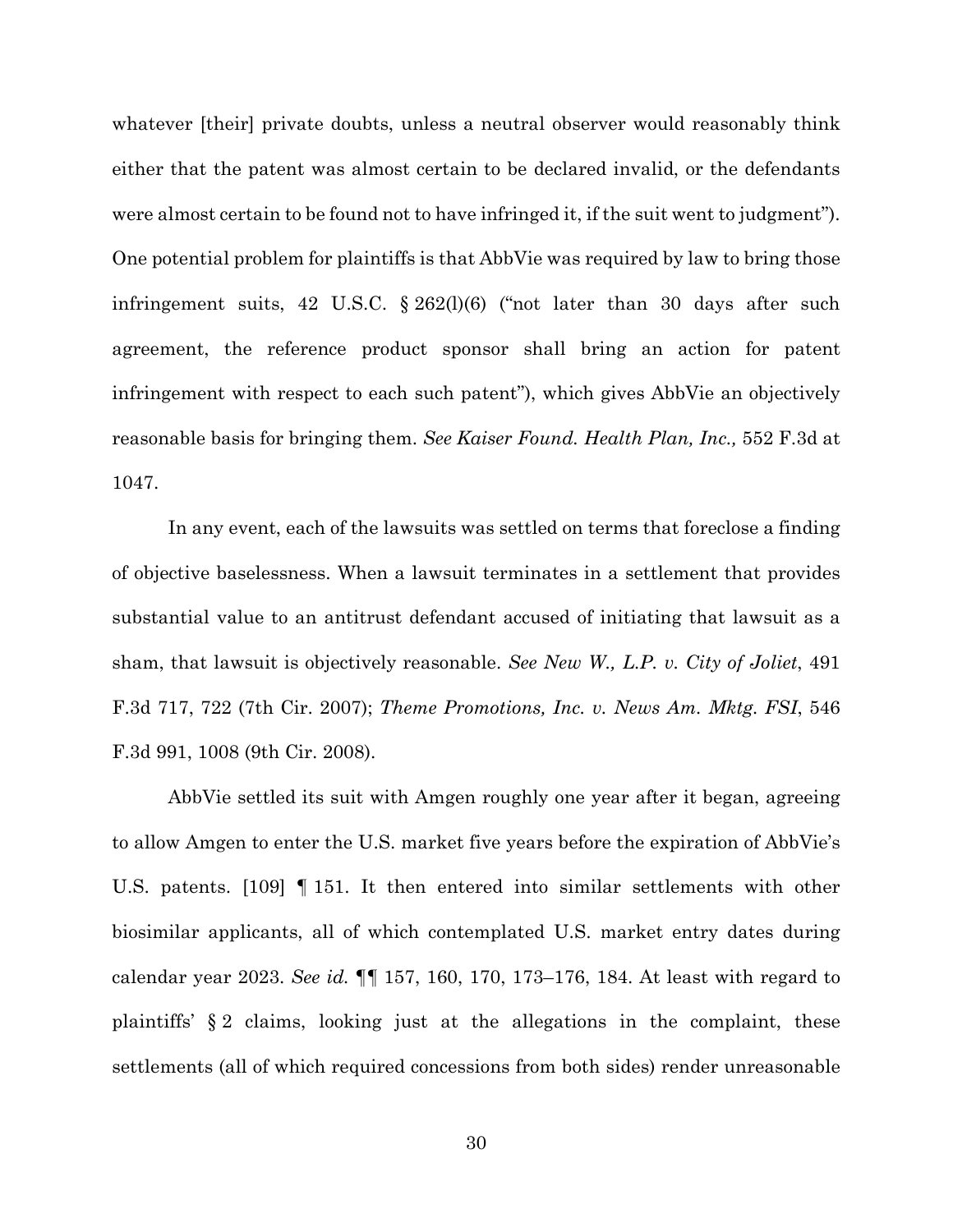any inference that the litigation that preceded them was an objectively baseless sham maintained by AbbVie to extend the patent-backed monopoly it had obtained in the market for Humira.

The foregoing raises the question as to what conduct should be considered part of the alleged overarching scheme to destroy competition and what parts should be swept aside as lawful petitioning. There is a risk that by focusing only on each individual action in a series, a broader pattern of anticompetitive conduct might escape policing and remedy. Plaintiffs must be given the "full benefit of [their] proof without tightly compartmentalizing the various factual components and wiping the slate clean after scrutiny of each," but at the same time, conduct immunized from antitrust liability cannot be aggregated with nonimmunized conduct without nullifying the immunity. *Mercatus Grp., LLC v. Lake Forest Hosp.*, 641 F.3d 834, 839 (7th Cir. 2011) (quoting *Cont'l Ore Co. v. Union Carbide & Carbon Corp.*, 370 U.S. 690, 699 (1962))*. See also City of Anaheim v. S. California Edison Co.*, 955 F.2d 1373, 1376 (9th Cir. 1992) (considering the "synergistic effect" of the "mixture of the elements").

Here, the vast majority of the alleged scheme is immunized from antitrust scrutiny, and what's left are a few sharp elbows thrown at sophisticated competitors participating in regulated patent and biologic-drug regimes. Some of AbbVie's conduct was not immunized by the *Noerr–Pennington* doctrine—including what plaintiffs allege to be the heart of their monopolization claim—but much of what preceded and followed that conduct was immunized, which makes the entirety of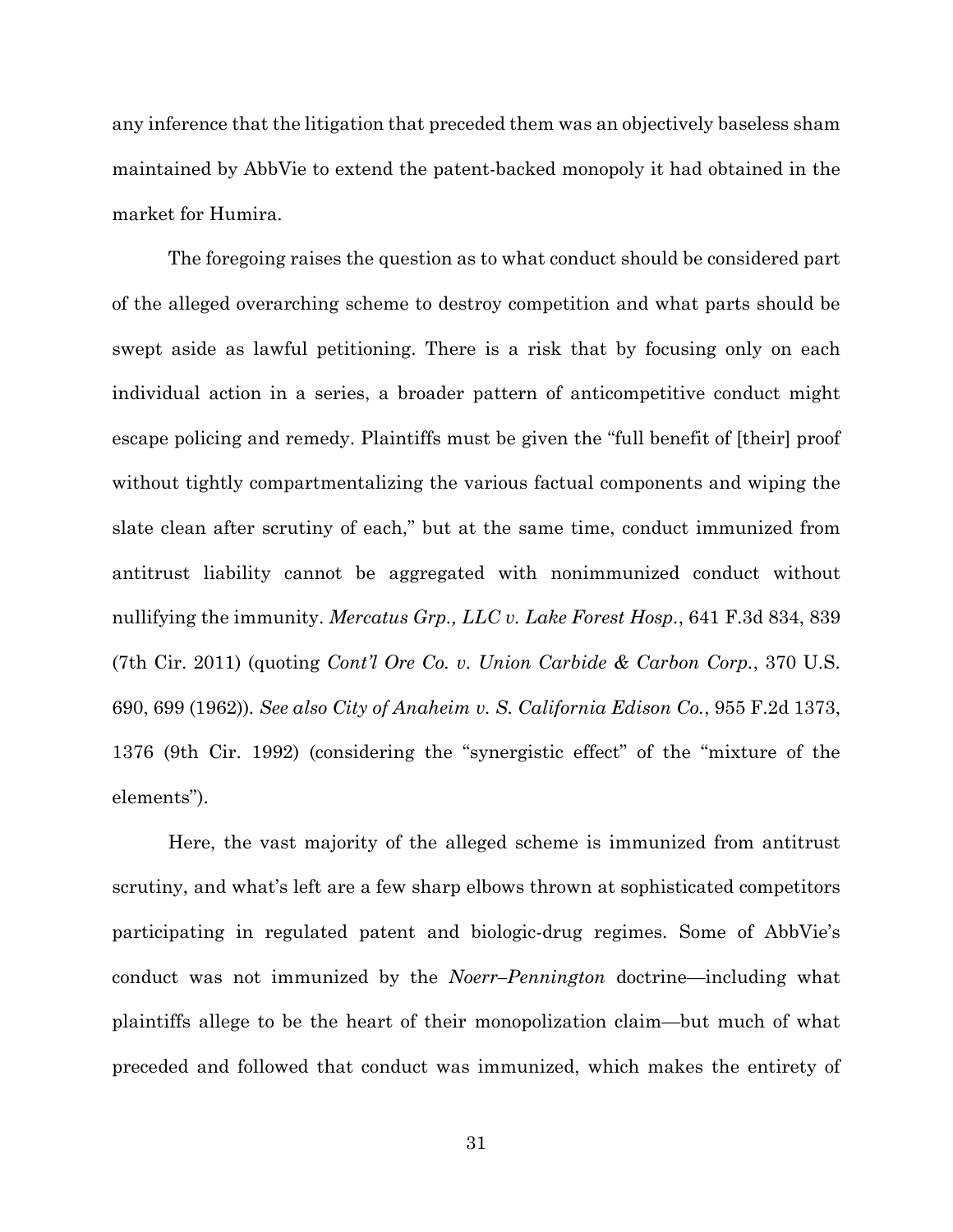alleged monopolization scheme immune, because plaintiffs' theory depends on all the components of AbbVie's conduct as the means to suppress competition. [144] at 44– 45.

Unlike many of the cases that have considered a series of allegedly sham petitions, these claims involve the patent system. That difference is all the more reason to decline to recognize plaintiffs' new theory of antitrust liability. Patents are entitled to a presumption of validity, 35 U.S.C. § 282(a), and even though that presumption is not so strong as to make patents "completely unassailable," *Chicago Rawhide Mfg. Co. v. Crane Packing Co.*, 523 F.2d 452, 458 (7th Cir. 1975), it is a presumption rightly based on the "expertise of patent examiners presumed to have done their job." *Brooktree Corp. v. Advanced Micro Devices, Inc.*, 977 F.2d 1555, 1574 (Fed. Cir. 1992). The patent prosecution system is no doubt imperfect, *Saint Regis Mohawk Tribe v. Mylan Pharm. Inc.,* 896 F.3d 1322, 1331 (Fed. Cir. 2018) (Dyk, J., concurring) (noting that the USPTO is an agency with "finite resources that sometimes issues patents in error"), but even if it is so broken that patent examiners are having the wool pulled over their eyes more than half the time by applicants acting mostly nonfraudulently and with disregard for their applications' chances of success, the proper fix is not to use antitrust doctrine to launch a collateral attack on 132 patents, thirteen *inter partes* review determinations, multiple patent dance exchanges and at least two patent infringement lawsuits. Doing so will not revamp the FDA's biologics application process or the USPTO's drug patenting process. *See*  Areeda & Hovenkamp, §§ 221, 704b4 ("the patent system might be thought to be ...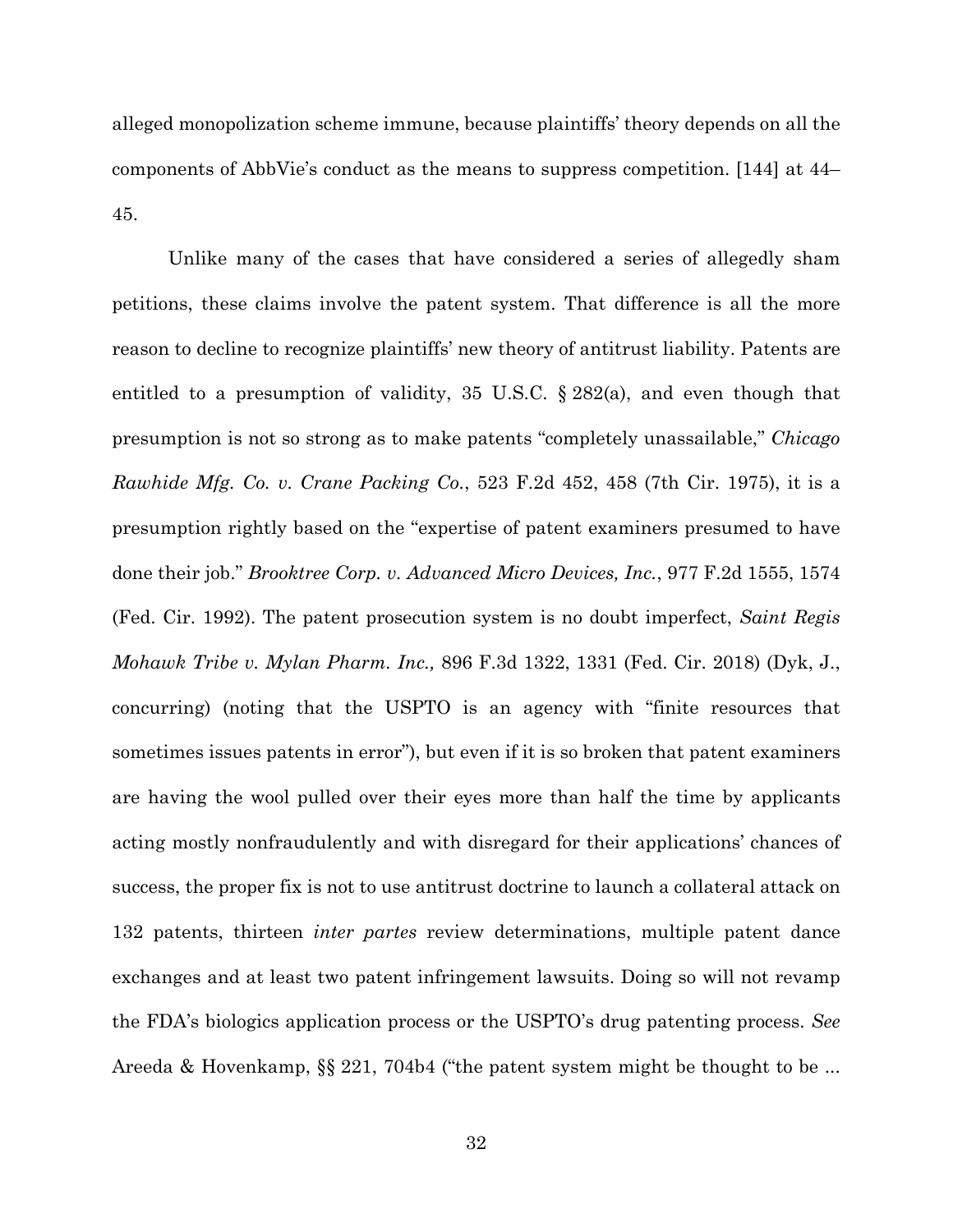in need of reform," but "the antitrust laws were not designed to repair other government regulatory processes").

The cases plaintiffs cite in support of their new theory of antitrust liability are unconvincing and distinguishable. *In re Neurontin Antitrust Litigation* is inconsistent with *U.S. Futures,* 953 F.3d 955, 958 (7th Cir. 2020), and, in any event, plaintiffs there firmly alleged that the petitioning in question was objectively baseless. No. 02- 1390, 2009 WL 2751029, at \*18–\*23 (D.N.J. Aug. 28, 2009). So did the plaintiffs in *Nuance Commc'ns, Inc. v. Omilia Nat. Language Sols., Ltd.*. No. CV 19-11438-PBS, 2020 WL 2198362 (D. Mass. May 6, 2020); [167]. Here, plaintiffs disclaim any intent to prove objectively baseless conduct. And in *Nuance Communications,* there was no basis for assessing the merits of the § 2 claim at the motion-to-dismiss stage, 2020 WL 2198362 at \*5, while here, the vast majority of the petitioning has already proved itself reasonable. *U.S. Futures Exch.*, 953 F.3d at 963.

Also distinguishable are the cases addressing the practice of "pooling" existing patents. In *Kobe, Inc. v. Dempsey Pump Co.,* the defendants were accused of purchasing large numbers of patents from the entities to whom the patents had been issued. 198 F.2d 416, 420 (10th Cir. 1952). *See also Intellectual Ventures I LLC v. Capital One Financial Corp.,* 99 F.Supp.3d 610, 626 (D. Md. 2015) (the alleged conduct at issue there was the intentional acquisition of "a massive patent portfolio"). The practice of "pooling" patents does not involve petitioning the government, it involves a series of private transactions, and defendants' First Amendment right to petition the government for internally developed patents (and, to a certain degree, for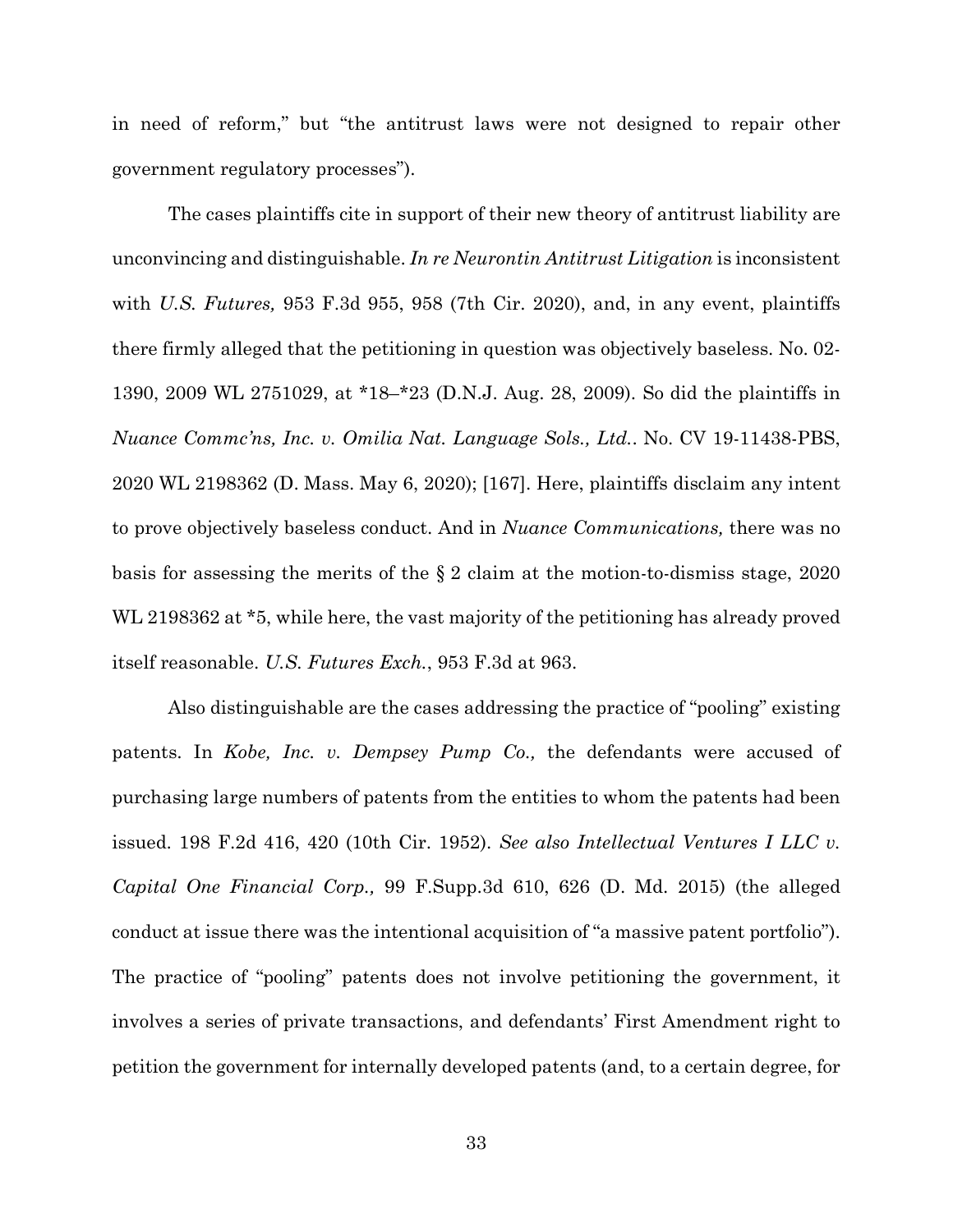FDA approval) is what protects most of their activity from suit here. Areeda & Hovenkamp, § 704c ("we would never hold internal patent development to be a § 2 exclusionary practice because we do not wish to discourage innovation, even by monopolists"). *See also Abbott Labs. v. Teva Pharms. USA, Inc.*, 432 F.Supp.2d 408, 429 (D. Del. 2006) ("*Kobe* ... is contrary to more recent pronouncements by the Supreme Court concerning *Noerr* immunity"); *Axis, S.p.A. v. Micafil, Inc.,* 870 F.2d 1105, 1107 (6th Cir. 1989) (dismissing antitrust action when allegation was that one company raised barriers to entering a market by acquiring companies that held patents relevant to the industry). Pooling patents also facilitates collusion among competitors, *Princo Corp. v. ITC*, 616 F.3d 1318, 1334–35 (Fed. Cir. 2010) (en banc), which is not at issue in AbbVie's patent-development conduct. And plaintiffs' reliance on *Dairy Foods Inc. v. Dairy Maid Prod. Co-op.* is misplaced because *Dairy Foods* was decided before *California Motor* and *PRE.* 297 F.2d 805, 809 (7th Cir. 1961).

Lastly, plaintiffs say the rule of reason should be applied to their § 2 claims, that they need only make out a prima facie case of anticompetitive effect, and that any procompetitive justifications must be assessed later. *See In re Opana ER Antitrust Litig*., 162 F.Supp.3d 704, 719 (N.D. Ill. 2016). The rule of reason analysis involves an "inquiry into market power and market structure designed to assess the … actual effect" of the contract, combination, or conspiracy, *Copperweld Corp. v. Indep. Tube Corp*., 467 U.S. 752, 768 (1984), or, in § 2 cases, of an alleged monopolization. *Hennessy Indus. Inc. v. FMC Corp.*, 779 F.2d 402, 404–05 (7th Cir. 1985). With regard to the conduct immunized by the *Noerr–Pennington* doctrine, rule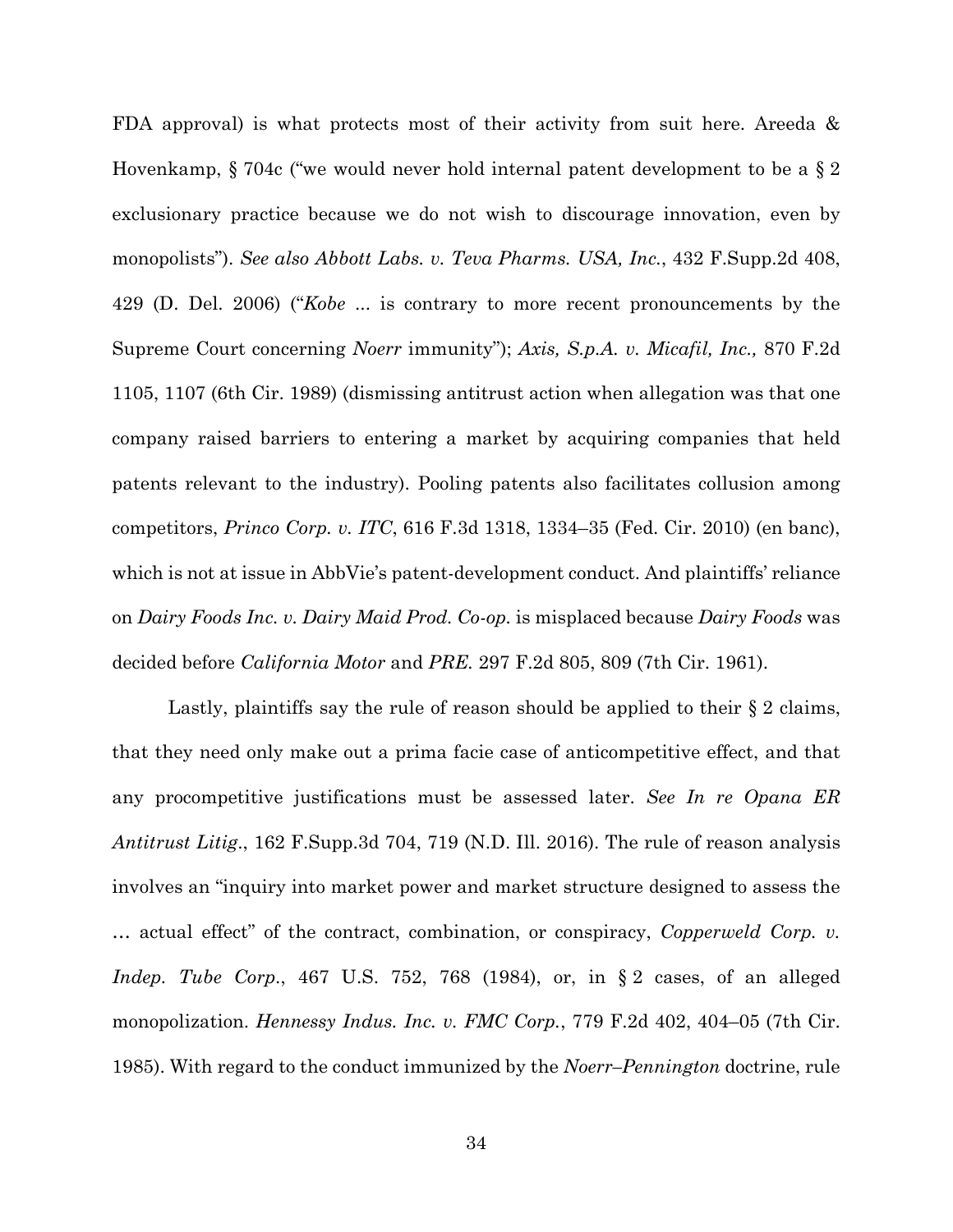of reason analysis is not necessary. *See Wilk v. Am. Med. Ass'n,* 895 F.2d 352, 357 (7th Cir. 1990). And since so much of the conduct in question is immunized, and since the only parts that may not have been are inseparable from the alleged  $\S 2$  scheme, the claim fails. *See Mercatus Grp., LLC v. Lake Forest Hosp.*, 641 F.3d 834, 839 (7th Cir. 2011) (cautioning against aggregating conduct to nullify immunity). But even if AbbVie's nonimmunized conduct is sufficient to be a standalone scheme of monopolization, the complaint still fails for lack of an antitrust injury because it is not plausible that AbbVie's nonimmunized conduct intimidated the other defendants into delaying the launch of their biosimilars (or otherwise caused any antitrust injury). *See* § III.C below.

## **B. The § 1 Claims Against all Defendants**

Section 1 of the Sherman Act declares illegal "[e]very contract, combination in the form of trust or otherwise, or conspiracy, in restraint of trade or commerce." 15 U.S.C. § 1. In order to state a claim under § 1, plaintiffs must plead "(1) a contract, combination, or conspiracy; (2) a resultant unreasonable restraint of trade in [a] relevant market; and (3) an accompanying injury." *Deppe v. Nat'l Collegiate Athletic Ass'n*, 893 F.3d 498, 501 (7th Cir. 2018). When assessing whether a particular restraint enhances or inhibits competition, courts apply three categories of analysis: per se, quick-look, and rule of reason. *Agnew v. Nat'l Collegiate Athletic Ass'n*, 683 F.3d 328, 335 (7th Cir. 2012). All three are "meant to answer the same question: whether or not the challenged restraint enhances competition." *Id.* (quotations omitted).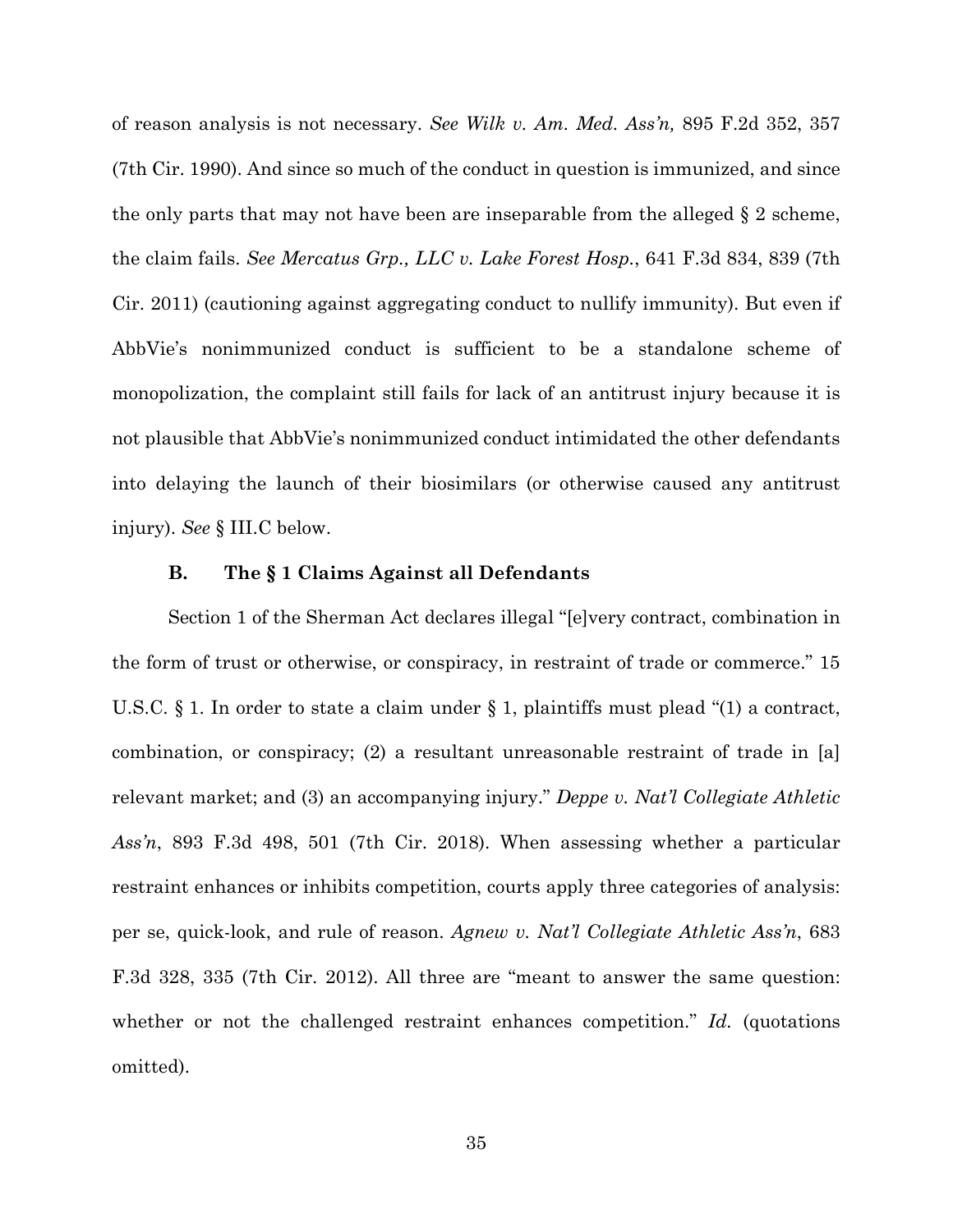Per se analysis is applied when a "practice facially appears to be one that would always or almost always tend to restrict competition and decrease output," such as horizontal price fixing and output limitations. *Id.* at 336. The quick-look approach asks whether an "observer with even a rudimentary understanding of economics could conclude that the arrangements in question would have an anticompetitive effect." *Id*. (quoting *California Dental Ass'n v. F.T.C.*, 526 U.S. 756, 770 (1999)). If legitimate, procompetitive justifications for facially anticompetitive behavior are found, then rule of reason analysis may be necessary. *Id.* Under the rule of reason, plaintiffs must allege that "an agreement or contract has an anticompetitive effect on a given market within a given geographic area." *Id*. at 335.

The complaint alleges that AbbVie, Amgen, Samsung Bioepis, and Sandoz violated § 1 when they entered into settlement agreements that required the latter three defendants to temporarily give up their efforts to introduce biosimilars in the U.S. market in return for near-immediate permission to launch their biosimilars in Europe. [109]  $\P$  141–212. Plaintiffs say that those agreements violated § 1 under both a pay-for-delay theory (i.e., AbbVie paid off its competitors to buy itself more time as a monopolist), *id.* ¶¶ 261–68, and a market-allocation theory (i.e., AbbVie allocated to itself the U.S. market and allocated to the other defendants the European market). *Id.* ¶¶ 279–85.

These agreements do not justify per se treatment because they are not facially anticompetitive in any way that would always or almost always tend to restrict competition. The agreements do not set prices for Humira and its biosimilars, nor do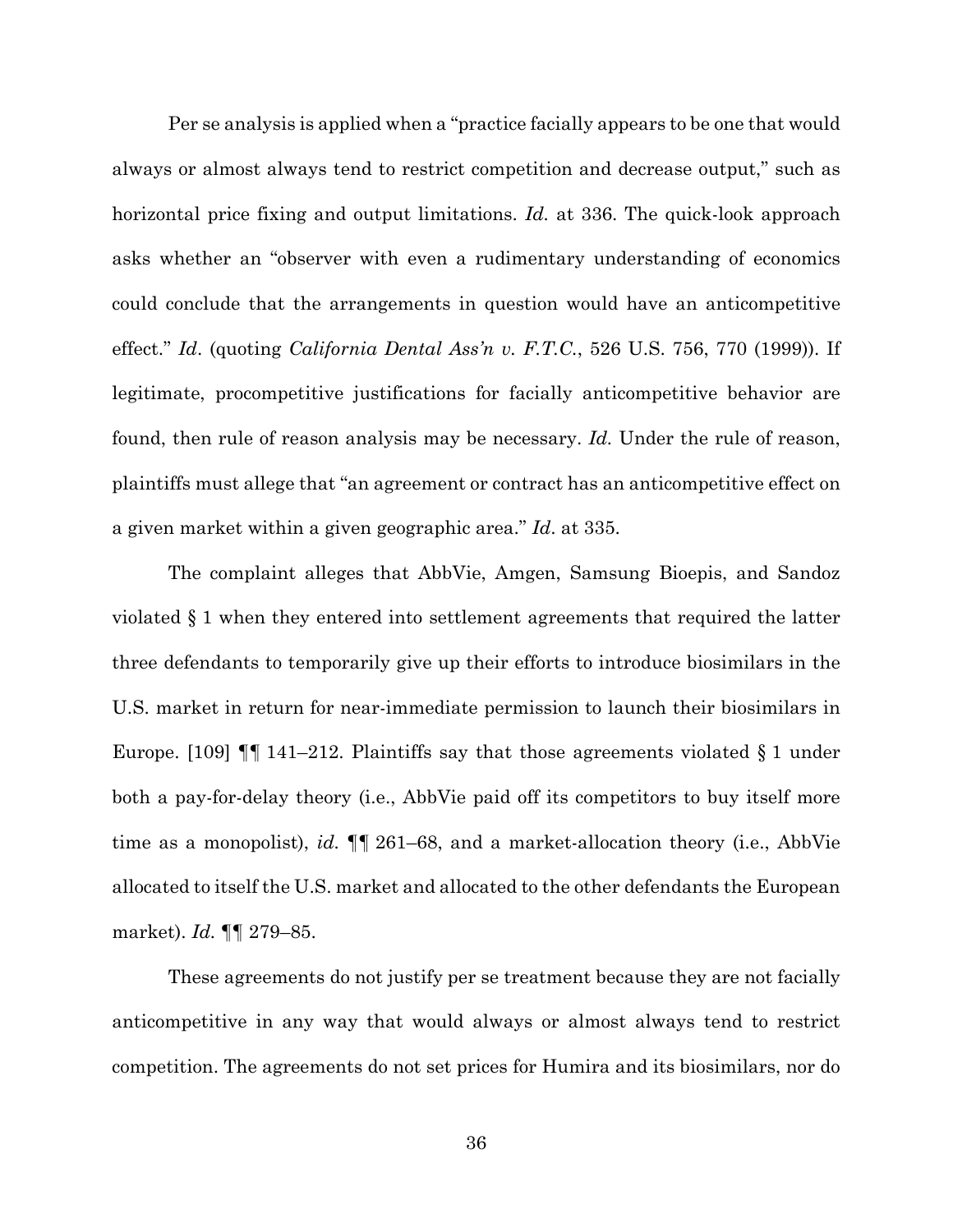they include terms setting the quantity of Humira (or its biosimilars) that is to be sold in the market. *See Agnew*, 683 F.3d at 336 ("[h]orizontal price fixing and output limitation are classic examples of behavior that is considered anticompetitive per se"). Even reverse-payment patent settlement agreements that involve cash payments from the patentee to the alleged infringer do not usually receive per se treatment, *see FTC v. Actavis, Inc.*, 570 U.S. 136, 158–59 (2013), and the types of agreements at issue here—which involve two sets of early entry dates in two different regions—are even less facially restrictive because they do not involve a cash payment in return for a promise to keep a competing product off the market.

Market allocation agreements, however, are "classic examples" of per se § 1 violations. *United States v. Topco Assocs., Inc.*, 405 U.S. 596, 608 (1972). In a market allocation agreement, competitors at the same level of a market "allocate territories in order to minimize competition." *Id.* For instance, in *Palmer v. BRG of Georgia, Inc.*, it was a per se violation of § 1 for BRG to promise not to provide bar review courses outside of Georgia in return for a promise from its competitor to not provide bar review courses inside of Georgia. 498 U.S. 46, 47 (1990). *See also Blue Cross & Blue Shield United of Wisconsin v. Marshfield Clinic,* 152 F.3d 588, 591 (7th Cir. 1998) (the defendants "entered into agreements with competitors to stay out of each other's territories").

According to plaintiffs, the European entry dates are the quid pro quo for the U.S. market entry dates, and for the period that falls between the two, AbbVie effectively allocated to itself the U.S. market while allocating to the other defendants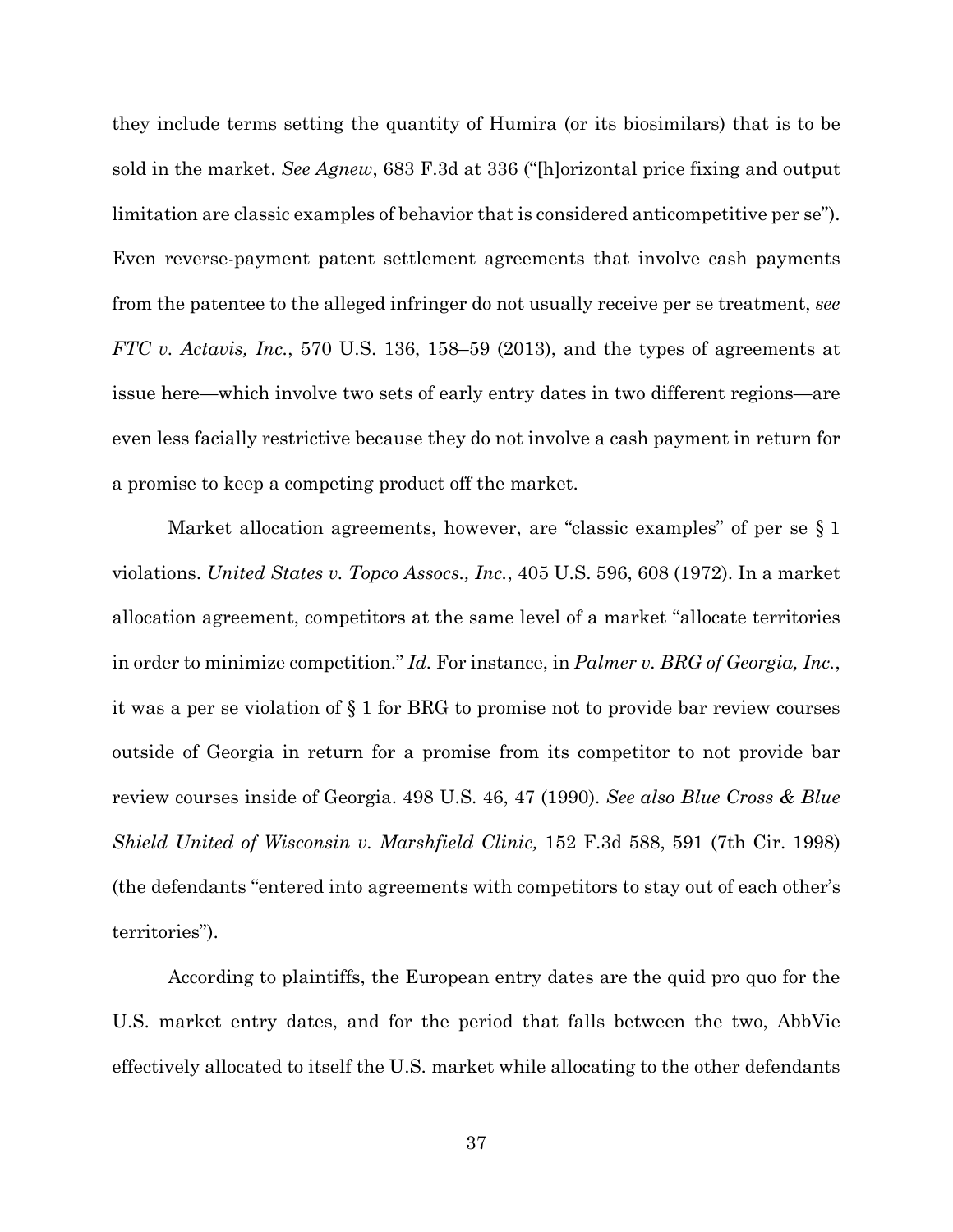the European market. [144] at 47–48. The result is that, in the interim, consumers in the U.S. are "subsidizing competition in Europe." *Id.* at 48.

One difference between the usual market allocation agreement and the one alleged here is that there is no allegation that AbbVie planned to stop selling Humira in Europe after Amgen, Sandoz, Samsung Bioepis, and the others introduced their biosimilars. *See* [109] ¶¶ 203, 205, 209. That does not necessarily sink plaintiffs' claim. Areeda & Hovenkamp, § 2030c; *Blackburn v. Sweeney*, 53 F.3d 825, 827 (7th Cir. 1995) ("[t]o fit under the *per se* rule" a horizontal, market-allocation agreement "need not foreclose all possible avenues of competition"). For instance, in *United States v. Topco*, one of the geographic restrictions that was found per se unlawful did not completely bar sales in the geographic region but placed some parties at a disadvantage in that region. 405 U.S. 596, 601–02 (1972).

The first difference here is that this complaint mentions no such disadvantages in either the U.S. or Europe. There is no allegation that Amgen, Sandoz, Samsung Bioepis, or the others could only market their biosimilar in Europe (or in the U.S.) using a certain label, or to certain kinds of doctors, or for a certain price, or by using certain kinds of advertisements. Once the entry dates passed, all competitors were free to compete on level ground. *See* [109] ¶¶ 203–204.

The second (and bigger) difference is that AbbVie is asserting patents. Patents come with the right to selectively license the patent "to the whole or any specific part of the United States." 35 U.S.C. § 261; Areeda & Hovenkamp, § 704b4 ("a patent dispute that settles with a market division license agreement will be approved, and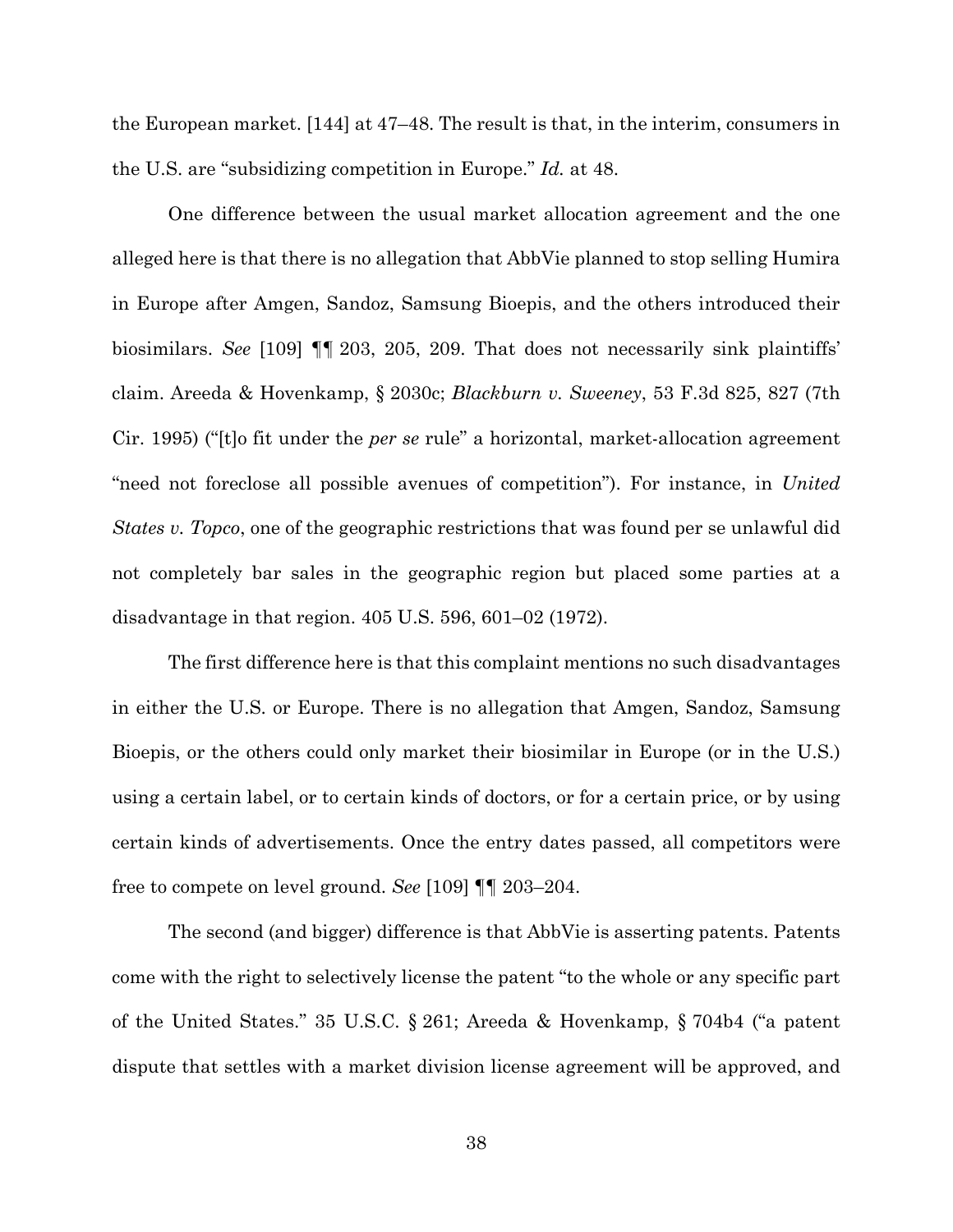the courts repeatedly state that they are loath to inquire into such things as whether the patents in question are valid"). A patentee may also issue territorial licenses that allow competitors to sell patented products in some foreign countries but not others (and not in the U.S.). *Dunlop Co. v. Kelsey-Haynes Co*., 484 F.2d 407, 417 (6th Cir. 1973). *See also* Areeda & Hovenkamp, § 2044a1 (the Patent Act does not protect horizontal territorial divisions that do not involve the transfer of intellectual property rights unless the agreement resolves a bona fide intellectual property dispute, in which case the agreement receives "special consideration"); § 2045a ("[A]ssuming a genuine dispute, the outcome of even a settlement agreement producing a per se antitrust violation might be no more anticompetitive than the outcome of litigation.").

Market allocation agreements are not free from per se treatment just because they involve intellectual property licenses, *see United States v. Sealy, Inc.,* 388 U.S. 350, 351, 357–59 (1967), but patents are different from other types of intellectual property when it comes to geographic restrictions, and an agreement to permit entry into a market previously protected by a patent does not become a per se invalid market allocation agreement just because it is specific to one territory (or one country). 35 U.S.C. § 261; Areeda & Hovenkamp, § 2044a1 (the "most obvious" reading of the Patent Act is that, "where the patentee also makes the manufactured product in a territory, the statute explicitly authorizes a form of 'horizontal' territorial division that would be illegal per se if done in the absence of an intellectual property license"). The settlement agreements here are not market-allocation agreements, as that term is understood for per se treatment.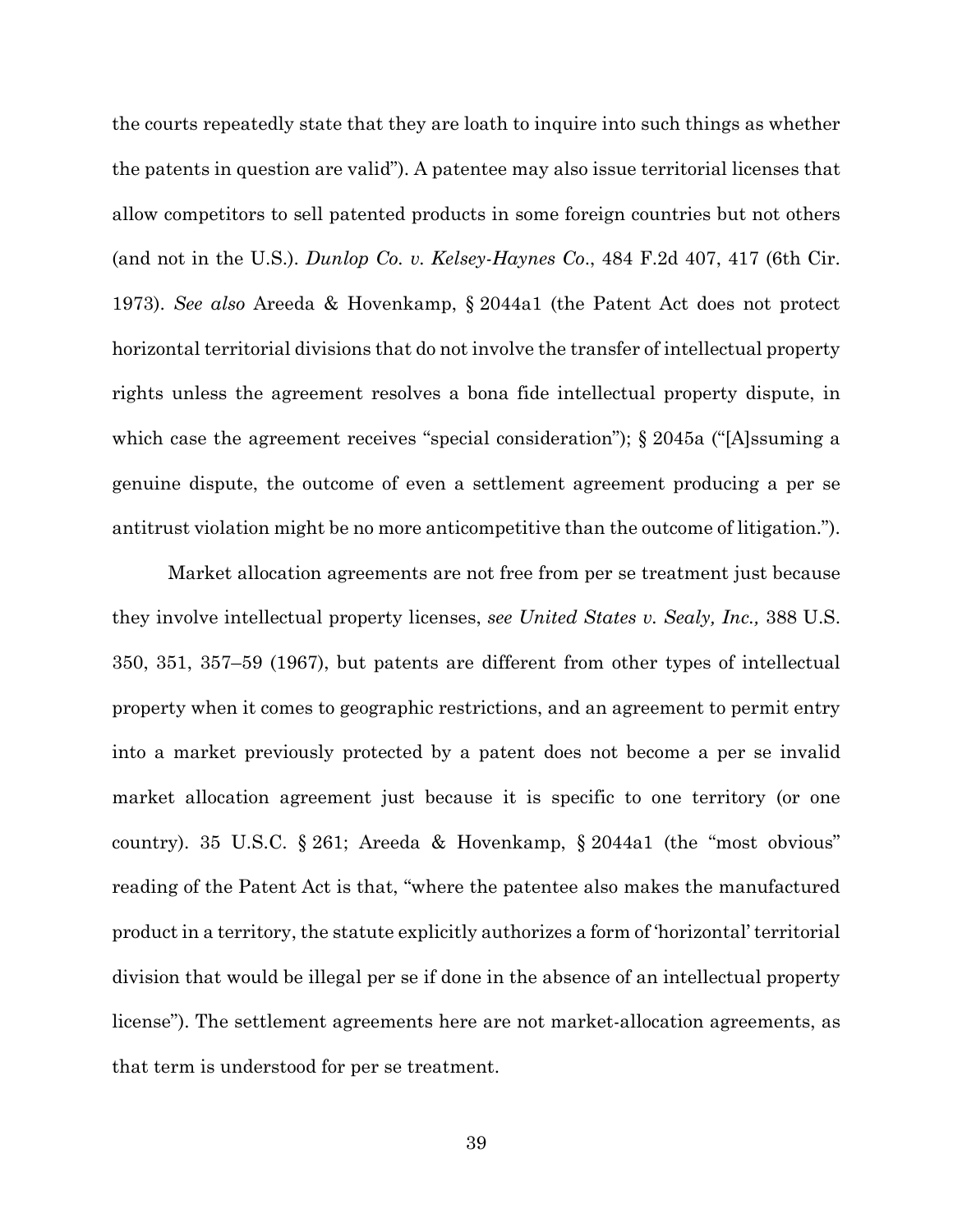In any event, per se treatment is disfavored for novel theories of antitrust violations like this one. *State Oil Co. v. Khan*, 522 U.S. 3, 10 (1997) ("*Per se* treatment is appropriate once experience with a particular kind of restraint enables the Court to predict with confidence that the rule of reason will condemn it.") (citations omitted); *United States v. Topco Assocs., Inc.*, 405 U.S. 596, 607–08 (1972) ("[i]t is only after considerable experience with certain business relationships that courts classify them as per se violations of the Sherman Act"). The agreements are not per se unlawful under § 1.

The quick-look test is not the right test, either, because an observer with a rudimentary understanding of economics would not conclude that the agreements have an anticompetitive effect. *California Dental Ass'n v. F.T.C.*, 526 U.S. 756, 770 (1999). AbbVie's intellectual property portfolio contains many Humira-related patents, and competitors Amgen, Sandoz, and Samsung Bioepis are all seeking to introduce drugs that are (by design) very similar to Humira. An agreement that allows competitors to enter markets from which there is a chance they would otherwise be excluded is not on its face anticompetitive. Even if the rudimentary economist is informed that most of the patents are likely invalid and uninfringed and being asserted without regard to their validity, there are still legitimate, procompetitive justifications for the agreements that require full rule of reason analysis (for instance, the agreements provide certainty to both parties and avoid further litigation costs). *See Agnew v. Nat'l Collegiate Athletic Ass'n,* 683 F.3d 328, 335 (7th Cir. 2012). Because a "great likelihood of anticompetitive effect" cannot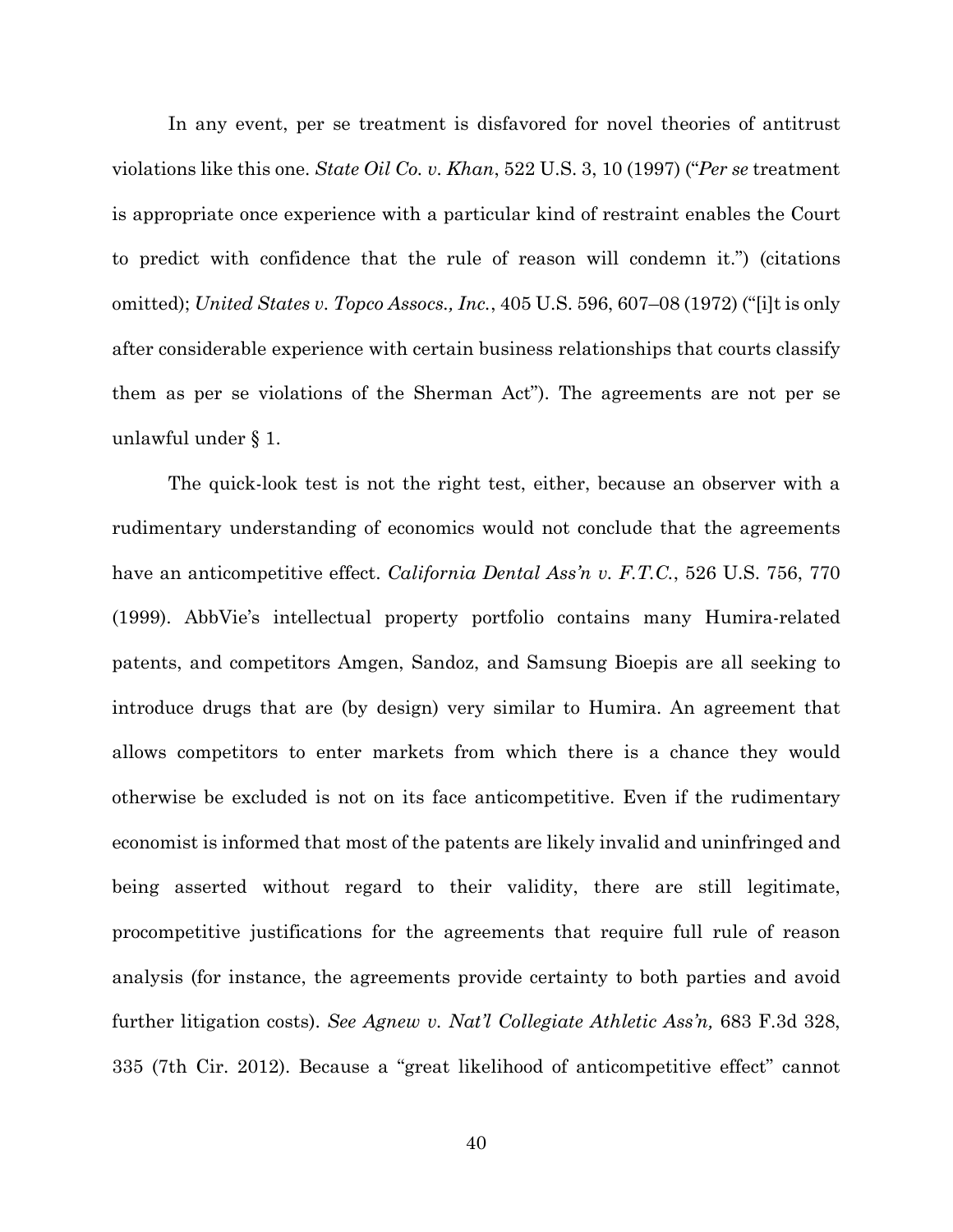"easily be ascertained," *California Dental,* 526 U.S. at 770, the quick look test is not right for these agreements, either.

The rule of reason is a better fit, although the question at this stage is simply whether there is a plausible claim for a restraint on competition.<sup>[16](#page-40-0)</sup> Reverse-payment settlements (where the patentee pays the alleged infringer rather than the other way around) trigger § 1 antitrust scrutiny and rule of reason analysis. *FTC v. Actavis, Inc.*, 570 U.S. 136, 158 (2013). In *Actavis,* the patent holder settled its infringement claims against a generic drug manufacturer. *Id.* at 144–45. In the settlement, the patent holder paid the alleged infringer and the alleged infringer agreed to delay its entry into the market. *Id.* at 145. That "unusual" form of settlement, where an alleged infringer received money to stay away from the patent holder's market, raised the concern that the agreement had an adverse effect on competition. *Id.* at 147–48, 152. Ordinarily, a patent holder has some entitlement to monopoly profits for the duration of its patent and consumers benefit from a deal to allow a competitor to enter the market before the patent expires. *Id*. at 153–54. But the *Actavis* settlement suggested that the patents were at risk and that the patentee purchased an opportunity to keep prices set at its preferred level—sharing monopoly profits with a competitor without

<span id="page-40-0"></span><sup>&</sup>lt;sup>16</sup> It is not always necessary to determine which of the three categories of analysis should be applied when ruling on a motion to dismiss. *City of Rockford v. Mallinckrodt ARD, Inc.*, 360 F.Supp.3d 730, 754 (N.D. Ill. 2019), *reconsideration denied,* No. 17 C 50107, 2019 WL 2763181 (N.D. Ill. May 3, 2019). *See also* Areeda & Hovenkamp, § 305(e) ("Often … the decision about which rule is to be employed will await facts that are developed only in discovery.") But there are no facts that need to be developed before determining which rule to apply here. The plaintiffs have alleged in their complaint the basic terms of the agreements and how they affected the market. *See* [109] ¶¶ 157–210.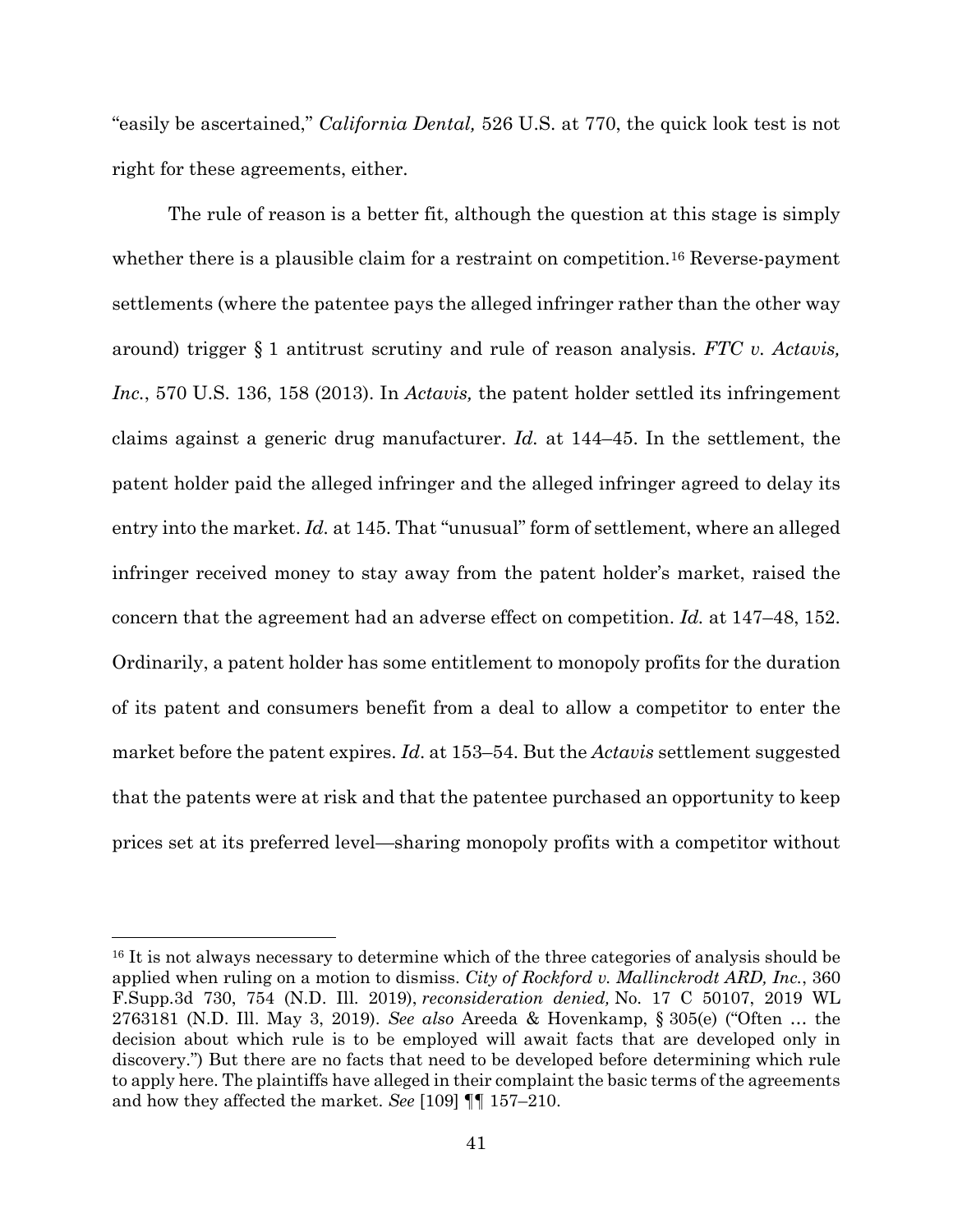consumer gains. *Id.* at 154. "In sum, a reverse payment, where large and unjustified, can bring with it the risk of significant anticompetitive effects." *Id*. at 159.

Although scrutiny of such settlements can lead to "time-consuming, complex, and expensive litigation," the Court rejected a blanket rule immunizing reversepayment patent-infringement settlements from antitrust scrutiny. Procompetitive justifications (e.g., the avoidance of litigation costs) can be examined and accounted for as part of the rule of reason analysis. *Id.* at 156. And fears that it would be expensive and time-consuming to assess the value of the underlying patent claim are mitigated by the fact that it is "normally not necessary to litigate patent validity to answer the antitrust question (unless, perhaps, to determine whether the patent litigation is a sham … )." *Id.* at 157. The size of the reverse payment can serve as a proxy for the patent's weakness without forcing a court to conduct a "detailed exploration of the validity of the patent itself." *Id*. at 157–58. A rule of reason analysis would not be cumbersome when the size of the payment suggests that the patentee possessed the market power it needed to bring about anticompetitive harm. *Id.* at 157.

To avoid deterring settlements because of exposure to antitrust liability, the Court noted an important exception. Parties remain free to settle on other terms for example, "by allowing the generic manufacturer to enter the patentee's market prior to the patent's expiration, without the patentee paying the challenger to stay out prior to that point." *Id.* at 158.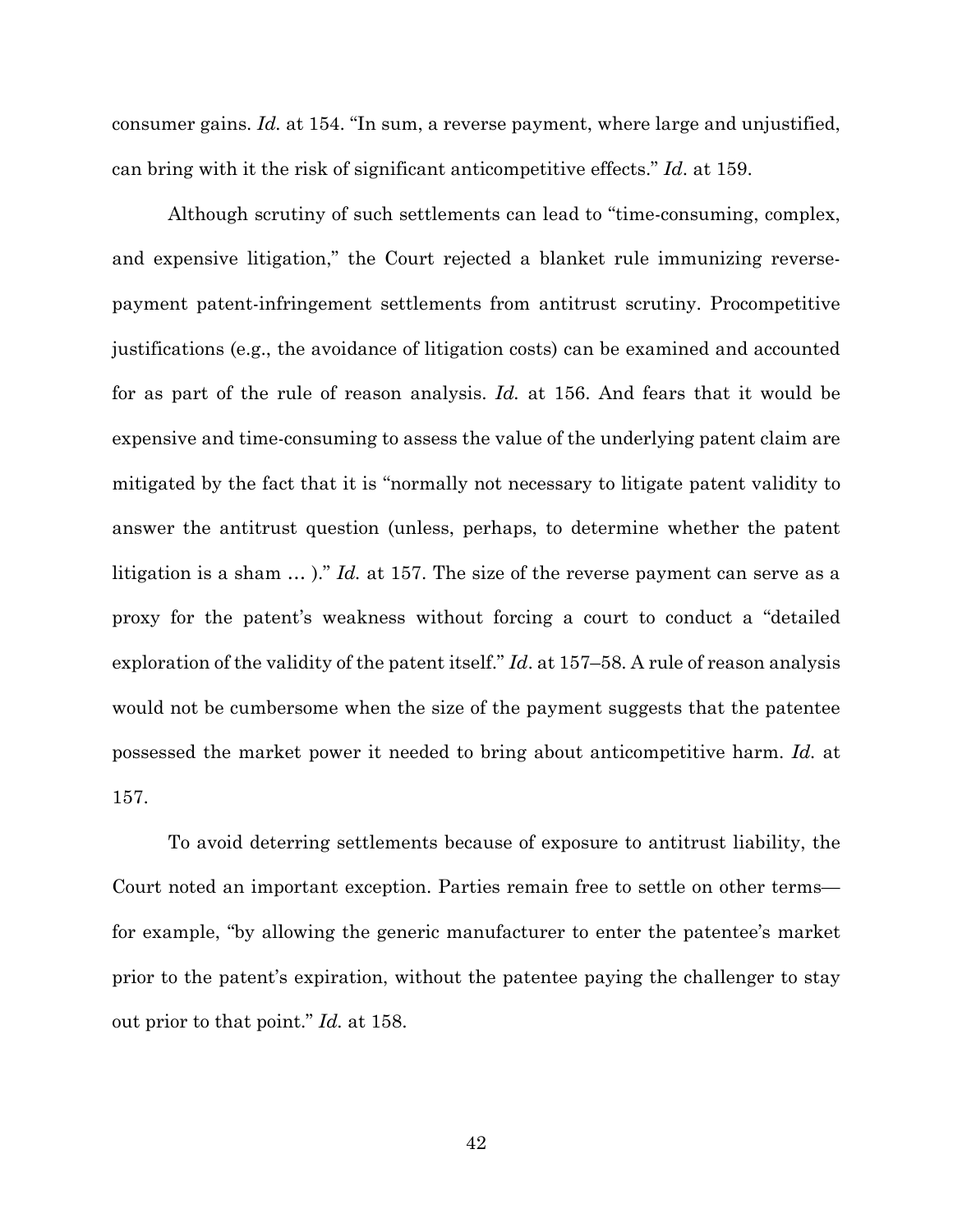The settlements here and their context are different than in *Actavis*. The *Actavis* settlement and its Hatch-Waxman Act context conferred limited exclusivity on the alleged infringer (Actavis, the generic manufacturer that was the first to file an abbreviated application), thereby allowing a patent monopoly to be shared, but not open to competition. *F.T.C. v. Actavis, Inc.*, 570 U.S. 136, 155 (2013). Here, Amgen was not the only party to pursue litigation and reach an agreement for an early U.S. market-entry date—the complaint mentions eight other companies that followed closely on its heels (Samsung Bioepis, Mylan, Sandoz, Fresenius, Momenta, Pfizer, Coherus, and Boehringer). *See* [109] ¶¶ 141–184. Plaintiffs no longer allege that AbbVie granted any exclusivity to Amgen. *Id.* ¶ 155; *see* [126-1]; [126-2]; [144] at 46 n.15. Concerns that settlements like the one at issue here allow for sharing of monopoly profits to the detriment of consumers are undermined by the allegation that a wave of challengers stands waiting in the wings to sell adalimumab, and that none of them was forced to wait longer than the first-filer because of a settlement agreement. [109] ¶¶ 141–184; [144] at 46 n.15.

On their face, the U.S. settlements here are settlements that allow for early entry without a payment. *Actavis* identifies a settlement that allows early entry but without the patentee paying a competitor to stay out of the market as one type of agreement that is not an antitrust problem. *Actavis, Inc.*, 570 U.S. at 158. This makes sense because such settlements increase competition by cutting monopolies short. For instance, in *Asahi Glass Co. v. Pentech Pharm., Inc.,* a patentee had reached a settlement with a competitor that allowed that competitor to sell one of the patentee's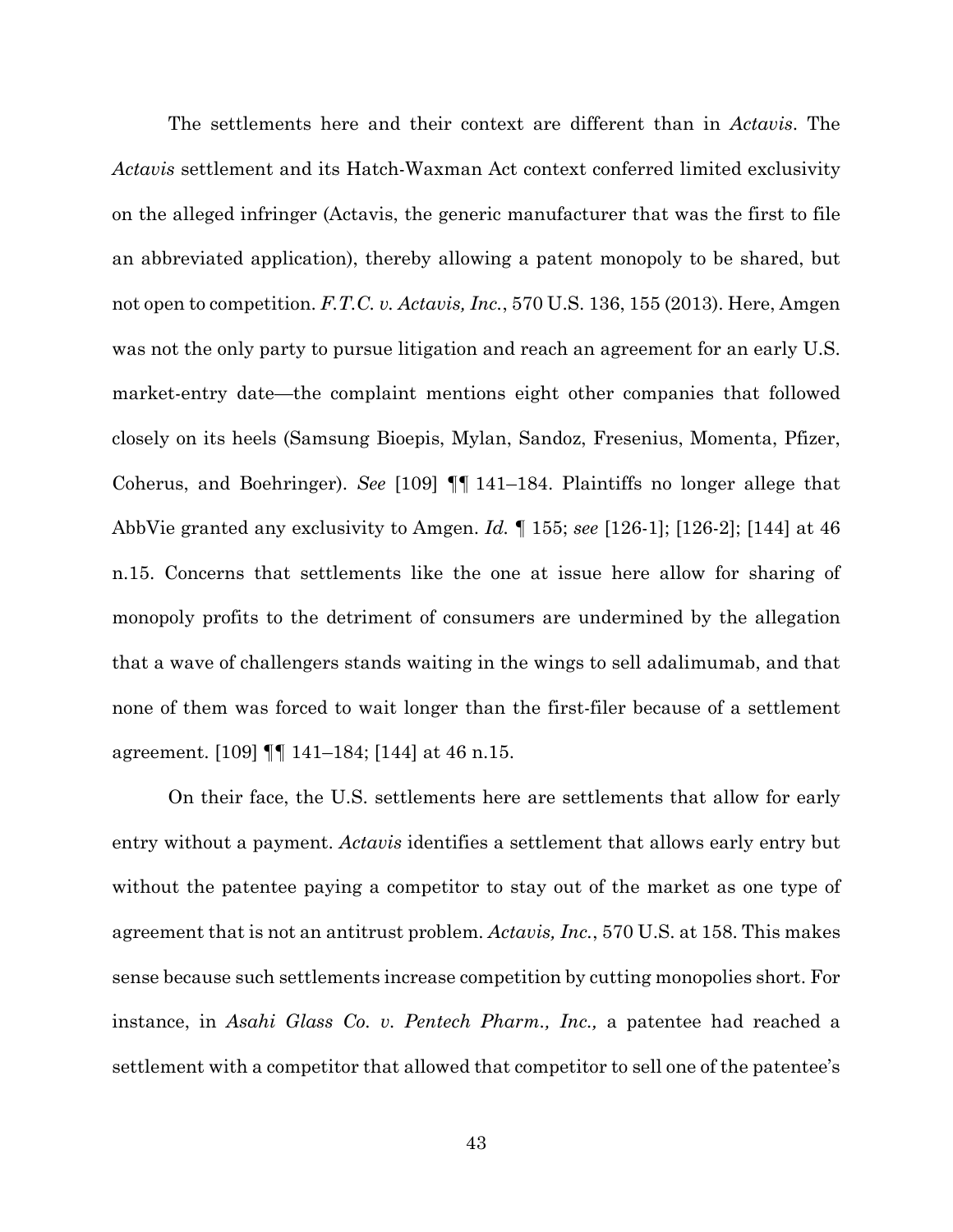drugs in Puerto Rico immediately and, in the rest of the U.S., as soon as any other generic version hit the market. 289 F.Supp.2d 986, 992–93 (N.D. Ill. 2003), *dismissed,* 104 Fed. App'x 178 (Fed. Cir. 2004). There was no antitrust violation because the only "payment" was competition itself. *Id*. at 994 ("the 'payment' of Puerto Rico … increased the competition there"). Since the payment was permission to start competing a little earlier than the competitor otherwise had the right to, and because the agreement did not extend any existing monopolies, there was no § 2 antitrust violation. *See id.* That logic aligns with the Supreme Court's decision to name early entry settlement agreements as examples of permissible settlements. *See Actavis,* 570 U.S. at 158. The U.S. settlement agreements are not reverse-payment agreements subject to *Actavis* antitrust scrutiny.

The fact that the settlements did not involve a direct payment is not determinative. *See In re Aggrenox Antitrust Litig.,* 94 F.Supp.3d 224, 242–243 (D. Conn. 2015). *See also King Drug Co. of Florence v. Smithkline Beecham Corp.,* 791 F.3d 388, 403 (3d Cir. 2015); *In re Opana ER Antitrust Litig.*, 162 F.Supp.3d 704, 718 (N.D. Ill. 2016) (when considering whether a settlement constitutes a large and unjustified reverse payment, the various payments cannot be examined in isolation); *In re Loestrin 24 Fe Antitrust Litig.,* 261 F.Supp.3d 307, 331 (D.R.I. 2017). Plaintiffs allege that there was a reverse payment, just not one within the infringement litigation settlement agreements. AbbVie paid the biosimilar manufacturers in the form of European agreements that allowed the biosimilars to enter the European market. In exchange, the biosimilar companies agreed to settle the infringement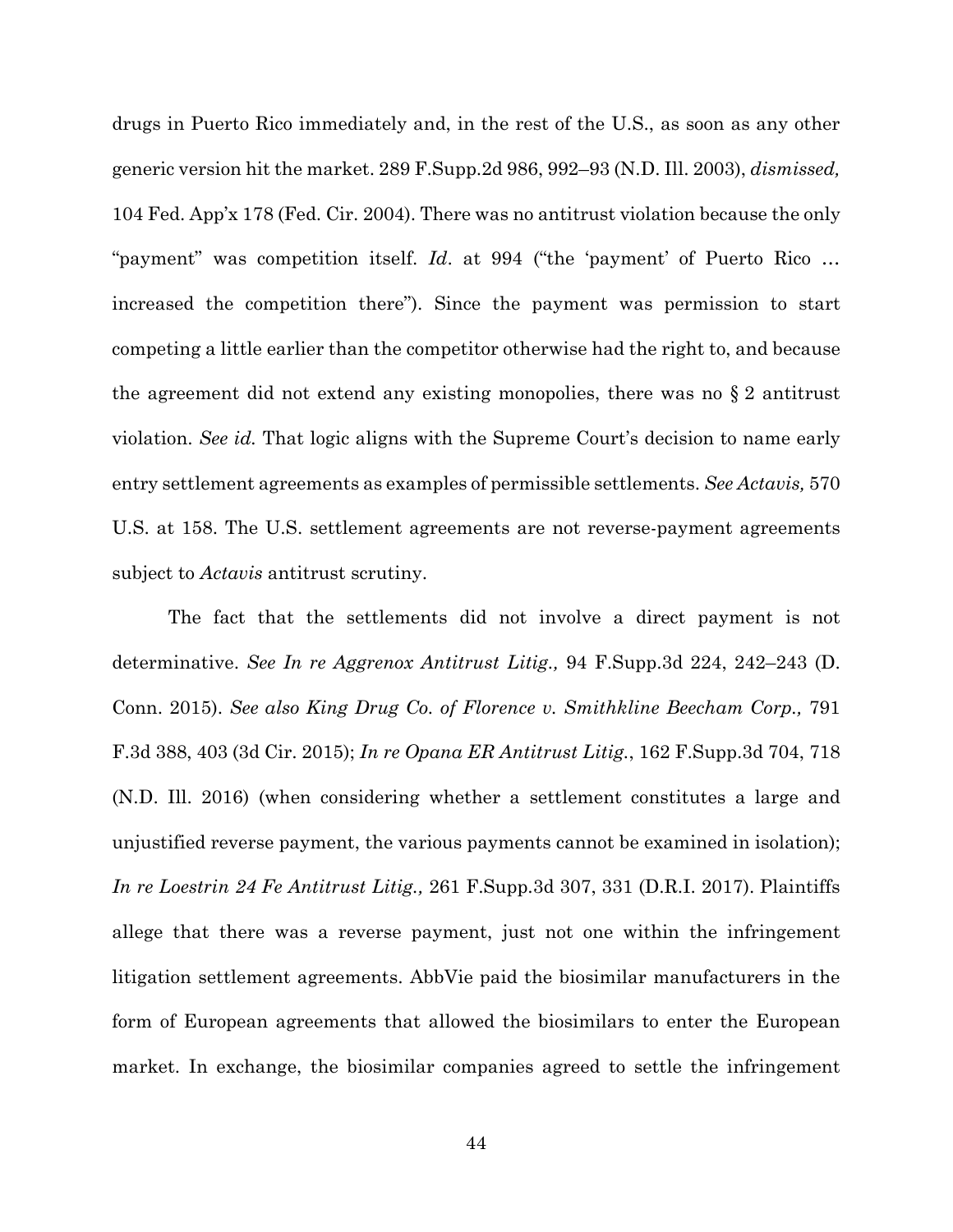litigation with an AbbVie-friendly U.S. early entry date. The package deals conferred large European revenue streams (hundreds of millions of dollars, [144] at 53) onto the biosimilar companies, while buying AbbVie even more lucrative monopoly time in the U.S. (worth billions of dollars in revenue for AbbVie, [109] ¶ 204).[17](#page-44-0)

Nevertheless, and notwithstanding the allegation that this exchange was for the purpose of unnecessarily perpetuating AbbVie's patent monopoly, the package of global patent settlements were not an *Actavis*-like unlawful reverse-payment. They provided one early entry date for the European market and a different early entry date for the U.S. market—both permissible under *Actavis*. *See In re Actos End Payor Antitrust Litig.,* No. 13-CV-9244 RA, 2015 WL 5610752, at \*17 (S.D.N.Y. Sept. 22, 2015) *vacated in part on other grounds,* 848 F.3d 89 (2d Cir. 2017) (when "[b]oth … licenses [are] permissible settlement terms under *Actavis* … the simultaneous grant of both does not render either license unlawful"). The European deals were early

<span id="page-44-0"></span><sup>&</sup>lt;sup>17</sup> The defendants challenge the plausibility of plaintiffs' allegation that there was a quid pro quo in the U.S. and European agreements. Mylan and Boehringer agreed to roughly the same U.S. market entry dates as the other biosimilar manufacturers despite not accepting an early European entry date. [109] ¶¶ 177–84, 203. That undermines the inference that those European early entry dates were worth all that much or were a bargaining chip in the U.S. settlements. Similarly, AbbVie points out that it only has three European patents, that those three patents "protect indications for adalimumab for only four diseases, leaving at least five other diseases for which Humira is approved unguarded by patents in Europe," [124] at 36– 37, and so the European patents were not a valuable barrier to competition. And the complaint itself alleges that AbbVie's European adalimumab patent expired on the same day that the agreements allowed Amgen, Samsung Bioepis, and Sandoz to enter the European market, further undermining the implication that the European early entry dates were worth all that much (or that they were "early" at all). [109]  $\parallel$  203. But at this stage, I put aside potential inconsistencies and accept plaintiffs' factual allegation of an exchange. The complaint alleges that AbbVie's conduct rendered it difficult (if not impossible) to sell competing biosimilars in Europe absent the agreements in question, and concluding otherwise would require drawing an inference in AbbVie's favor. *See* [109] ¶¶ 185–202.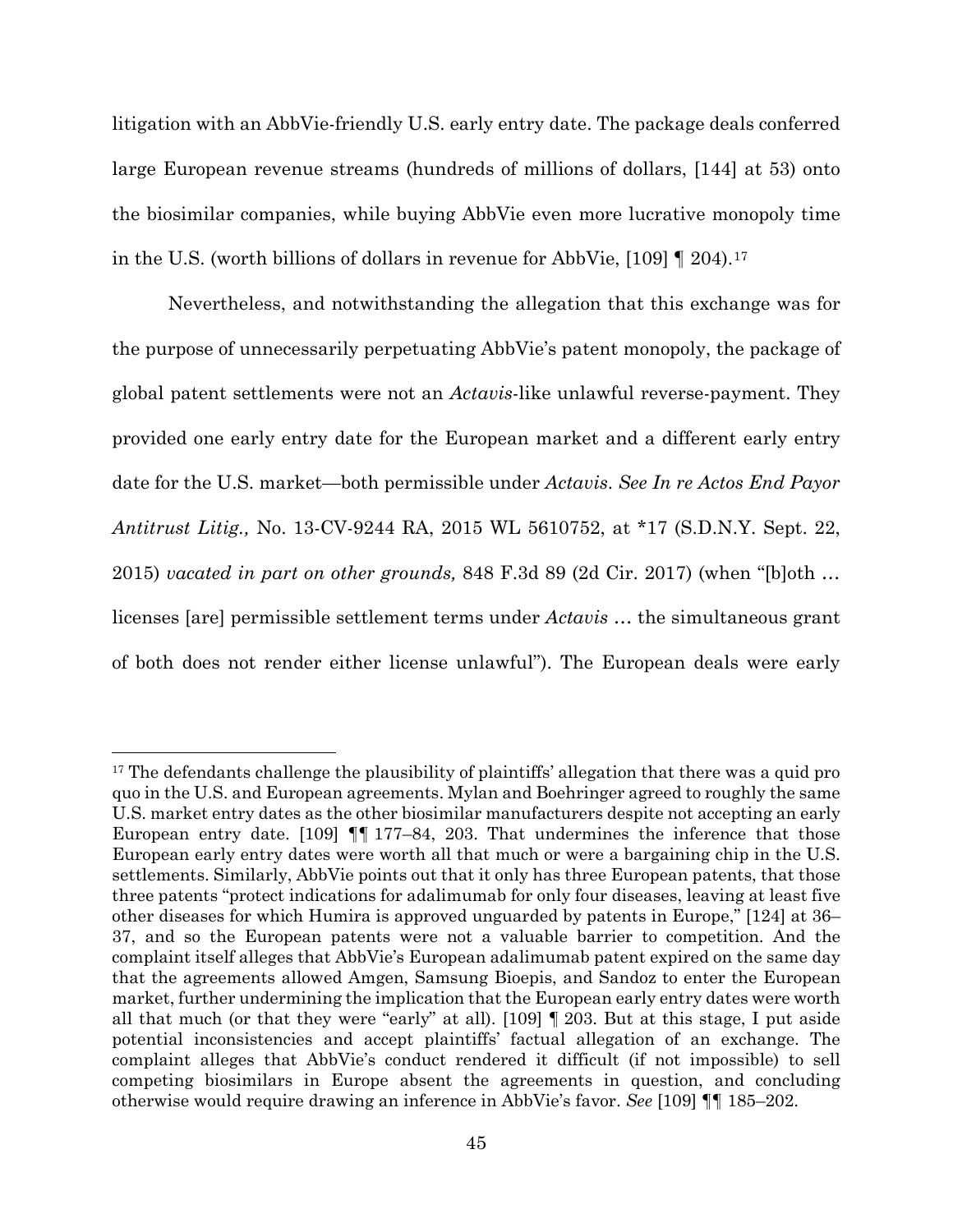entry settlements of the kind that did not worry the Court in *Actavis*, as were the U.S. settlements. The transfer of value, as large as it was, did not have the hallmarks of an unjustified and otherwise inexplicable payment because the package either increased competition or preserved an anticompetitive status quo. *In re Actos End Payor Antitrust Litig.*, 2015 WL 5610752, at \*16 ("*Actavis* does not provide a legal basis for restricting negotiated settlement terms where they do not restrain competition"). The effect of the payment was to increase, not restrain competition by bringing competitors into the market when patents otherwise prohibited the competition.

There is also a broader reason to uphold these agreements under antitrust review: encouraging patent litigants to settle worldwide patent disputes. Any early entry date in one region could always be considered a transfer of value in return for a later entry date in another region. Plaintiffs assure the court that "[i]t is the particular circumstances of AbbVie's patent gamesmanship … that, taken together with the contemporaneously executed settlement agreements, creates the violation," [144] at 59–60, but they do not elaborate. Although certain aspects of this settlement agreement might take it outside the norm (the alleged value of the European early entry dates, for one), it is not unlawful to enter into agreements that have been explicitly recognized by the Supreme Court as not a matter for antitrust concern, *Actavis,* 570 U.S. at 152, that implement a right included in the bundle of rights awarded to patent holders, 35 U.S.C. § 261; *Dunlop Co. v. Kelsey-Haynes Co*., 484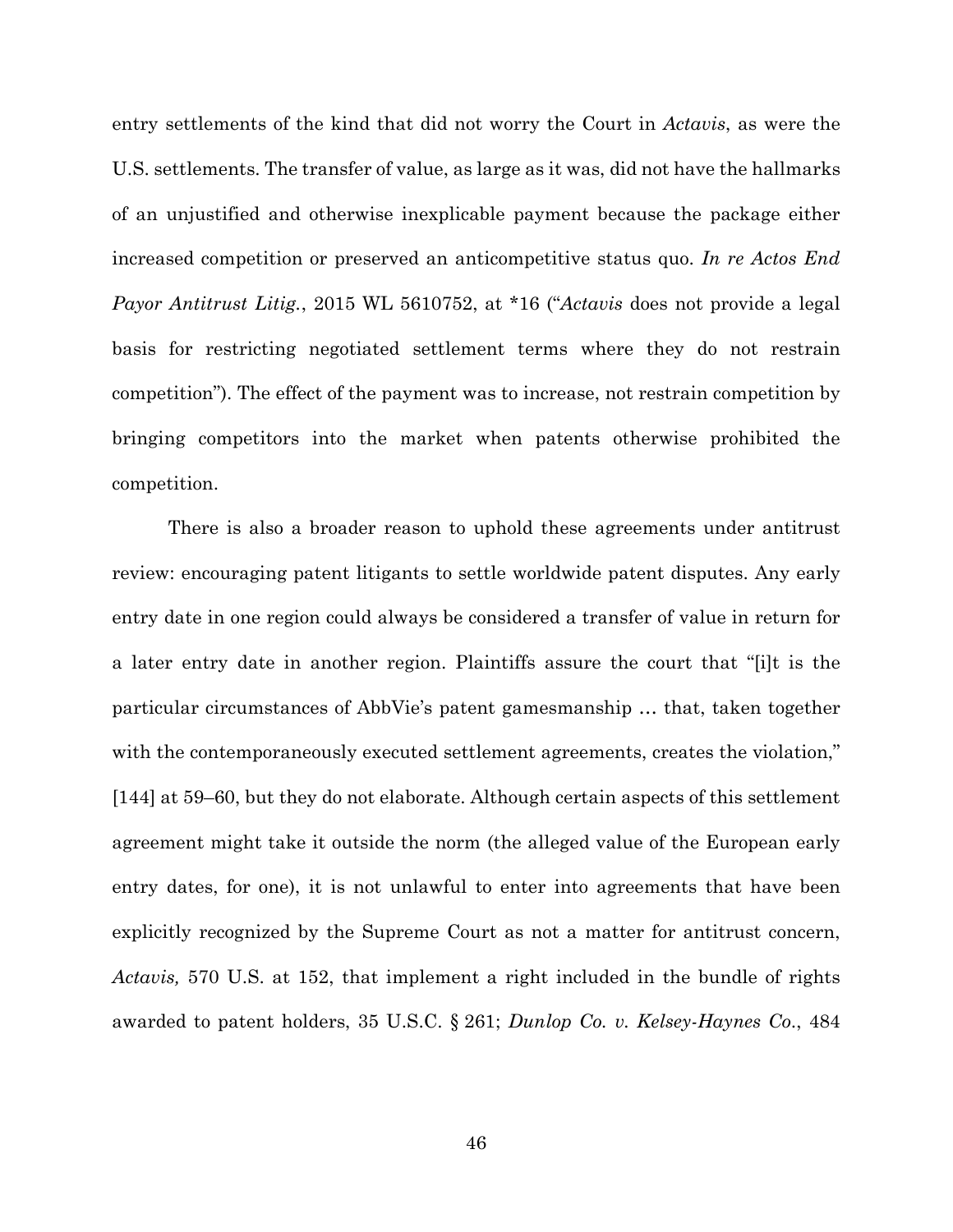F.2d 407, 417–18 (6th Cir. 1973), and that play an important role in making global patent settlement agreements easier.

In *King Drug Co. of Florence v. Smithkline Beecham Corp.*, Smithkline induced Teva Pharmaceuticals to give up a challenge to Smithkline's patent by promising Teva two things: (1) an early entry into the generic market and (2) that Smithkline would not produce an authorized generic of its own. 791 F.3d 388, 393–94 (3d Cir. 2015). Finding that this "no AG" agreement represented an "unusual, unexplained reverse transfer of considerable value," the Third Circuit found that the agreement may have violated the antitrust laws because "the source of the benefit to the claimed infringer [was] something costly to the patentee." *Id*. at 394, 405. When a brand name manufacturer agrees to not produce a generic, consumers lose and the market for the brand name drug (and its generics) becomes less competitive than it would have been absent the agreement. The difference here is that when AbbVie agreed to let Amgen, Sandoz, and Samsung Bioepis enter the European and U.S. markets earlier than they might have been able to otherwise, consumers won and the market for Humira (and its generics) became more competitive. These agreements were decidedly not "as harmful as those resulting from reverse payments of cash." *Id*. at 405. *See also United Food & Commercial Workers Local 1776 & Participating Emp'rs Health & Welfare Fund v. Teikoku Pharma USA, Inc.*, 74 F.Supp.3d 1052, 1067–68 (N.D. Cal. 2014) (recognizing that agreements that increase competition fall outside the scope of *Actavis*).[18](#page-46-0)

<span id="page-46-0"></span><sup>18</sup> Plaintiffs also rely on *Tawfilis v. Allergan, Inc*.. 157 F.Supp.3d 853, 862 (C.D. Cal. 2015). Although it found allegations of anticompetitive injury arising from a licensing agreement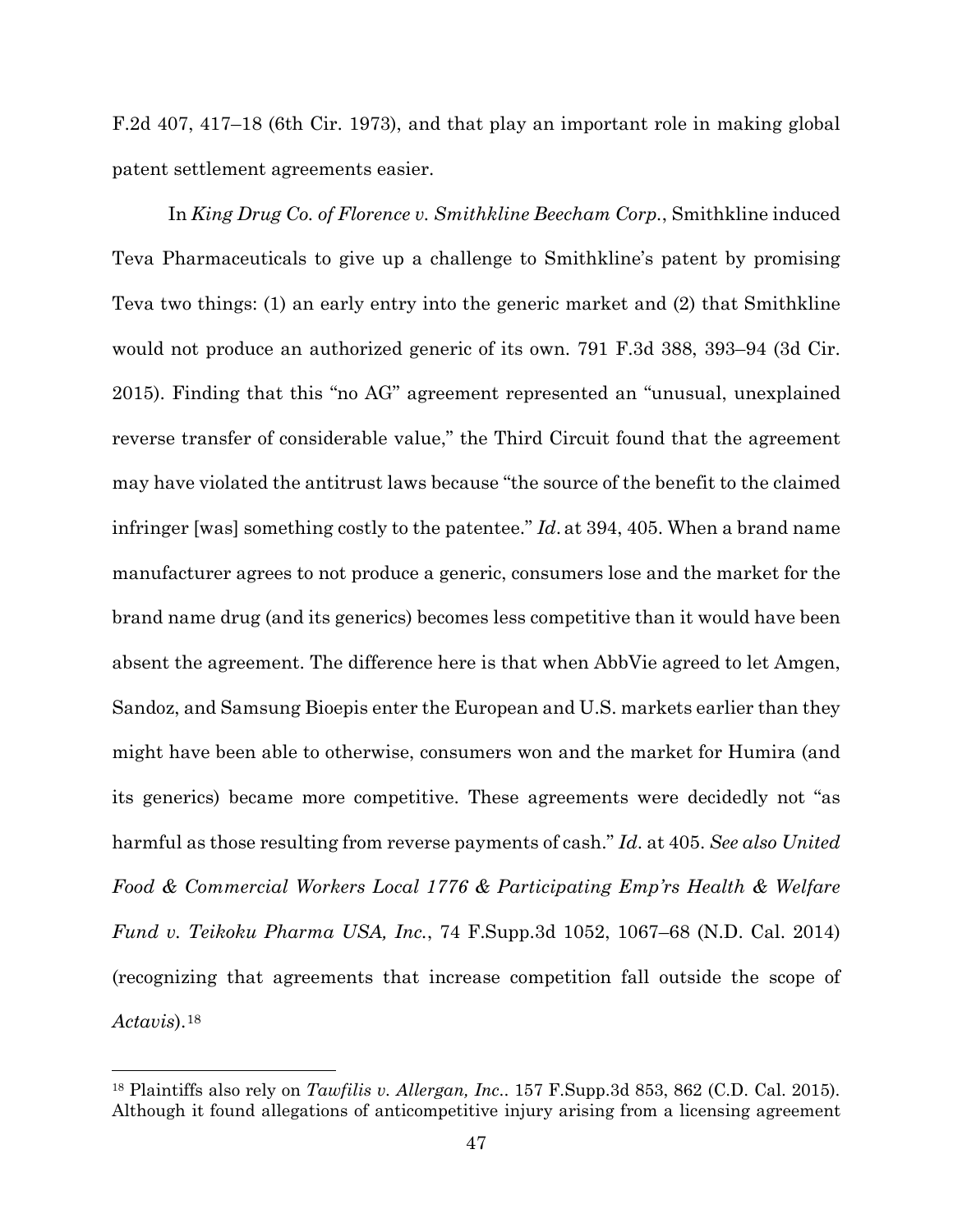In both *King Drug,* and *In re Lipitor Antitrust Litig.*, the Third Circuit acknowledged that it might not be appropriate to justify anticompetitive effects in one market with procompetitive effects in another. *King Drug*, 791 F.3d at 409 n.34; *In re Lipitor Antitrust Litig.*, 868 F.3d 231, 256 n.12 (3d Cir. 2017). But both cases ultimately turned on the sufficiency of the complaint's allegation that a patent holder made an unjustified transfer of value to an alleged infringer in a manner suggestive of competitive harm. *In re Lipitor Antitrust Litig.*, 868 F.3d at 239; *King Drug Co. of Florence*, 791 F.3d at 392.

Like *King Drug* and *In re Lipitor*, this case doesn't depend on the competitive benefits in one market (Europe) justifying the effects in another (the U.S.). The issue is whether the complaint alleges a patent settlement that has *Actavis*-like anticompetitive features and that warrants further scrutiny under the rule of reason. Unlike *King Drug* and *In re Lipitor*, the complaint here does not. The U.S. settlements were on terms consistent with *Actavis*'s notion of a competitively legitimate settlement, and while part of the bargain included the European deals, that part was also consistent with a permissible early entry settlement. The settlement terms, when taken together, involve transfers of value from the patentee to the alleged infringer. But because all the agreements are of a type specifically permitted by *Actavis*, and because they deliver value to consumers, plaintiffs have not plausibly

between competitors to be plausible, that case makes no mention of *Actavis* and is neither binding nor persuasive here.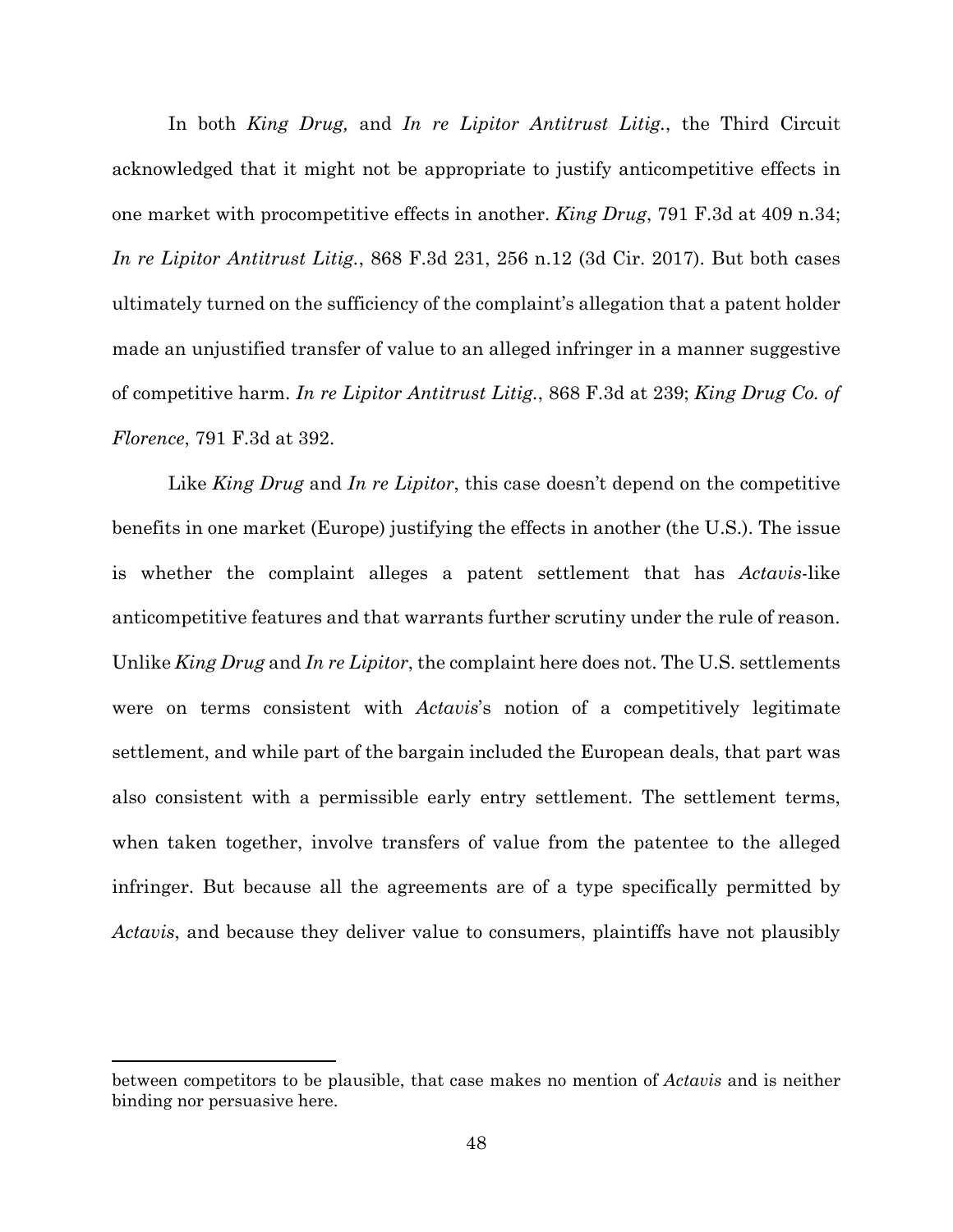alleged the existence of an agreement that restrained competition.[19](#page-48-0) Both of plaintiffs' § 1 claims (for market allocation and pay-for-delay) against all of the defendants— AbbVie, Amgen, Samsung Bioepis, and Sandoz—are dismissed.

# **C. Antitrust Injury**

Sections 4 and 16 of the Clayton Act provide for private rights of action (for damages and injunctive relief, respectively) in antitrust cases. 15 U.S.C. §§ 15, 26; *Indiana Grocery, Inc. v. Super Valu Stores, Inc.*, 864 F.2d 1409, 1419 (7th Cir. 1989); *Sw. Suburban Bd. of Realtors, Inc. v. Beverly Area Planning Ass'n*, 830 F.2d 1374, 1377–78 (7th Cir. 1987); *Cargill, Inc. v. Monfort of Colorado, Inc.*, 479 U.S. 104, 112– 13 (1986). Both require that plaintiffs suffer an "antitrust injury." *Id*. Antitrust injury analysis "focuses on the *type* of injury claimed by a *particular* plaintiff and demands that it be an 'antitrust injury.'" *Indiana Grocery,* 864 F.2d at 1419 (emphasis in original). An antitrust injury is any "injury of the type the antitrust laws were intended to prevent and that flows from that which makes defendants' acts unlawful." *Brunswick Corp. v. Pueblo Bowl-O-Mat, Inc.*, 429 U.S. 477, 489 (1977). The injury must be "the type of loss that the claimed violations … would be likely to cause." *Id.* 

<span id="page-48-0"></span><sup>19</sup> Although it is "normally not necessary to litigate patent validity to answer the antitrust question," *F.T.C. v. Actavis, Inc.*, 570 U.S. 136, 157 (2013), plaintiffs' theory here does require a detailed exploration of both the validity of hundreds of patents (some of which have already been the subject of extensive infringement litigation and other disputes before the USPTO and PTAB) and whether those patents were infringed. That makes the European revenue conferred on the biosimilar companies a far less helpful proxy for market power because the alleged reverse-payment has to be measured against the global litigation risks and the approximate strength of hundreds of AbbVie's patents (plus AbbVie's intellectual property portfolio in Europe). In other words, the allegations here require even more expensive and time-consuming litigation than in *Actavis*, and this further suggests that plaintiffs' theory pushes antitrust doctrine into unintended overlap with the patent regime.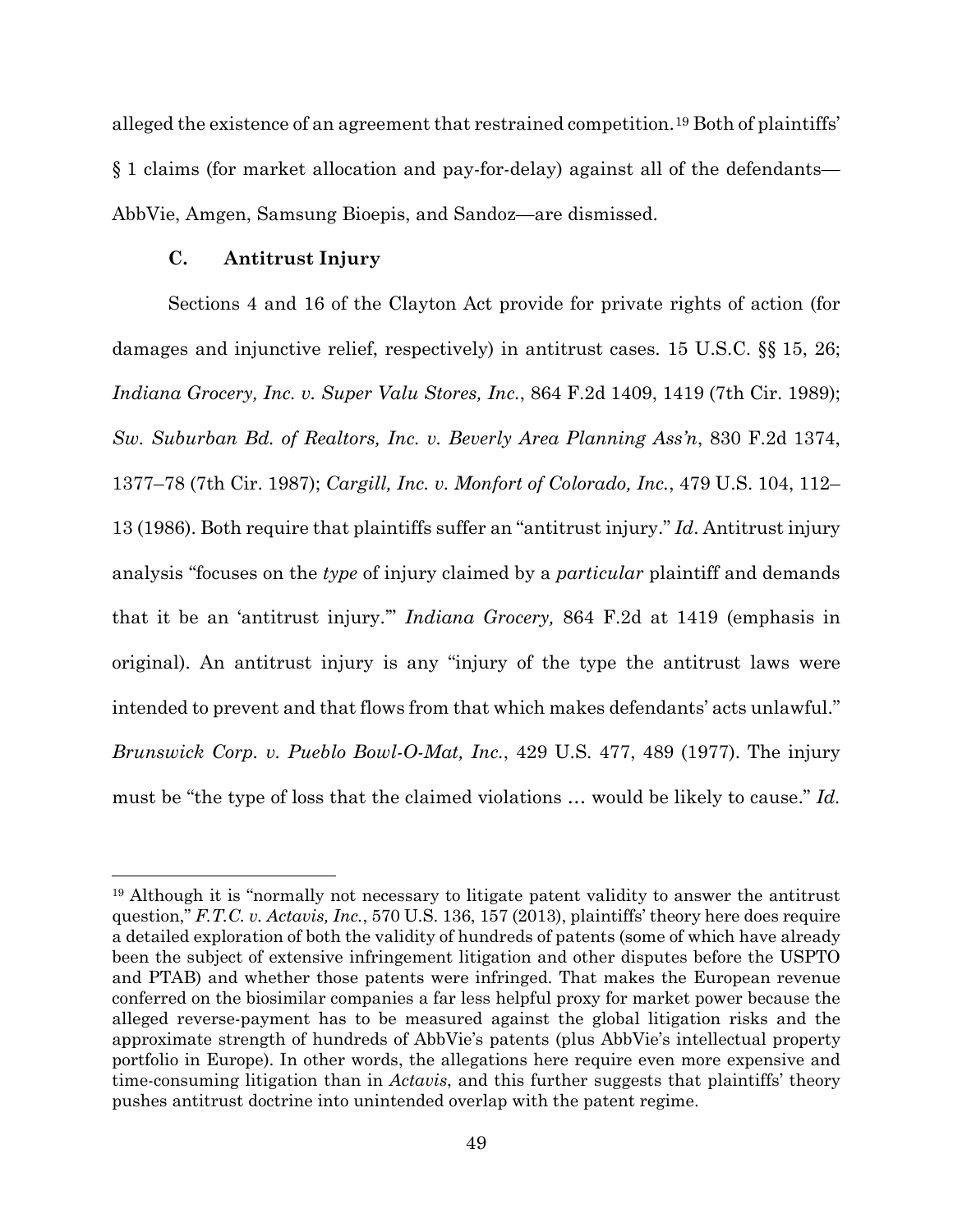The injury requirement applies to both plaintiffs' § 1 and § 2 claims. *See Indiana Grocery, Inc.*, 864 F.2d at 1419 (the antitrust injury requirement comes from § 4 of the Clayton Act, which is what grants plaintiffs the right to bring a private right of action under both § 1 and § 2 of the Sherman Act).

Antitrust injury analysis involves a two-step causation inquiry. *Greater Rockford Energy & Tech. Corp. v. Shell Oil Co.*, 998 F.2d 391, 395 (7th Cir. 1993). After delineating the "*type* of interests protected by the antitrust laws," the court must determine whether the "violation was the cause-in-fact of the injury: that 'but for' the violation, the injury would not have occurred." *Id.* (emphasis in original). The illegality need only be a material cause of the injury and plaintiffs need not prove that there was no other potential cause of the injury. *See Zenith Radio Corp. v. Hazeltine Research, Inc.*, 395 U.S. 100, 114 n.9 (1969). The injury must flow directly from the anticompetitive aspect of the practice under scrutiny. *McGarry & McGarry, LLC v. Bankr. Mgmt. Sols., Inc.*, 937 F.3d 1056, 1065 (7th Cir. 2019).

There is no hard-and-fast rule against deciding the question of antitrust injury at the pleading stage. *See McGarry & McGarry, LLC v. Bankr. Mgmt. Sols., Inc.,* 937 F.3d 1056, 1061 (7th Cir. 2019) (upholding dismissal on antitrust injury grounds at the motion to dismiss stage); *Midwest Gas Servs., Inc. v. Indiana Gas Co*., 317 F.3d 703, 712–13 (7th Cir. 2003) (same). Dismissal is appropriate if the claim "rests at bottom on some abstract conception or speculative measure of harm." *Associated Gen. Contractors of California, Inc. v. California State Council of Carpenters*, 459 U.S. 519, 543 (1983).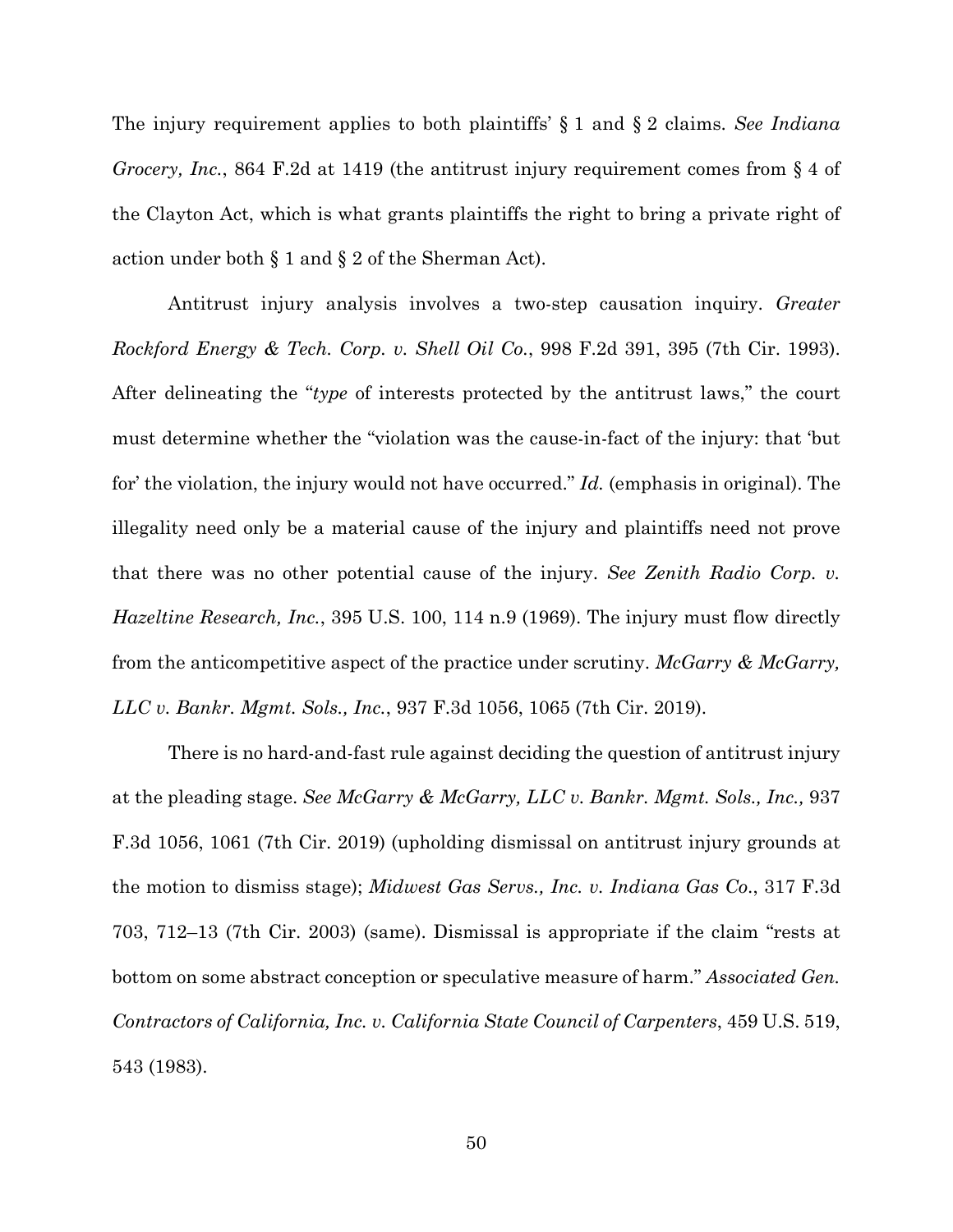The type of antitrust injury that plaintiffs allege they suffered is monopoly prices. Plaintiffs claim they paid monopoly prices for Humira during a period of time when, but-for the alleged unlawful conduct, competition would have driven prices lower. Higher prices are one of the "principles vices" proscribed by the antitrust laws, *McGarry & McGarry, LLC*, 937 F.3d at 1065, so the allegations satisfy the first part of the causation test. *Greater Rockford Energy & Tech. Corp. v. Shell Oil Co.*, 998 F.2d 391, 395 (7th Cir. 1993).

Plaintiffs advance two sets of allegations to demonstrate that defendants' conduct was the cause-in-fact of the monopoly prices: one set pertains to the underlying infringement litigation and the other pertains to the settlement agreements. With regard to the litigation, plaintiffs allege that, if the biosimilar manufacturers had pursued the underlying infringement suits, they could have prevailed and, by invalidating the patents that were preventing them from entering the market, entered the market even sooner than they are now able to under their settlement agreements, driving prices down. [144] at 64–67. With regard to the alternative settlement theory, plaintiffs allege that if AbbVie had asserted only those patents that were valid and infringed (i.e., fewer patents), the biosimilars' bargaining position would have been stronger and the biosimilar manufacturers would have been able to negotiate earlier entry dates. [144] at 63.

The allegations about what might have happened in the underlying infringement litigation are too speculative and would require legal and factual determinations that go beyond judicially manageable limits. *Associated Gen.* 

51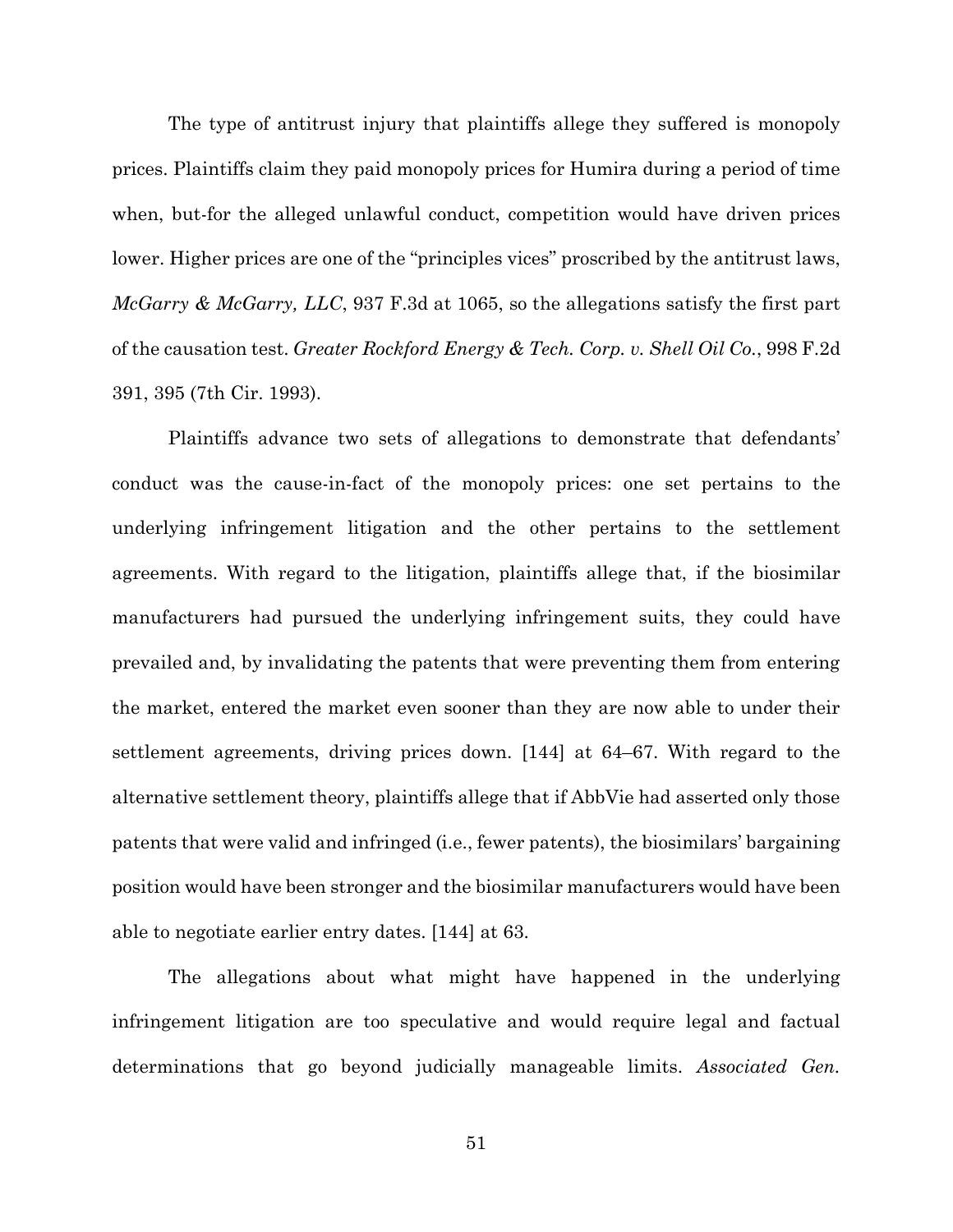*Contractors*, 459 U.S. at 543; *Greater Rockford*, 998 F.2d at 394 (indirect and speculative injuries cannot support a private antitrust lawsuit). In order to allege cause-in-fact, plaintiffs must allege that "the injury would not have occurred" absent the alleged unlawful conduct. *Greater Rockford*, 998 F.2d at 395. With regard to the underlying infringement litigation, plaintiffs are not willing to go that far. Instead, they argue that at least one of the biosimilar defendants could—not would—have prevailed in one of the underlying infringement suits. [144] at 64 (citing *United Food & Commercial Workers Local 1776 & Participating Employers Health & Welfare Fund v. Teikoku Pharma USA*, 296 F.Supp.3d 1142, 1155 (N.D. Cal. 2017) (requiring "some evidence" of the patents' invalidity "is not the same as requiring plaintiffs to prove that the generic defendant *would have* won, only that it *could have*" won in the underlying infringement suit) (emphasis in original)). Plaintiffs' position has some support: at the pleading stage the question is "*could* these things have happened, not *did* they happen." *Carlson v. CSX Transp., Inc.*, 758 F.3d 819, 826–27 (7th Cir. 2014). But when it comes to this proposed alternative history, plaintiffs' use of the word "could" instead of "would" is not merely semantic; it signals that they do not intend to prove that prices were going to fall but-for the litigation. They have conceived of a world where that might have happened, but conceivable falls short of plausible. *Id.* at 826.

The first problem with the litigation theory is that it only takes one valid, infringed patent to render all the rest—whether invalid, infringed, or not—irrelevant for purposes of cause-in-fact analysis. If a drug is not able to launch because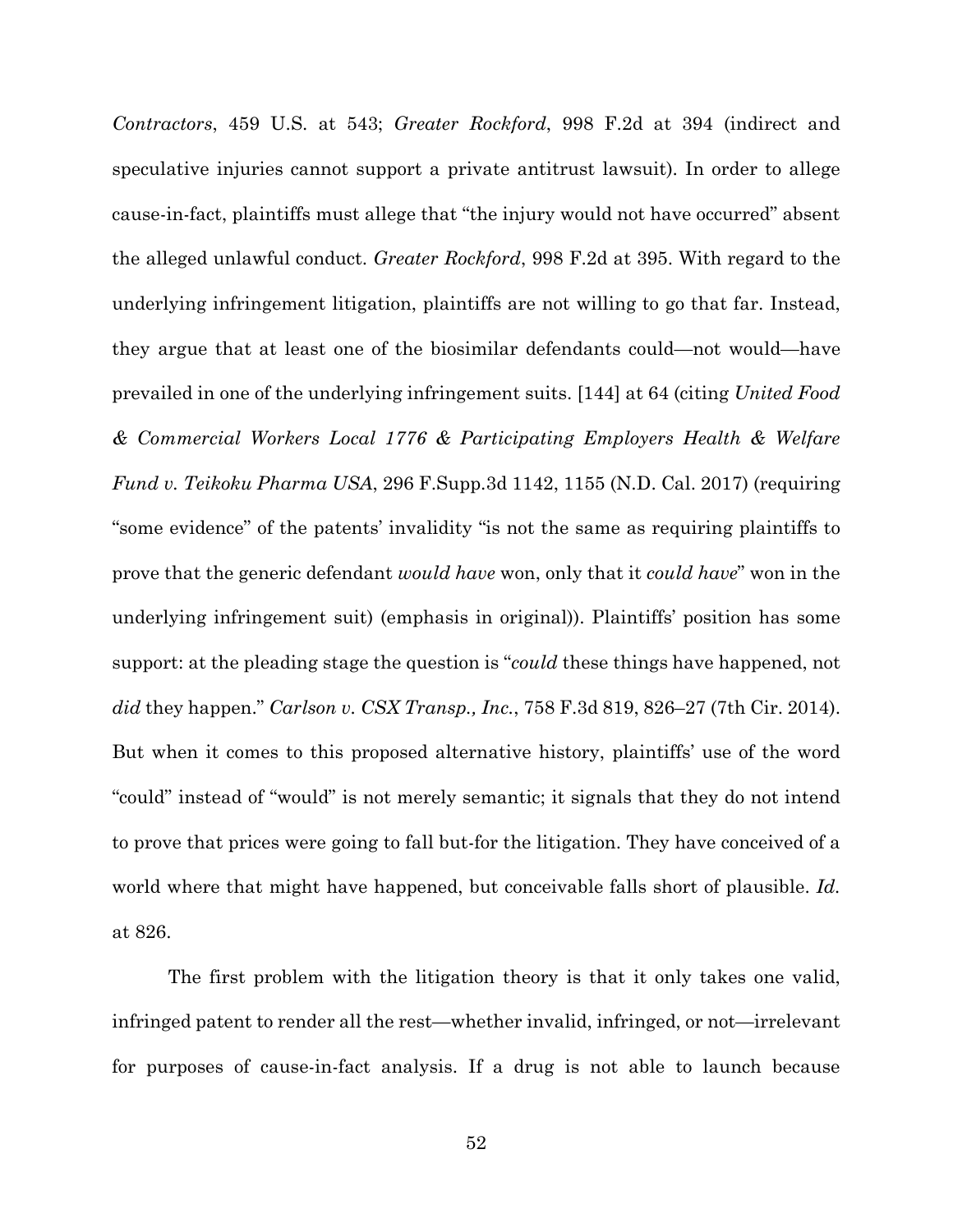launching would infringe even a single patent, then the "injury (if it could still be called that) would be caused not by the settlement but by the patent laws prohibiting the launch." *In re Wellbutrin XL Antitrust Litig. Indirect Purchaser Class*, 868 F.3d 132, 165 (3d Cir. 2017), *judgment entered sub nom. In re Wellbutrin XL Antitrust Litig.*, No. 15-2875, 2017 WL 3529114 (3d Cir. Aug. 9, 2017); *In re Canadian Imp. Antitrust Litig.,* 470 F.3d 785, 791 (8th Cir. 2006) ("[t]he absence of competition from Canadian sources in the domestic prescription drug market … is caused by the federal statutory and regulatory scheme adopted by the U.S. government, not by the conduct of the defendants," and, "[c]onsequently, the alleged conduct of the defendants did not cause an injury of the type that the antitrust laws were designed to remedy"). If the reason the biosimilar manufacturers could not make it to market was that AbbVie had a patent that prevented them from doing so, it was the patent—and not AbbVie's other conduct—that was the but-for cause of the monopoly prices.

Against that backdrop, plaintiffs' theory of antitrust injury is not plausible. The complaint calls many of AbbVie's patents "weak," [109] ¶ 6, its patent applications "dubious," *id*. ¶ 185, says that some of the patents were "obvious in light of prior art," *id*. ¶ 107, and identifies four patents that were issued as the result of material misrepresentations and omissions to the USPTO. *Id*. ¶¶ 114–20. But the complaint never alleges that all of AbbVie's patents were invalid or not infringed. *See, e.g.*, [109] ¶ 107 ("many" of AbbVie's patents do not withstand scrutiny), ¶ 112 (all of the formulation patents are invalid in light of prior art), ¶¶ 130–132 (of AbbVie's more than 100 patents covering adalimumab, each can be traced back to twenty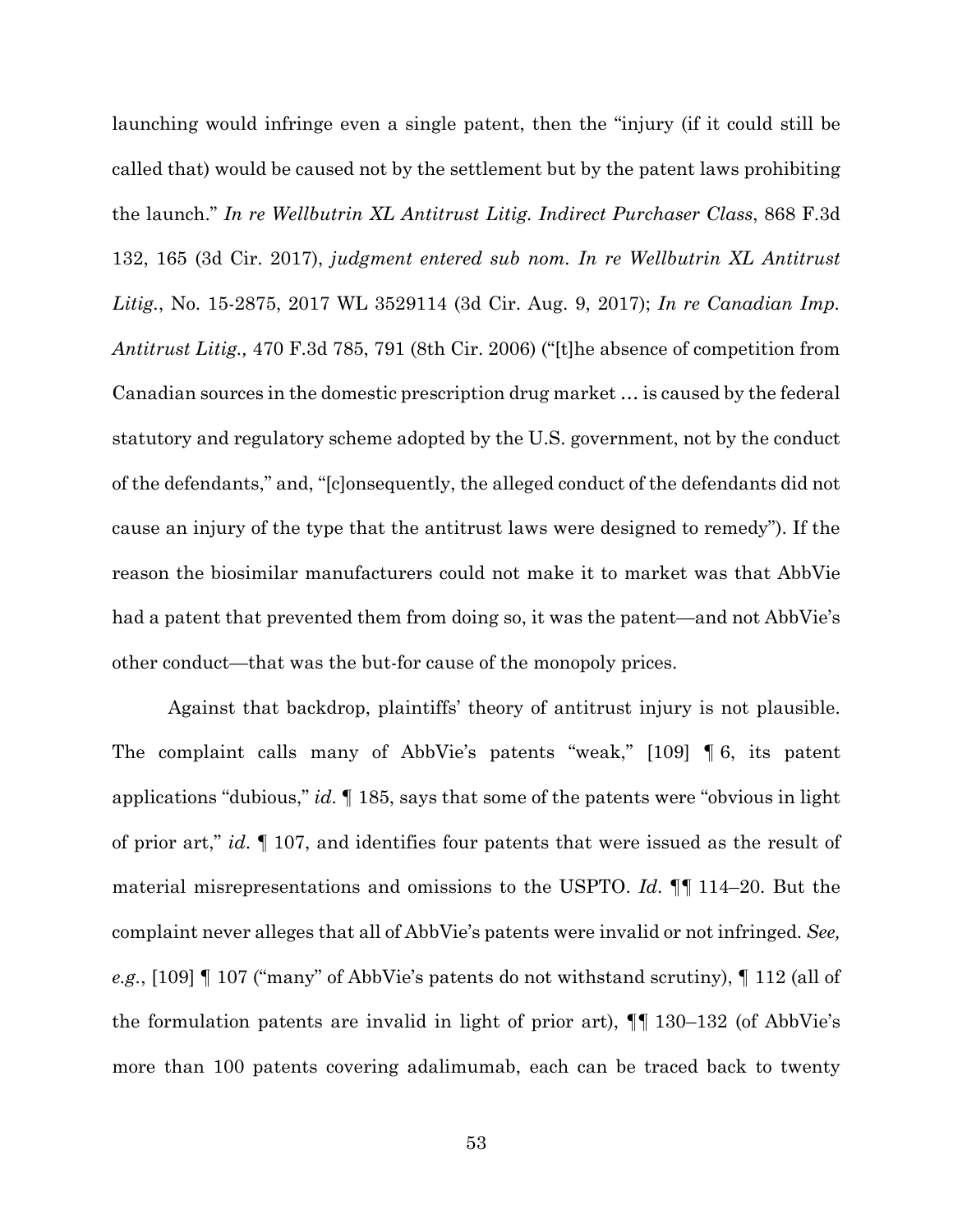patents, two-thirds of which fail the novelty requirement), ¶ 134 ("the majority" of AbbVie's formulation and manufacturing/process patents fail other requirements), ¶ 140 (AbbVie should be precluded from asserting any formulation and manufacturing patents filed after February 1996). Confirming as much in their response, plaintiffs say they do not need to allege that all of AbbVie's patents were invalid or infringed. *See* [144] at 62. Instead, they say it is enough that a "great many of the patents were invalid or not infringed," [144] at 65, and that, as a result, at least one of the biosimilar manufacturers could have prevailed in the underlying litigation. [144] at 64. But without identifying which patent at issue in the litigation was going to be declared invalid or committing to a clear pathway to establish how prices would have fallen if the biosimilars had stuck it out in the global patent fight against AbbVie, plaintiffs' complaint leaves the defendants (and the reader) without notice of their claim<sup>[20](#page-53-0)</sup>

The second problem is that litigation takes time. In the case of complex patent portfolios, it can take a lot of time. For instance, when Amgen and AbbVie settled their infringement suit, trial was still two years away (they settled in September of 2017, at which point trial was scheduled for November of 2019). *See* [109] ¶¶ 148–51. Plaintiffs' theory requires them to allege that trial would have taken place as scheduled, that Amgen would have prevailed, and that any appeal would have

<span id="page-53-0"></span><sup>&</sup>lt;sup>20</sup> Plaintiffs say that under their alternative settlement theory, the biosimilar companies had significant leverage and could have obtained licenses for any patents that were valid and infringed (i.e., "blocking patents"). [144] at 67. But for the reasons discussed with regard to the alternative settlement theory below, that claim is possible—not plausible.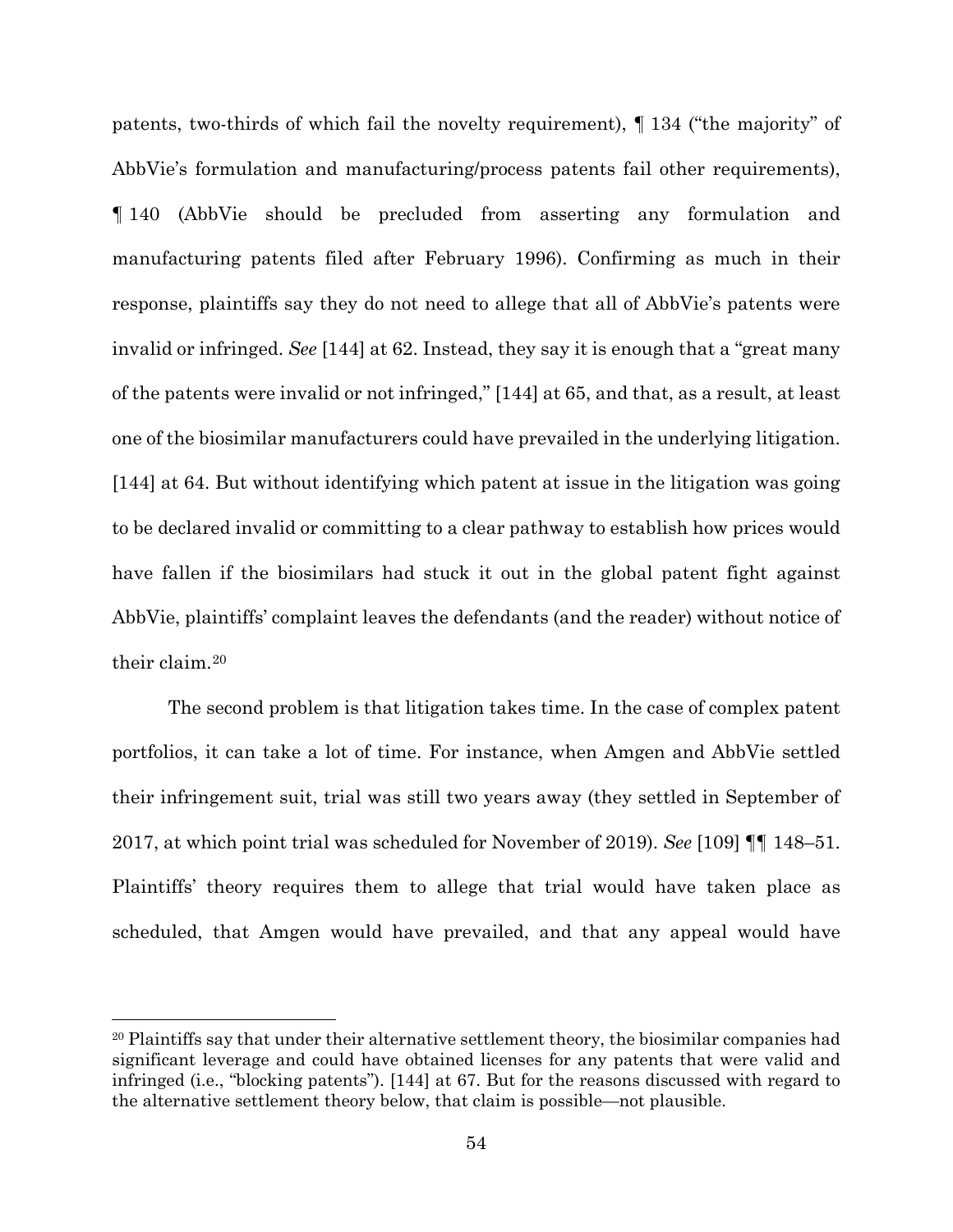resolved in time for Amgen's biosimilar to hit the market before January 31, 2023 (the market entry date Amgen received under its settlement agreement). [144] at 66. Nondefendant Boehringer's infringement suit was scheduled to go to trial in October of 2020 when it settled in May of 2019. [109] ¶¶ 181, 183–84. And since no trial date had been set in either Samsung Bioepis's or Sandoz's patent infringement suits when they settled in April and October of 2018, respectively, [109] ¶¶ 157, 170, plaintiffs are left to allege it was "likely" that their trials would have been scheduled and would have concluded—and that any appeal would have been resolved—early enough to allow them to bring their biosimilars to market before their June (Samsung Bioepis) and September (Sandoz) 2023 entry dates. [144] at 66; [109] ¶¶ 83–84, 148–51, 157, 170. Nothing in the complaint demonstrates a basis to predict the requisite timing to establish plaintiffs' injury.

Alternatively, the biosimilar manufacturers might have launched at risk. According to the complaint, the only two biosimilar companies that received FDA approval before settling (Amgen and Boehringer) chose not to launch at risk. *See* [109] ¶¶ 149, 151, 182, 184, 211. Boehringer spent twenty months waiting for the underlying patent litigation to wrap up without launching. *See id.* ¶¶ 182, 184.[21](#page-54-0) As the complaint points out, the reason for their delay was AbbVie's patent thicket, which was "impassable." [109] ¶ 9. *See also supra*, n.5 (thirteen of the eighteen

<span id="page-54-0"></span><sup>&</sup>lt;sup>21</sup> Plaintiffs did not allege that any of the biosimilar manufacturers sent notice to AbbVie that they intended to market their biosimilar, which suggests those manufacturers may not have launched their biosimilars anyway. *See* 42 U.S.C. § 262(l)(8)(A) & (B); [124] at 47; [150] at 26. But plaintiffs were not required to account in their complaint for all of AbbVie's alternative scenarios, and I draw the reasonable inference in plaintiffs' favor that there was no technical barrier to launching at risk.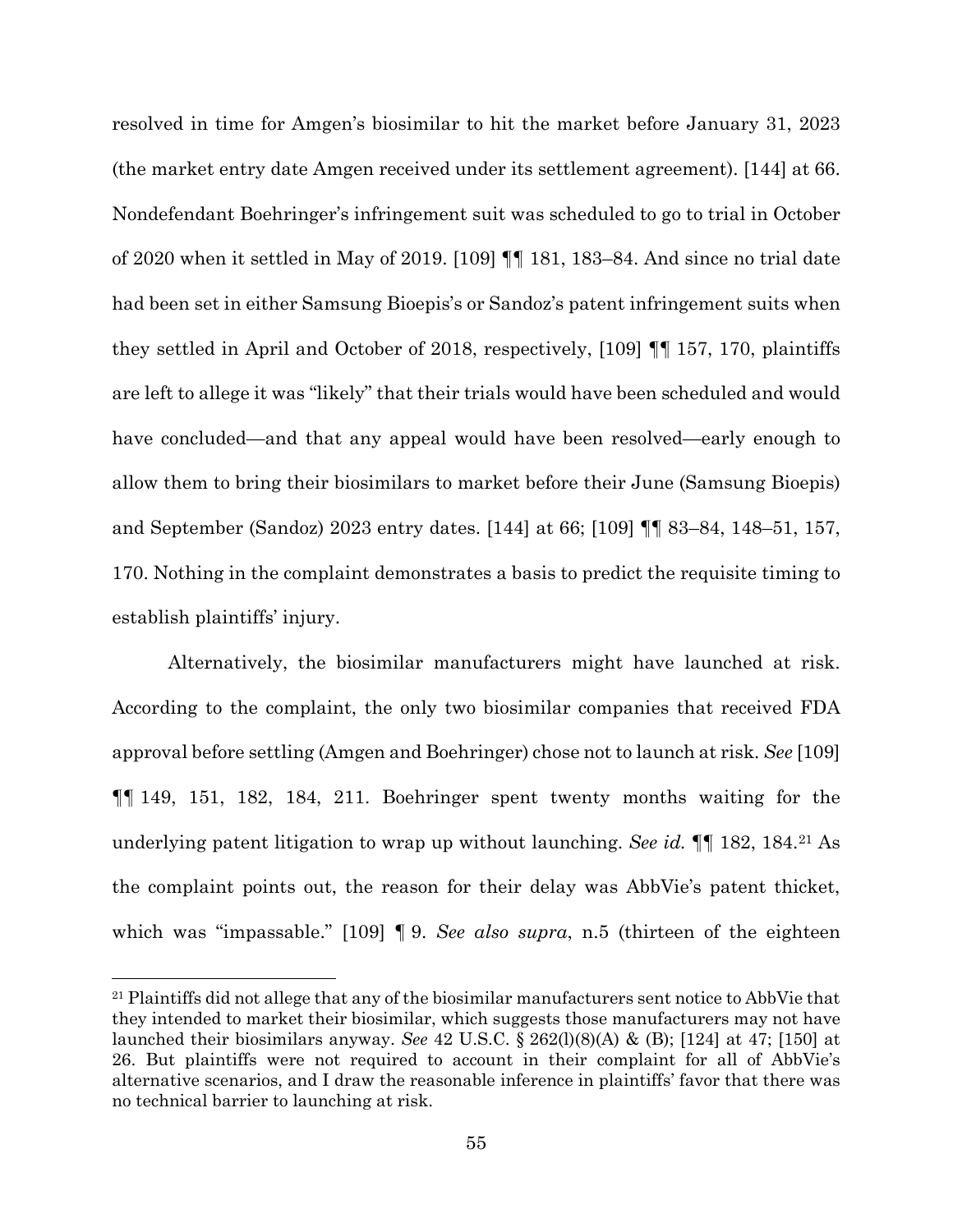petitions for *inter partes* review had failed to punch a hole through the thicket). Launching while the underlying patent litigation was ongoing posed an enormous risk. *See id.* ¶¶ 86, 97 (the potential damages were "crushing"). And while plaintiffs acknowledge that phase-two litigation often poses a significant final barrier for biosimilar manufacturers hoping to reach the market, *see* [144] at 45, they say nothing about what it was that they think Boehringer or Amgen (or Samsung Bioepis and Sandoz) might have done to get their biosimilars to market before 2023 if they had tried launching at risk and AbbVie had initiated second-phase litigation seeking an injunction. With regard to the potential at-risk launches, too, plaintiffs' theory rests on speculative guesses about what hypothetically competitive biosimilar manufacturers might have done.

Amgen, [125] at 5–6, Samsung Bioepis, [130] at 5–6, and Sandoz, [131] at 3–4, all argue that the complaint does not plausibly allege that, but-for their allegedly illegal agreements, the patent litigation would have concluded in time for consumers to have been able to buy their biosimilars any sooner than they will be able to under the existing agreements. I agree. The complaint requires drawing a conclusion that rests on too many inferences and reveals a theory of antitrust injury that is speculative as a matter of law.

The alternative settlement theory fares no better. Plaintiffs say that all they have to allege is that, but-for AbbVie's conduct, the biosimilar manufacturers could have obtained earlier U.S. market entry dates than they did. [144] at 67. But the allegations in the complaint do not make plaintiffs' hypothesis plausible. The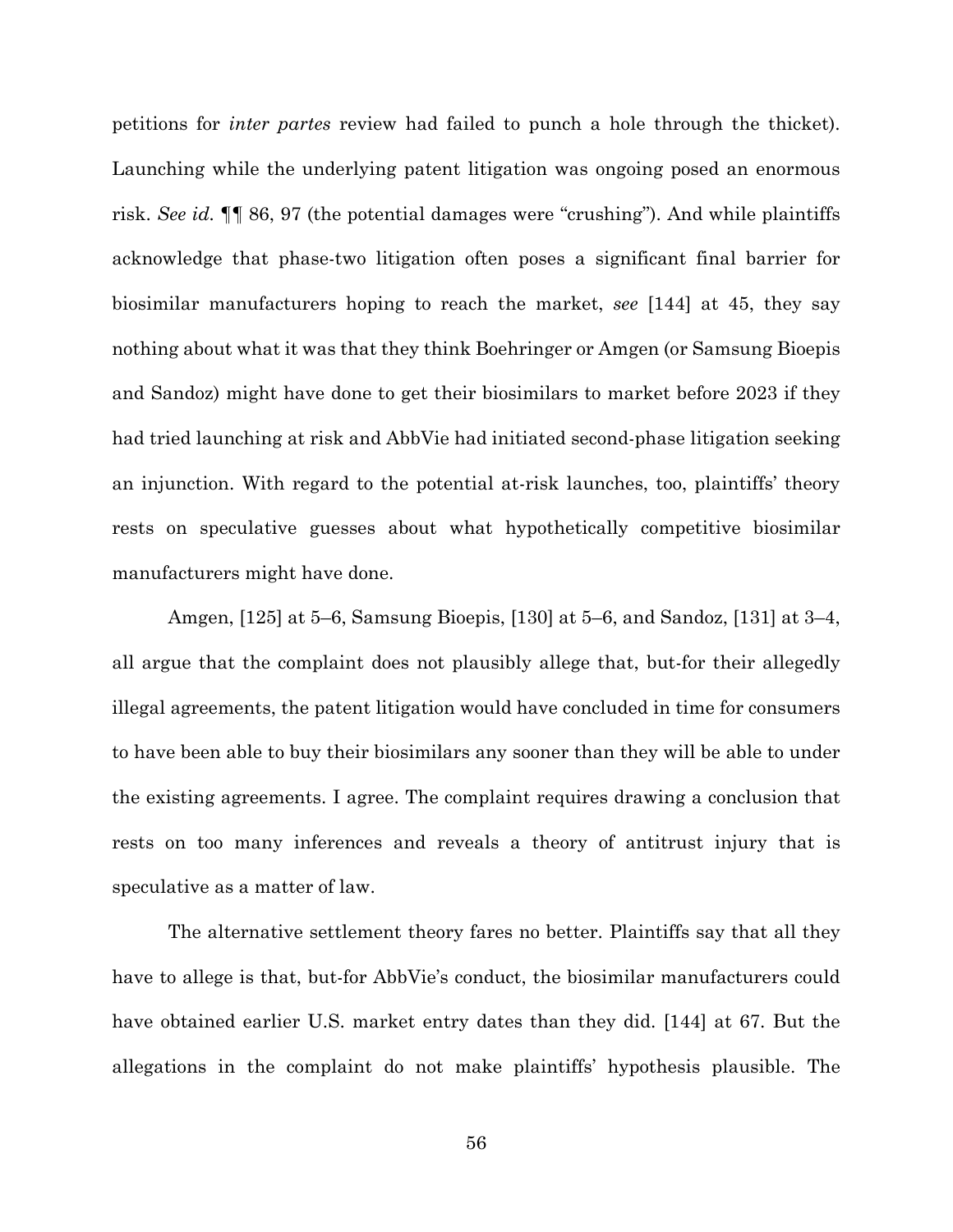complaint alleges that the defendants entered into settlements. As discussed above, these settlements are not anti-competitive reverse payments of the kind that worried the Court in *Actavis*. Another way to see that these agreements do not suggest antitrust liability is to focus on the question of antitrust injury. As alleged, AbbVie and the biosimilar defendants agreed to early entry in Europe in exchange for favorable (to AbbVie) early entry in the United States. But to allege injury, plaintiffs must still plausibly allege that but for that agreement, the biosimilars would have entered sooner—that they had the kind of leverage over AbbVie's patents to negotiate licenses or settlements even more favorable to them (and to consumers) than the compromise they agreed to. Given that AbbVie's IP portfolio was "impassable," its patents had survived thirteen *inter partes* review challenges, and that all it would have taken was one valid and infringed patent to preclude market entry until that patent's expiration, it is not plausible that these agreements prevented an even earlier entry date in the U.S. market for a biosimilar. *See Kroger Co. v. Sanofi-Aventis*, 701 F.Supp.2d 938, 957 (S.D. Ohio 2010) ("an injury deriving from the failure to reach a hypothetical procompetitive agreement is 'nothing but speculation.'" (quoting *Associated Gen. Contractors,* 459 U.S. at 543)).

Antitrust injury is a prerequisite for all of plaintiffs' federal antitrust claims against not only AbbVie but also defendants Amgen, Samsung Bioepis, and Sandoz. Because plaintiffs have failed to plausibly allege that the but-for cause of Humira's monopoly prices was the biosimilar manufacturers' failure to pursue infringement litigation to its conclusion, AbbVie's unlawful assertion of its patent thicket, or the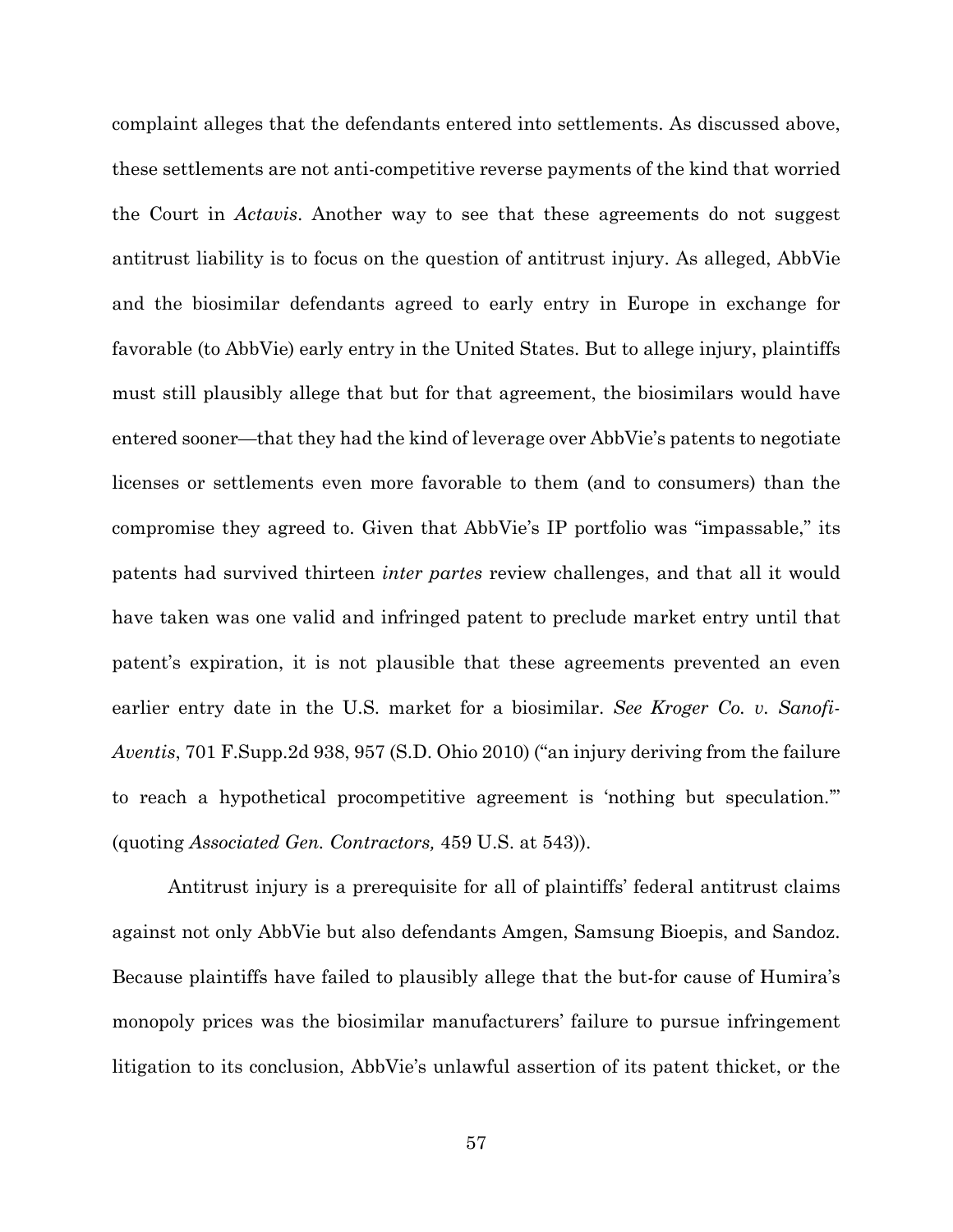biosimilar manufacturers' failure to use the leverage that they apparently didn't know they had to reach an agreement to enter the market sooner than they did, all of the federal antitrust claims in the complaint fail.

# **D. State Law Claims**

Plaintiffs' state-law claims are spread across four counts.[22](#page-57-0) Counts II and IV assert pay-for-delay and market-allocation-agreement theories of liability under antitrust laws from twenty-seven states. [109] ¶¶ 269–78, 286–94. Count VI asserts a monopolization theory of liability under the antitrust laws of twenty-three states.  $[109]$  ¶¶ 301–08.

Counts II, IV, and VI also list six states' consumer protection laws. *See id.* [109] ¶¶ 276, 292, 306 (citing Alaska Stat. Ann. § 45.50.471; Cal. Bus. & Prof. Code §§ 17200, *et seq.*; Fla. Stat. §§ 501.201 *et seq*.; Ga. Code Ann. § 10-1-393; S.C. Code Ann. §§ 39-5-20, *et seq*.; Vt. Stat. Ann. tit. 9, §§ 2453, *et seq*.). According to the complaint, these state consumer protection laws prohibit both anticompetitive conduct, [109] ¶¶ 276, 292, and monopolization. *Id.* ¶ 306. Count VII asserts violations of sixteen states' laws that prohibit unfair and unconscionable conduct. *Id.*

<span id="page-57-0"></span><sup>22</sup> Subject-matter jurisdiction exists over the state-law claims because the amount in controversy exceeds \$5,000,000, *see, e.g.*, [109] ¶ 251, and because at least one member of the proposed class of plaintiffs is a citizen of a state different from at least one of the defendants. *Id.* ¶¶ 14–24, 224–225; 28 U.S.C. § 1332(d)(2).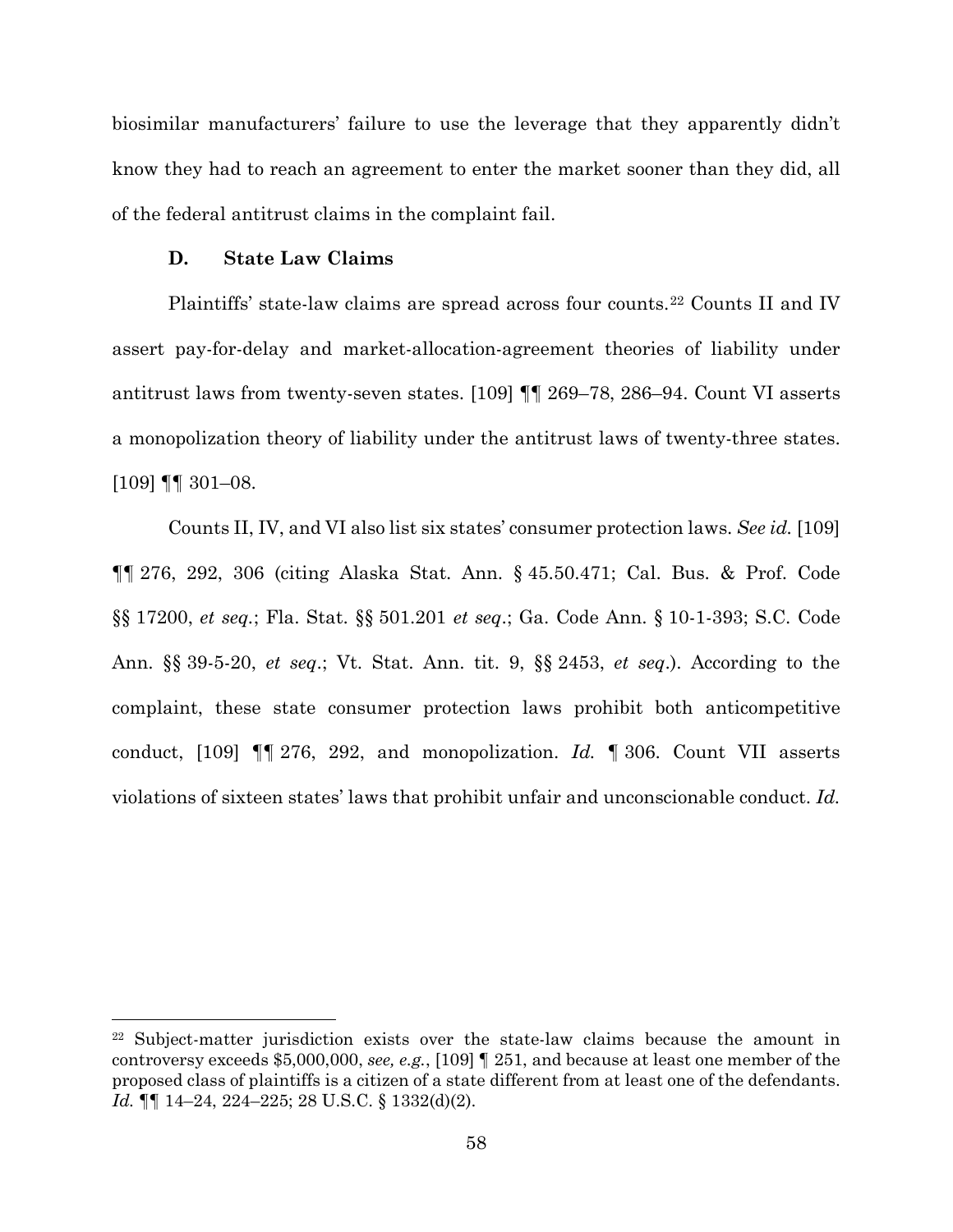¶¶ 309–406. Five of the same six consumer protection laws cited in Counts II, IV, and VI also appear in Count VII. *Id.* ¶¶ 317, 327, 339, 346, 391.[23](#page-58-0)

Both AbbVie and plaintiffs agree that if the federal antitrust claims are dismissed, the state-law antitrust claims should be dismissed, too. [124] at 49–50; [144] at 74 ("[t]he defendants are correct that the plaintiffs' state law antitrust claims … should be dismissed if their federal antitrust claims are dismissed"). I dismiss plaintiffs' state-law antitrust claims for the same reasons I dismissed the federal antitrust claims.

Plaintiffs also agree that if their federal antitrust claims are dismissed, the state law antitrust claims brought pursuant to consumer protection statutes should be dismissed, too. [144] at 74. Accordingly, those claims are dismissed, and that resolves the last of the claims asserted against Amgen, Samsung Bioepis, and Sandoz.

With regard to the claims in the complaint under the heading, "unfair and unconscionable conduct," *id.* ¶¶ 309–406, AbbVie says that all of plaintiffs' state-law

<span id="page-58-0"></span><sup>23</sup> Plaintiffs' statutory labels are not controlling. For instance, plaintiffs cite Alaska Stat. Ann. § 45.50.471, which they describe first as a "state consumer protection law  $\parallel$  that prohibit [s] anticompetitive conduct," [109]  $\P$  276, 292, second, as a "state consumer protection law[] that prohibit[s] monopolization," *id.* ¶ 306, and third, as a state law that prohibits "unfair and unconscionable conduct." *Id.* ¶¶ 309–10, 317. The statute does not contain the words anticompetitive, monopoly, or unconscionable, and pertains to deceptive acts and practices more akin to trademark infringement than antitrust violations. *See, e.g.*, Alaska Stat. Ann. § 45.50.471(b)(1). Alaska's antitrust laws are codified elsewhere. *See, e.g.*, Alaska Stat. Ann. § 45.50.562. That being said, plaintiffs do not have to cite the right laws in their complaint. *N.A.A.C.P. v. Am. Family Mut. Ins. Co.*, 978 F.2d 287, 292 (7th Cir. 1992) (a complaint "should limn the grievance and demand relief" and "need not identify the law on which the claim rests"); *Beaton v. SpeedyPC Software*, 907 F.3d 1018, 1023 (7th Cir. 2018), *cert. denied*, 139 S. Ct. 1465 (2019) ("plaintiffs do not need to plead legal theories"). What matters is whether they have stated a claim upon which relief can be granted and provided defendants with "fair notice of what the ... claim is and the grounds upon which it rests." *Bell Atl. Corp. v. Twombly,* 550 U.S. 544, 555 (2007); Fed. R. Civ. P. 8(a).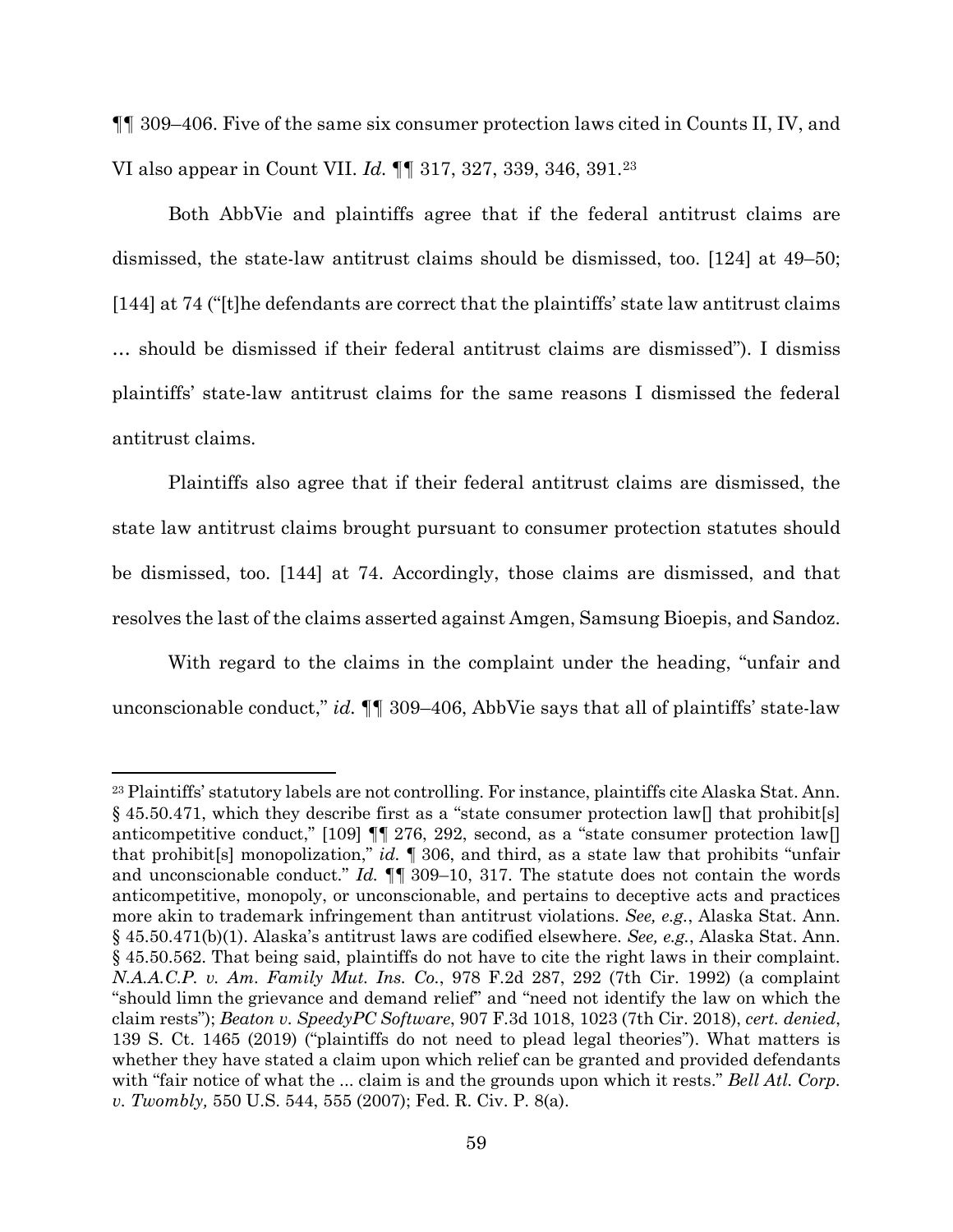consumer protection claims fail because they are "inextricably linked" to plaintiffs' antitrust claims. [124] at 53–54. But just because plaintiffs used certain factual allegations to support their antitrust claims does not mean that they cannot use those same factual allegations to support their unfair and unconscionable conduct claims. AbbVie also argues that if the conduct in the complaint fails to allege an antitrust violation, then it must also fail to allege any unfair or unconscionable act or practice. [124] at 53. But many of the state laws that form the basis of plaintiffs' unfair and unconscionable conduct claims are modeled after the Federal Trade Commission Act, which is broader than § 1 and § 2 of the Sherman Act. *See, e.g.,* Fla. Stat. Ann. § 501.204(2); 15 U.S.C. § 45; *Fed. Trade Comm'n v. R.F. Keppel & Bro.,* 291 U.S. 304, 310 (1934) (the Federal Trade Commission Act was "aimed at all the familiar methods of law violation which prosecutions under the Sherman Act had disclosed," but "also had a broader purpose") (citations omitted). There are unfair or unconscionable acts that are not contracts or combinations in restraint of trade or unlawful monopolies.

But because the complaint is shaped by its antitrust theories, once those theories fall out of the case it becomes difficult to assess how the allegations satisfy the unfair or unconscionable standards of various states' laws. AbbVie is entitled to "fair notice of what the ... claim is and the grounds upon which it rests." *Bell Atl. Corp. v. Twombly,* 550 U.S. 544, 555 (2007); Fed. R. Civ. P. 8(a). The first few hundred paragraphs of the complaint contain detailed allegations about AbbVie's conduct, and the complaint recaps the relevant portions of those factual allegations generally before invoking state consumer protection statutes. [109] ¶¶ 310–316. But at bottom,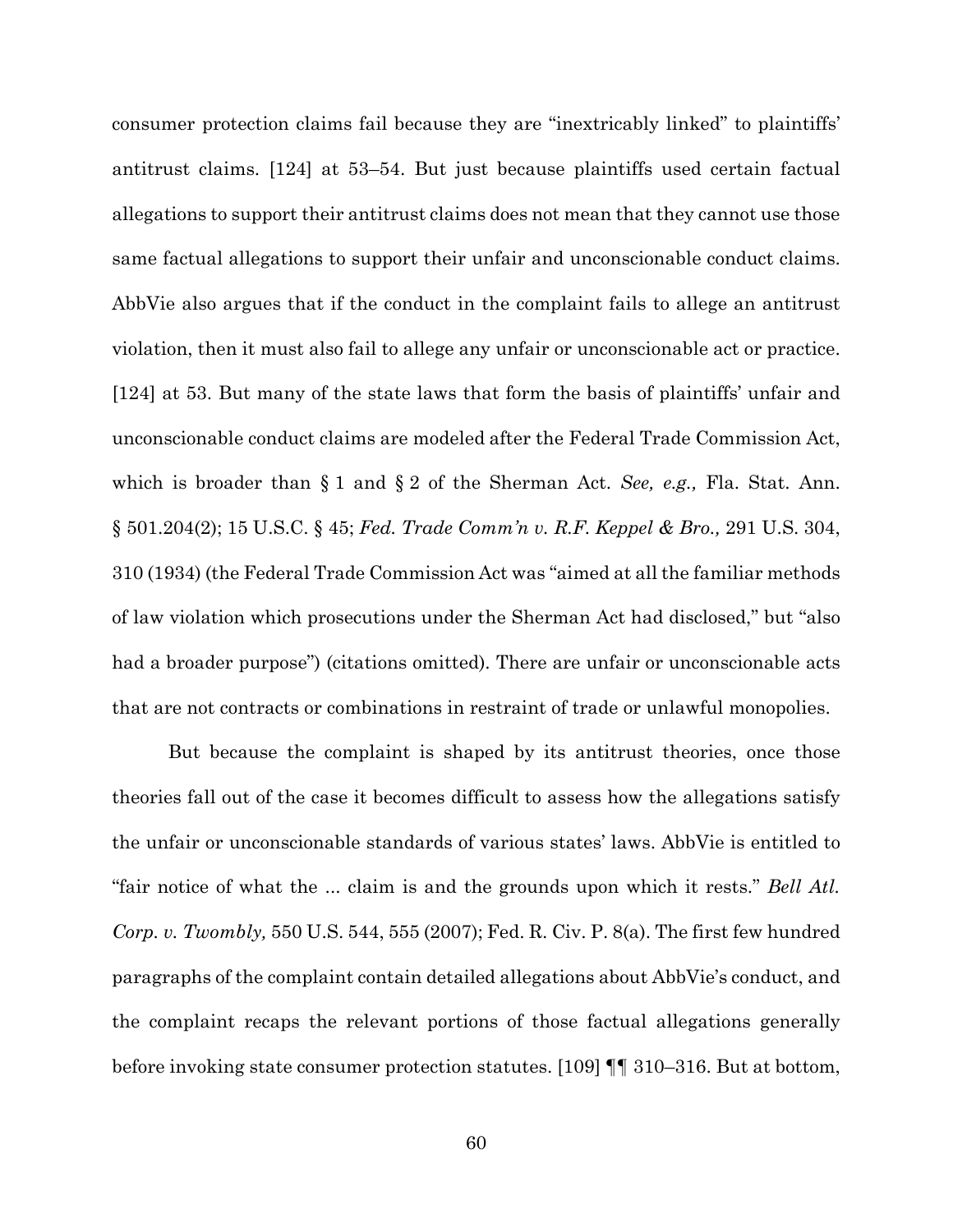the complaint lists various states' consumer protection laws and asserts that AbbVie's conduct was unfair and unconscionable without ever explaining (or even implying) what was unfair or unconscionable about AbbVie's conduct beyond its potential to restrain competition or effect an unlawful monopoly (both of which it fails to allege plausibly). The complaint says the conduct violated public policy and there was a gross disparity between price and value, but never offers an explanation beyond invoking the words of the statutes. In some cases that may be enough to tell the defendant what it is defending against. A complaint need only "limn the grievance and demand relief." *N.A.A.C.P. v. Am. Family Mut. Ins. Co.*, 978 F.2d 287, 292 (7th Cir. 1992). It does not have to "identify the law on which the claim rests." *Id.*; *Beaton*, 907 F.3d at 1023 (7th Cir. 2018) ("plaintiffs do not need to plead legal theories").

But the problem here is that read as a whole, the complaint sounds in antitrust, and once it is understood to not state such a claim, something more (perhaps not much) must be offered other than statutory language or quotations from state caselaw to understand why the nonactionable antitrust conduct happens to limn the grievance of state prohibitions against unfairness or unconscionability. *Noerr– Pennington* may affect the viability of these state-law claims, too, because it is rooted in the First Amendment. *See, e.g.*, *Green Mountain Realty Corp. v. Fifth Estate Tower, LLC*, 161 N.H. 78, 89 (2010) (applying that doctrine in the context of New Hampshire's unfair and unconscionable conduct statute); *Curtis Pub. Co. v. Butts*, 388 U.S. 130, 149 (1967) (the First Amendment applies to the states through the Fourteenth Amendment). Incorporating large swaths of allegations that describe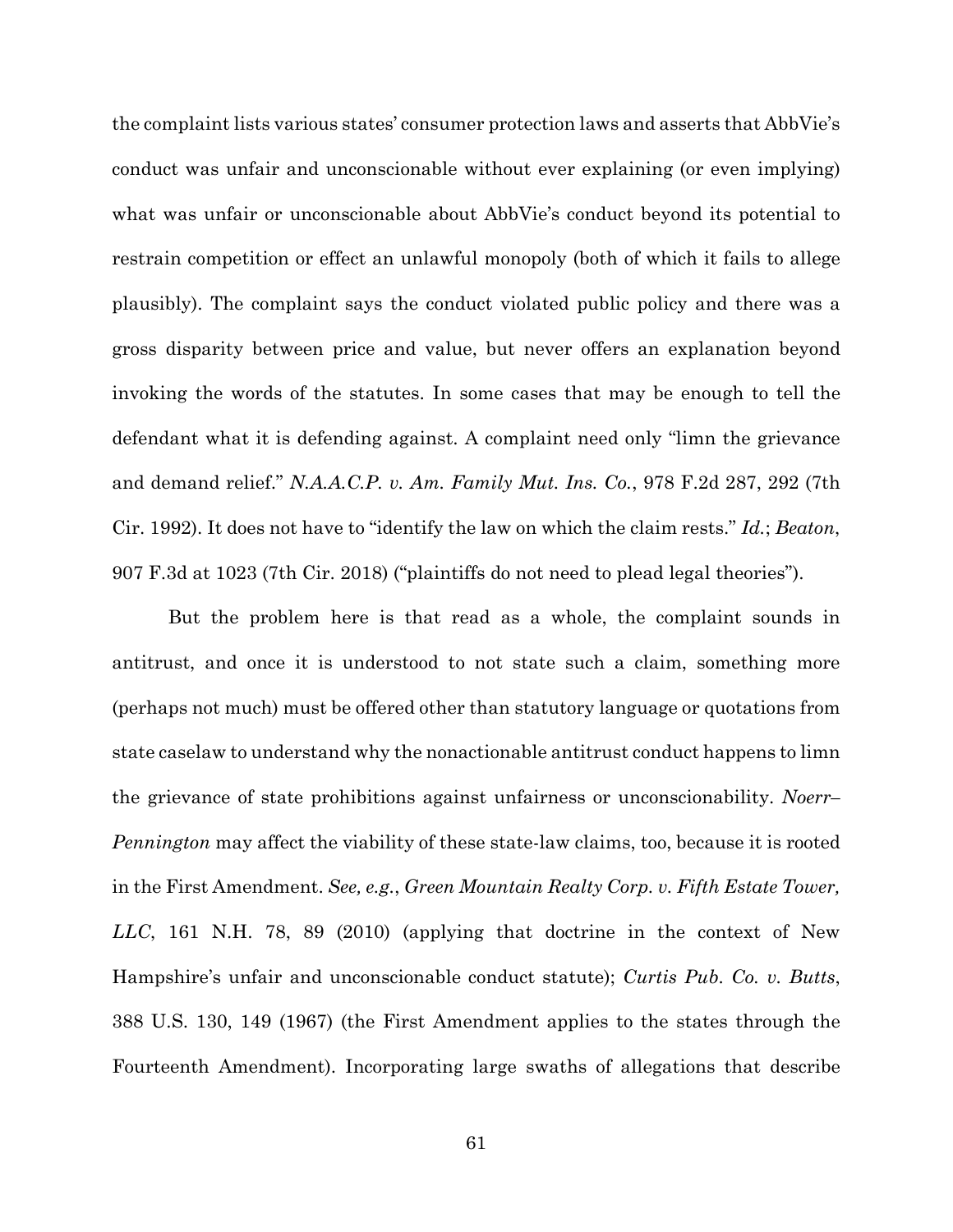activity protected by the First Amendment further makes it difficult to separate the unfair and unconscionable from nonactionable conduct. Count VII is dismissed without prejudice for failure to give adequate notice of the claim. Because plaintiffs may be able to cure this problem, some additional state-specific issues merit resolution to give plaintiffs additional guidance going forward.

### 1. *Alaska*

Section 45.50.471 of the Alaska Unfair Trade Practices and Consumer Act prohibits "[u]nfair methods of competition and unfair or deceptive acts or practices in the conduct of trade or commerce." [109] ¶¶ 276a, 292a, 306a, 317; Alaska Stat. Ann. § 45.50.471. *See also* Alaska Stat. Ann. § 45.50.531 (providing a private right of action for acts declared unlawful under § 45.50.471).

Only buyers that purchase products directly from the antitrust violator may bring claims against that party for damages. *Illinois Brick Co. v. Illinois*, 431 U.S. 720, 735–38 (1977). Some states have enacted "*Illinois Brick* repealer" statutes that allow indirect purchasers to sue for money damages. *See McGarry & McGarry, LLC v. Bankr. Mgmt. Sols., Inc.*, 937 F.3d 1056, 1064 (7th Cir. 2019). Alaska's repealer statute only partially repealed *Illinois Brick*. *See* Alaska Stat. Ann. § 45.50.577(i). As a result, the attorney general is the only person who can bring an antitrust claim for damages on behalf of indirect purchasers under Alaska's Restraint of Trade Act.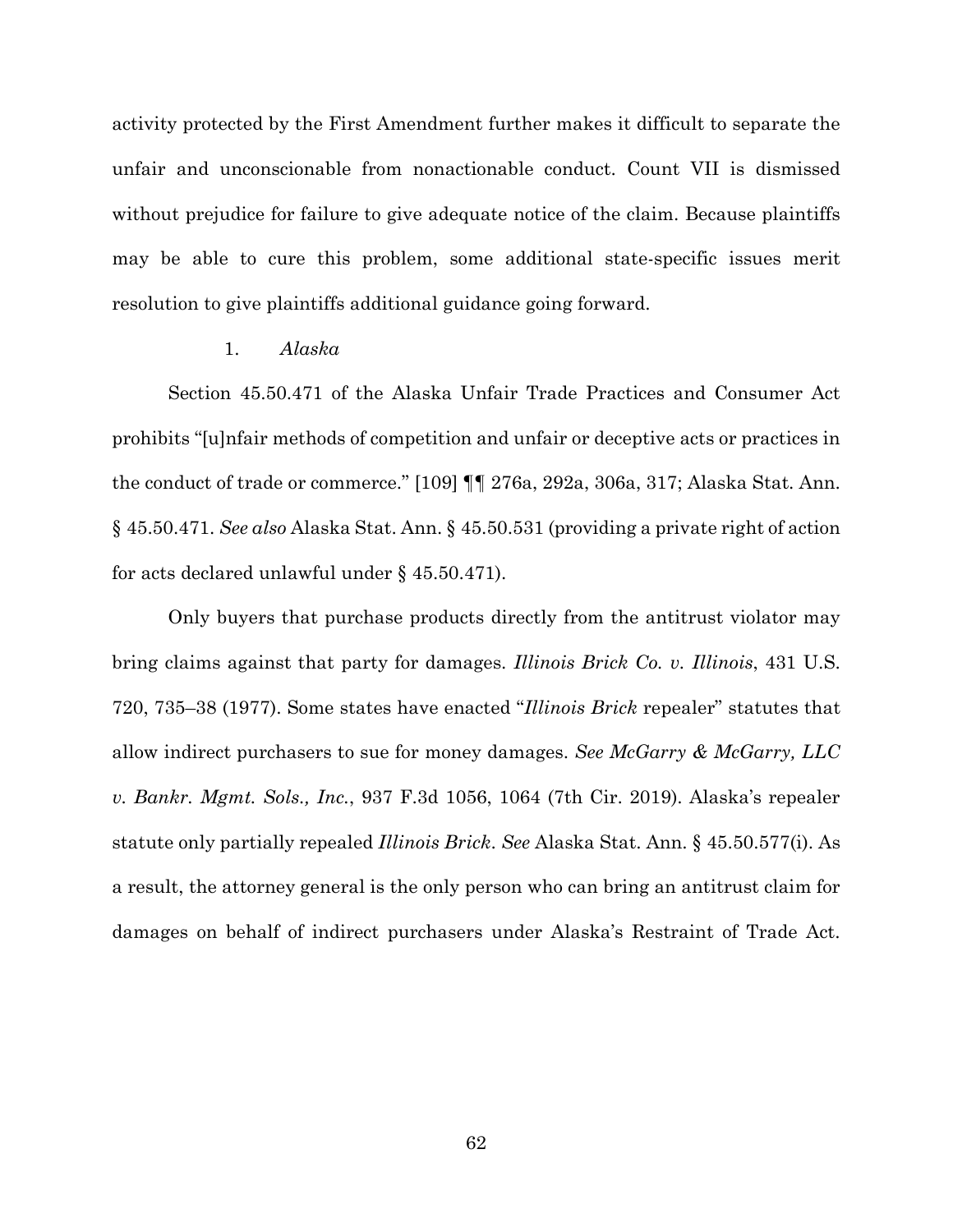Alaska Stat. Ann. §§ 45.50.462–45.50.470, 45.50.577(i); *In re Lidoderm Antitrust Litig.*, 103 F.Supp.3d 1155, 1163 (N.D. Cal. 2015).

"No court has construed Alaska's consumer protection statute to permit claims based on alleged antitrust and monopolization conduct by indirect purchasers." *In re Lidoderm Antitrust Litig.*, 103 F.Supp.3d at 1163. Doing so would allow plaintiffs to circumvent Alaska's partial indirect purchaser bar by proceeding under Alaska's more general consumer protection statute. *See In re Dynamic Random Access Memory (DRAM) Antitrust Litig*., 516 F.Supp.2d 1072, 1108 (N.D. Cal. 2007). The better reading of the Act, considered in conjunction with Alaska's Restraint of Trade Act, is that it precludes plaintiffs from bringing claims as indirect purchasers even under a non-antitrust unfair practices theory.

### 2. *California*

California's Unfair Competition Law defines unfair competition to include "unlawful, unfair or fraudulent business act[s] or practice[s] and unfair, deceptive, untrue or misleading advertising." Cal. Bus. & Prof. Code § 17200. In the last paragraph of their California-law-based unfair and unconscionable conduct allegations, plaintiffs allege that, as a result of AbbVie's wrongful conduct, AbbVie was unjustly enriched. [109] ¶ 332. As AbbVie points out, California law does not recognize an independent cause of action for unjust enrichment. *Hill v. Roll Int'l Corp*., 195 Cal.App.4th 1295, 1307 (2011) ("Unjust enrichment is not a cause of action, just a restitution claim"); *United Food & Commercial Workers Local 1776 &*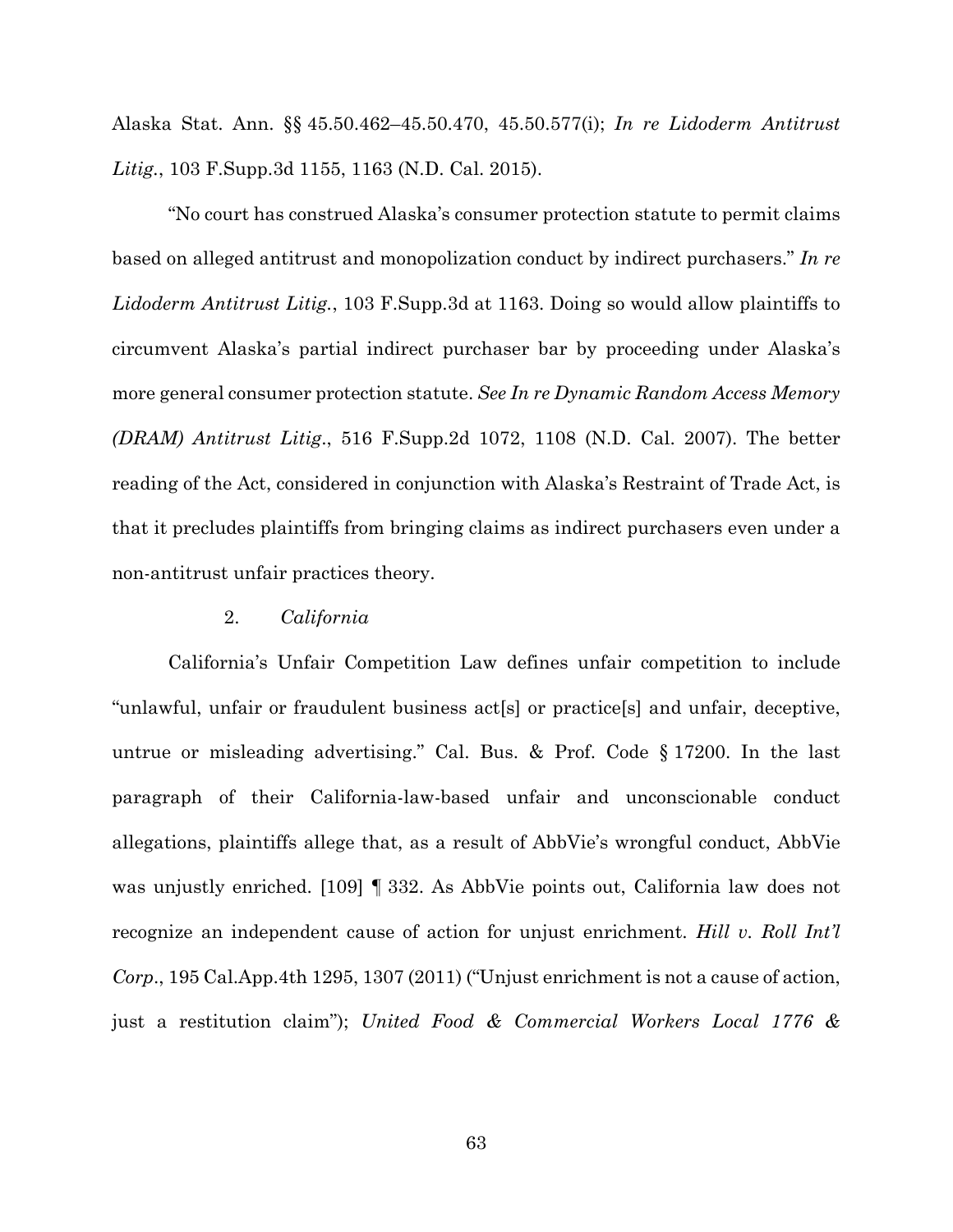*Participating Employers Health & Welfare Fund v. Teikoku Pharma USA, Inc.*, 74 F.Supp.3d 1052, 1091 (N.D. Cal. 2014).

But plaintiffs have not brought a cause of action for unjust enrichment, they seek equitable relief in the form of restitution and disgorgement. [109] ¶¶ 327–32. In addition to borrowing violations from other laws, *De La Torre v. CashCall, Inc.*, 854 F.3d 1082, 1085 (9th Cir. 2017), California's Unfair Competition Law provides its own unique cause of action. *See Cel-Tech Commc'ns, Inc. v. Los Angeles Cellular Tel. Co.*, 20 Cal.4th 163, 180 (1999) (a "practice may be deemed unfair even if not specifically proscribed by some other law"). AbbVie's argument that the claim is a prohibited unjust enrichment claim is not well taken and would not be an impediment to an amended complaint.

### 3. *District of Columbia*

The District of Columbia's Consumer Protection Act makes it unlawful for "any person to engage in an unfair or deceptive trade practice." D.C. Code Ann. § 28-3904. It was "designed to police trade practices arising only out of consumer-merchant relationships," *Ford v. Chartone, Inc.*, 908 A.2d 72, 80–81 (D.C. App. 2006) (citations omitted), and covers only the "ultimate retail transaction between the final distributor and the individual member of the consuming public." *Adam A. Weschler & Son, Inc. v. Klank*, 561 A.2d 1003, 1005 (D.C. App. 1989). Since plaintiffs here are indirect purchasers that reimburse their members, the transactions do not qualify under the statute. *See also In re Lidoderm Antitrust Litig.,* 103 F.Supp.3d 1155,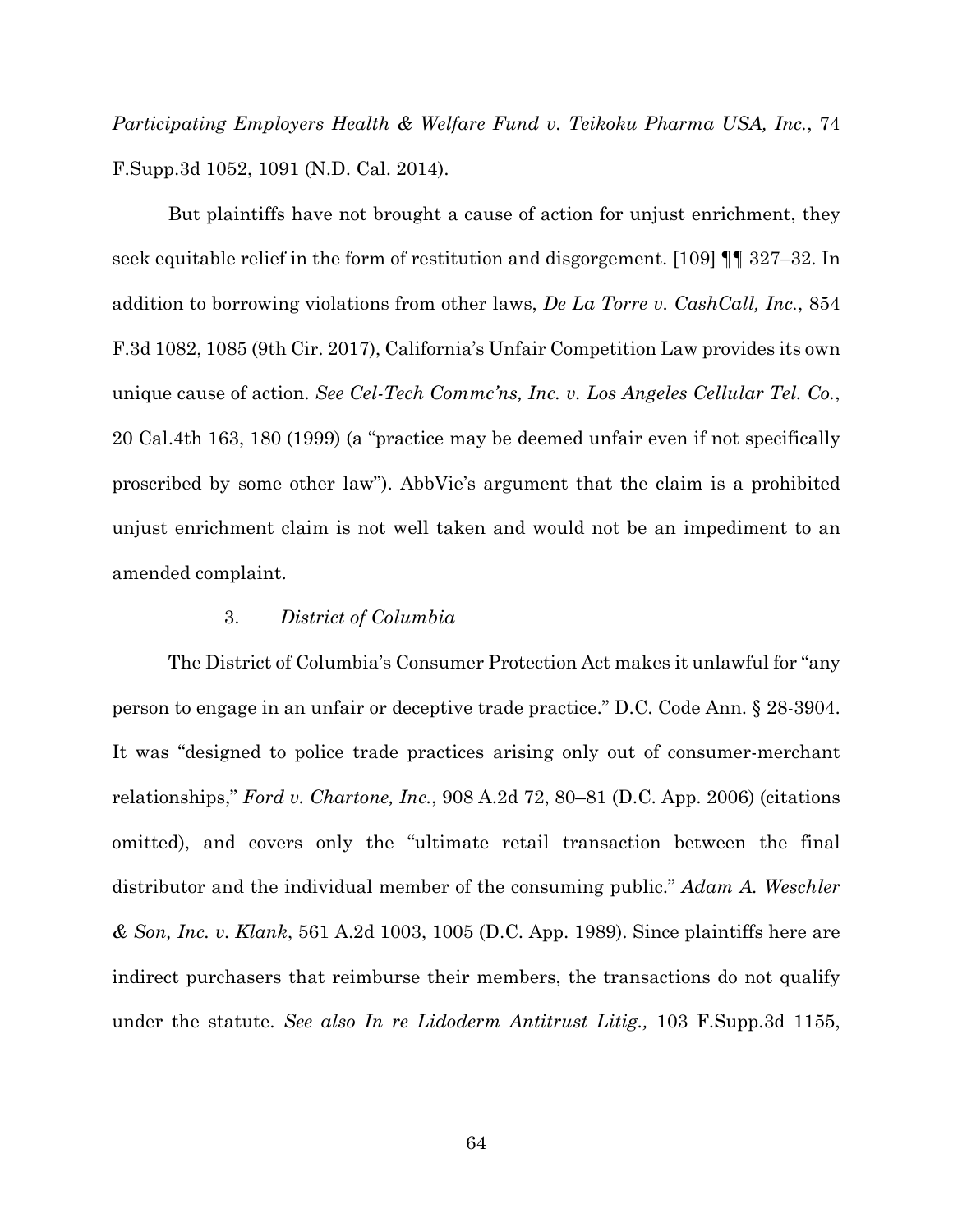1164–65 (N.D. Cal. 2015) (dismissing CPPA claim brought by end-payor plaintiff). *But see In re Remicade Antitrust Litig.,* 345 F.Supp.3d 566, 588 (E.D. Pa. 2018).

The code also defines a consumer as "any person who … does or would purchase … or receive consumer goods or services, including as co-obligor or surety, or does or would otherwise provide the economic demand for a trade practice." D.C. Code Ann. § 28-3901(2)(A). The plaintiffs here do not purchase or receive Humira. They also do not provide the economic demand for Humira—they reimburse the people that provide the economic demand for Humira. *See* [109] ¶¶ 13–17, 225. The people that suffer from the ailments that Humira treats provide the demand. Plaintiffs have not alleged that they are co-obligors or sureties of the people that provide the demand for Humira. *See id*. ¶¶ 333–38. (That being said, plaintiffs have adequately alleged that AbbVie is a merchant within the meaning of the Consumer Protection Act because they have alleged that AbbVie sells a broad range of drugs all over the United States at volumes that plausibly suggest they sell with regularity in the District of Columbia. [109]  $\P\P$  19, 84; D.C. Code Ann. § 28-3901(a)(3). The District of Columbia's Consumer Protection Act does not reach the transactions at issue.

### 4. *Georgia*

Georgia's Fair Business Practices Act prohibits "[u]nfair or deceptive acts or practices in the conduct of consumer transaction[s]." Ga. Code Ann. § 10-1-393; [109] ¶¶ 276d, 292d, 306d, 346–350. In order to bring a suit under that statute, plaintiffs have to provide defendants with a written demand "identifying the claimant and reasonably describing the unfair or deceptive act or practice relied upon and the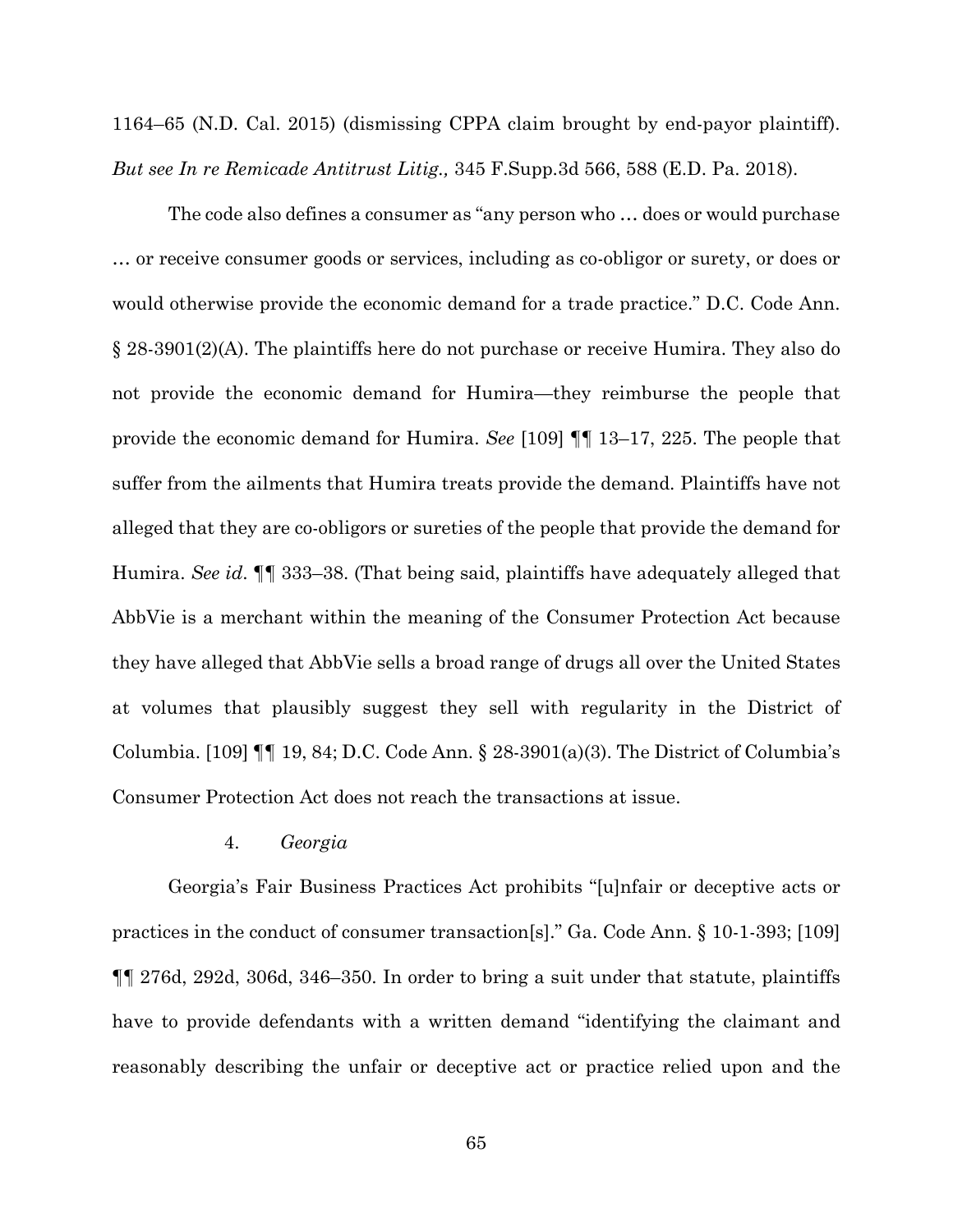injury suffered" at least thirty days before filing suit, but not if "the prospective respondent does not maintain a place of business or does not keep assets within the state." Ga. Code Ann. § 10-1-399(b).

The complaint does not say whether notice was provided, but as plaintiffs point out in their opposition, the complaint also does not say that AbbVie maintains an office in Georgia. The notice provision is to be liberally construed, *Amin v. Mercedes-Benz USA, LLC,* 301 F.Supp.3d 1277, 1292 (N.D. Ga. 2018), and a reasonable inference drawn from the factual allegations in the complaint is that AbbVie does not maintain an office in Georgia, meaning that no notice was required.

# 5. *Illinois*

The Illinois Consumer Fraud and Deceptive Business Practices Act declares unlawful all "[u]nfair methods of competition and unfair or deceptive acts or practices, … in the conduct of any trade or commerce … whether any person has in fact been misled, deceived or damaged thereby." 815 Ill. Comp. Stat. Ann. 505/2; [109] ¶¶ 351–54. Illinois has adopted an *Illinois Brick* repealer statute that permits indirect purchasers to sue for antitrust money damages. *McGarry & McGarry, LLC v. Bankr. Mgmt. Sols., Inc.*, 937 F.3d 1056, 1064 (7th Cir. 2019); 740 Ill. Comp. Stat. Ann. 10/7(2). However, that statute prohibits class action antitrust claims brought by indirect purchasers. 740 Ill. Comp. Stat. § 10/7(2).

Even though in some states where *Illinois Brick* has been repealed, some courts have allowed suits brought by indirect purchasers under consumer protection statutes based on conduct that might also qualify as a violation of that state's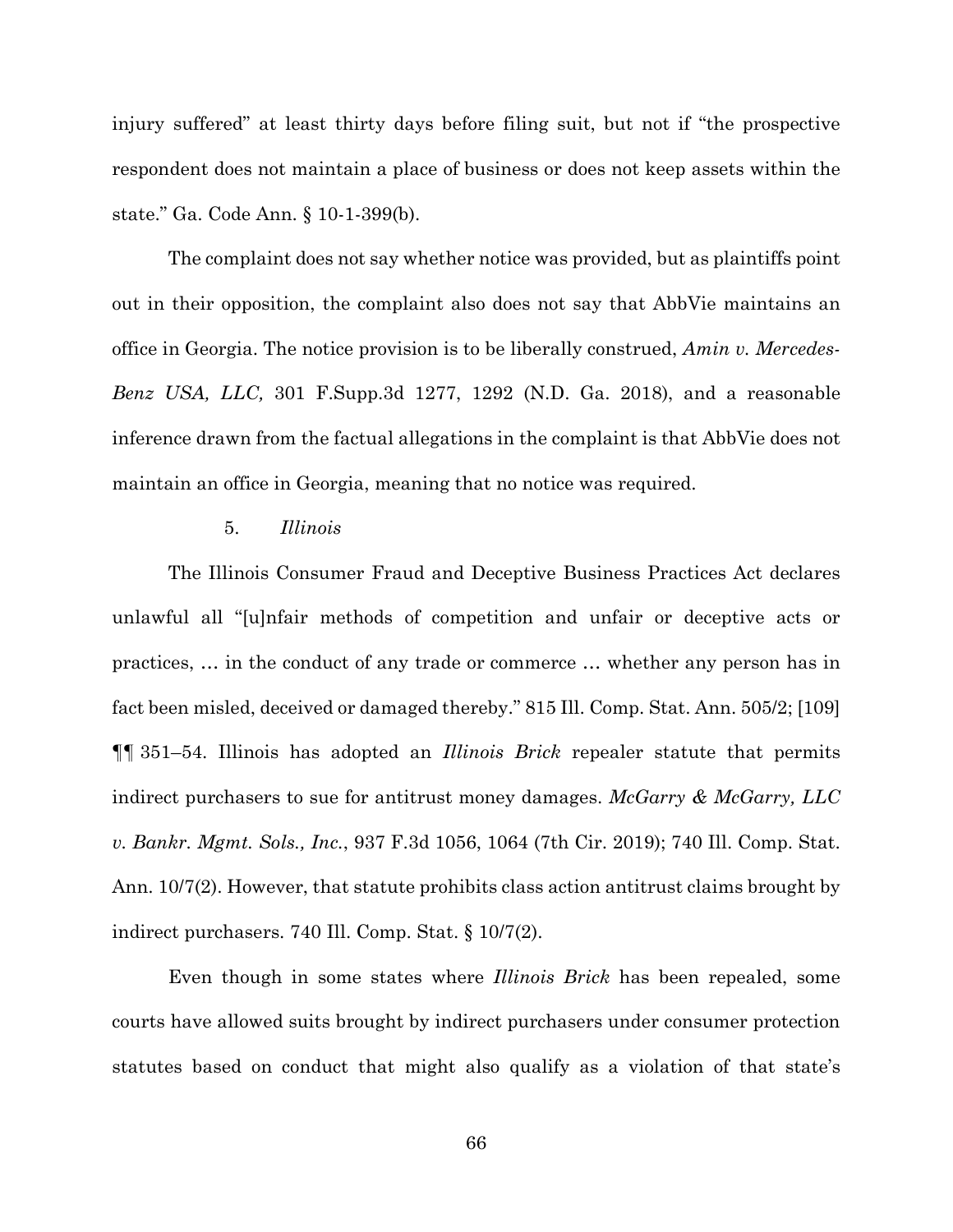antitrust statutes, *see, e.g.*, *Mack v. Bristol–Myers Squibb Co.*, 673 So.2d 100, 104 (Fla. Dist. Ct. App. 1996); *In re Generic Pharms. Pricing Antitrust Litig.*, 368 F.Supp.3d 814, 842–43 (E.D. Pa. 2019), the law in Illinois is different. Plaintiffs' claim under the Illinois Consumer Fraud and Deceptive Business Practices Act is a class action. [109] ¶¶ 252, 254–55. Permitting plaintiffs to bring a class action based on conduct that more closely approximates an antitrust violation under a broader consumer protection statute would allow them to make an "end run around the Illinois legislature's determination" that such actions should not be permitted. *In re Flonase Antitrust Litig.,* 692 F.Supp.2d 524, 539 (E.D. Pa. 2010). Plaintiffs cannot assert what are "essentially antitrust claims in the guise of a claim under the Illinois consumer protection statute," *In re Wellbutrin XL Antitrust Litig.*, 260 F.R.D. 143, 162 (E.D. Pa. 2009), especially when doing so allows them to avoid a provision of Illinois law that would otherwise bar this particular type of suit. 740 Ill. Comp. Stat. § 10/7(2). *See also Appraisers Coalition v. Appraisal Institute,* 845 F.Supp. 592, 609 (N.D. Ill. 1994) (dismissing consumer protection claims because they only "alleged violations of the Sherman and Clayton Acts").

# 6. *Nevada*

Much like Georgia's statute, the Nevada Deceptive Trade Practices Act mandates that any person bringing an action under the statute "shall, simultaneously with the filing of the complaint with the court, mail a copy of the complaint to the Attorney General." Nev. Rev. Stat. Ann. § 598A.210(3). As pointed out in the plaintiffs' opposition, several plaintiffs sent the required notice to the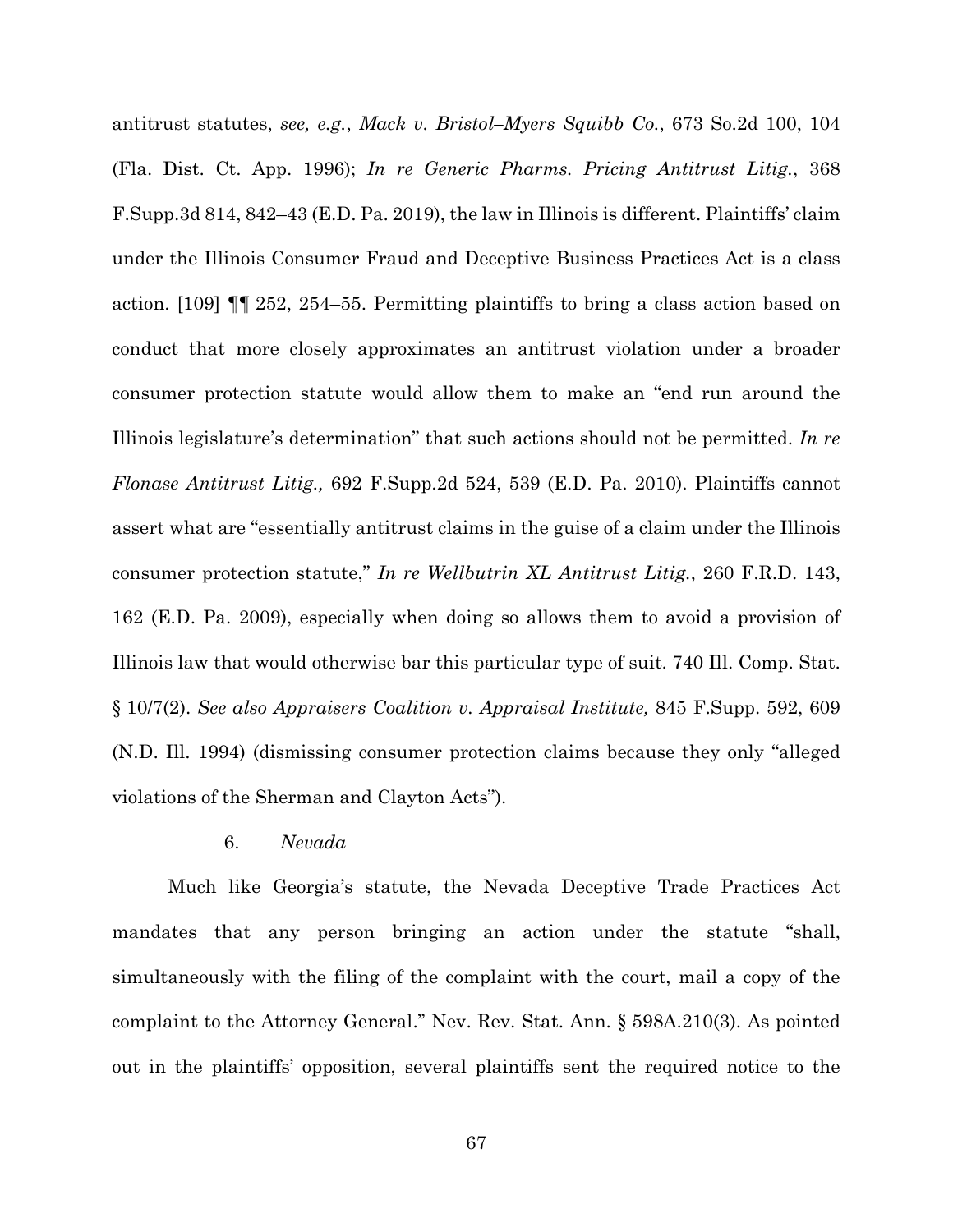Nevada Attorney General. [145-1] at 22–23. *See also Geinosky v. City of Chicago*, 675 F.3d 743, 745 n.1 (7th Cir. 2012) (when opposing a Rule 12(b)(6) motion, plaintiffs "may submit materials outside the pleadings to illustrate the facts the [plaintiff] expects to be able to prove," so long as those "new elaborations" are consistent with the complaint"). The Attorney General notice requirement is not a basis to dismiss the Nevada statutory claim.

# 7. *New Hampshire*

New Hampshire's Deceptive Trade Practices Act declares unlawful "any unfair method of competition or any unfair or deceptive act or practice in the conduct of any trade or commerce within this state." N.H. Rev. Stat. Ann. § 358-A:2; [109] ¶¶ 367– 372. The words "trade" and "commerce" include the sale of any "thing of value, wherever situate," and "any trade or commerce directly or indirectly affecting the people of" New Hampshire. N.H. Rev. Stat. Ann. § 358-A:1(II).

The statute is phrased broadly to include the sale of goods no matter where those goods are located and includes within its purview commerce that indirectly affects the people of New Hampshire. *See LaChance v. U.S. Smokeless Tobacco Co.*, 156 N.H. 88, 94–96 (2007) (declining to prohibit the bringing of antitrust-type actions under New Hampshire's Deceptive Trade Practices Act and finding that the legislature intended a "broad sweep"). The offending conduct does not need to occur within New Hampshire so long as it had an effect on the people of that state. *In re Packaged Seafood Prod. Antitrust Litig.*, 242 F.Supp.3d 1033, 1081 (S.D. Cal. 2017); *In re Zetia (Ezetimibe) Antitrust Litig.*, 400 F.Supp.3d 418, 438 (E.D. Va. 2019) ("a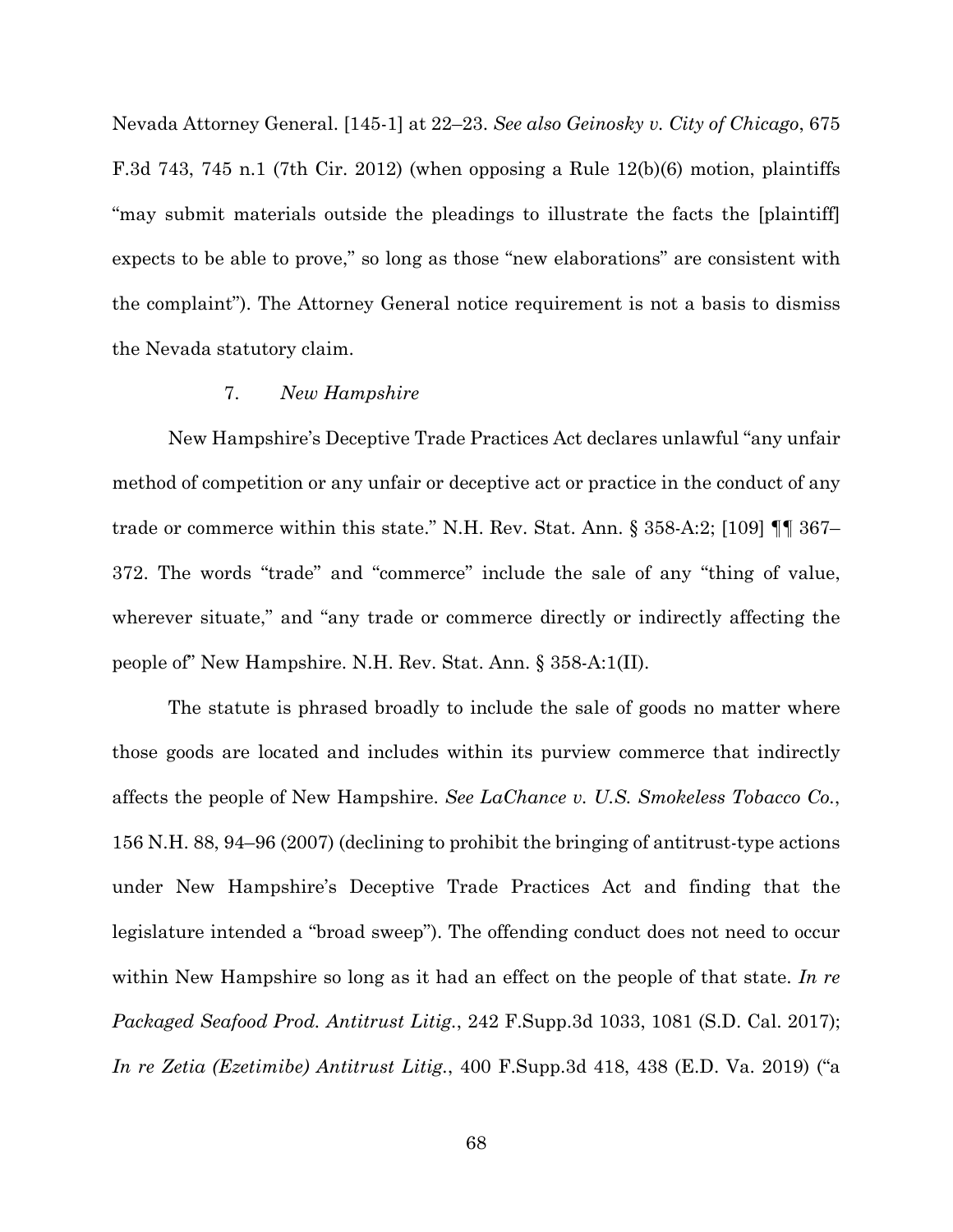nationwide pattern of conduct that resulted in consumers in each of the challenged jurisdiction[s] purchasing [a drug] at elevated prices adequately pleads sufficient intrastate connections" for purposes of a claim under New Hampshire's Deceptive Trade Practices Act) (citations omitted); *In re DDAVP Indirect Purchaser Antitrust Litig.*, 903 F.Supp.2d 198, 231 (S.D.N.Y. 2012) (denying motion to dismiss because the complaint alleged that the putative plaintiffs "located in New Hampshire had to pay higher prices … because of [the] alleged deception"). *But see Pacamor Bearings, Inc. v. Minebea Co.*, 918 F.Supp. 491, 504 (D.N.H. 1996) ("the statute is only applicable if the offending conduct took place within the territorial borders of the state"); *In re Flash Memory Antitrust Litig.*, 643 F.Supp.2d 1133, 1159 (N.D. Cal. 2009). Even if New Hampshire's statute requires that the offending conduct take place within New Hampshire's borders, it is enough to allege that the defendants introduced overpriced products into New Hampshire markets. *In re Chocolate Confectionary Antitrust Litig.*, 749 F.Supp.2d 224, 235 (M.D. Pa. 2010).

The complaint alleges that AbbVie's conduct "substantially affected New Hampshire's trade and commerce." [109] ¶ 370. Elsewhere, it includes allegations that plausibly suggest that Humira was introduced into the New Hampshire market, such as the allegation that AbbVie made more than \$56 billion selling Humira throughout the United States during a six-year period. *Id.* ¶ 84. Although Count VII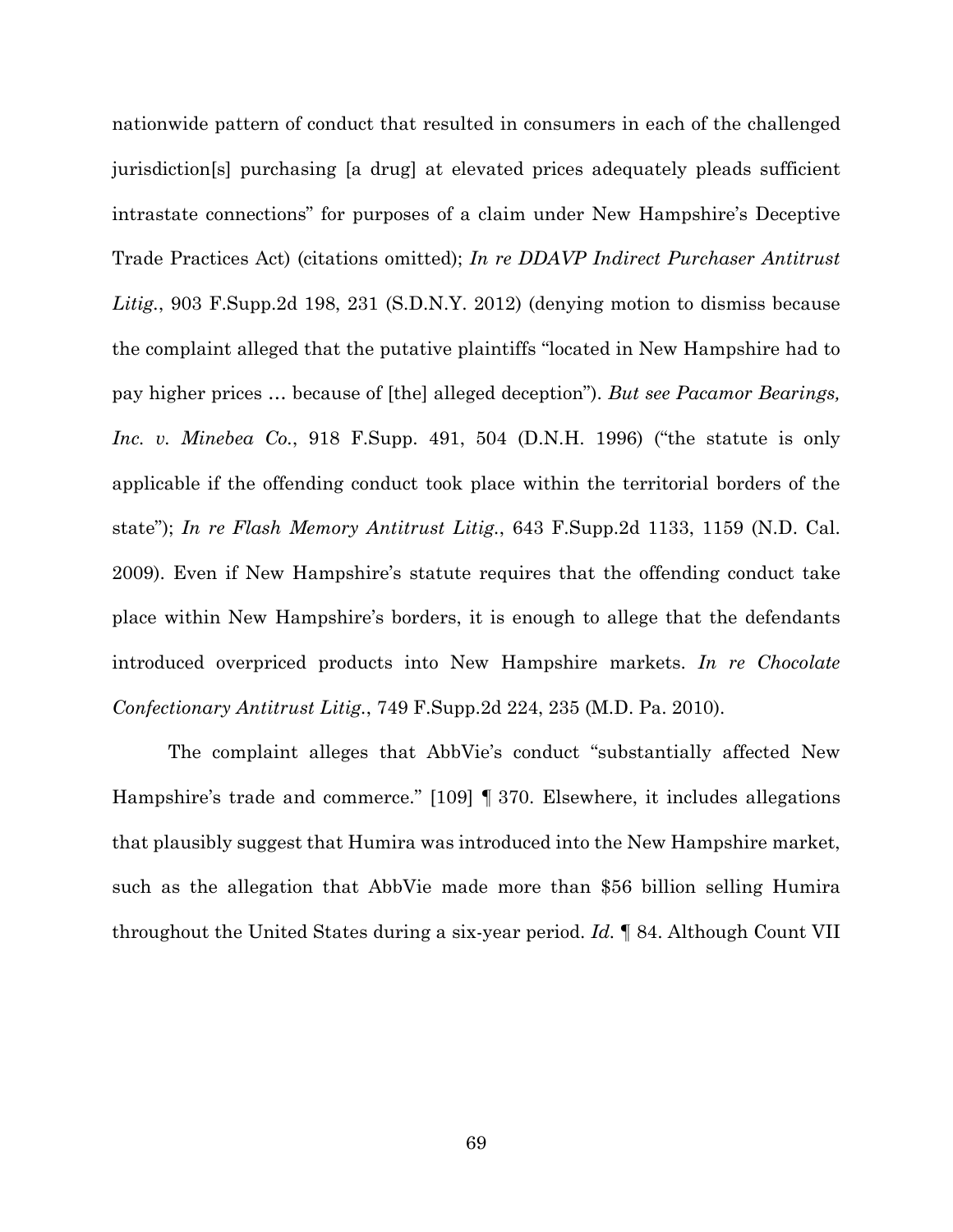is dismissed for other reasons, it adequately pleads the requisite effect in New Hampshire.

# 8. *North Carolina*

North Carolina's Unfair Trade and Business Practices Act declares unlawful all "[u]nfair methods of competition in or affecting commerce, and unfair or deceptive acts or practices in or affecting commerce." N.C. Gen. Stat. Ann. § 75-1.1; [109] ¶¶ 379–84. The Act addresses "primarily local concerns." *The "In" Porters, S.A. v. Hanes Printables, Inc.*, 663 F.Supp. 494, 502 (M.D.N.C. 1987); *ITCO Corp. v. Michelin Tire Corp., Commercial Div.*, 722 F.2d 42, 48 n.9 (4th Cir. 1983). Actions that have only an "incidental local effect" fall outside its reach. *The "In" Porters*, 663 F.Supp. at 502; *In re Refrigerant Compressors Antitrust Litig.*, No. 2:09-MD-02042, 2013 WL 1431756, at \*19 (E.D. Mich. Apr. 9, 2013).

That statute does not, however, require "substantial effects" on intrastate commerce. *See* N.C. Gen. Stat. Ann. § 75-1.1. And unlike in *The "In" Porters, S.A.*, 663 F.Supp. at 502, the plaintiffs here include at least a few people that purchased Humira in the state of North Carolina. [109] ¶ 382. That is enough to satisfy the "primarily local" aims of North Carolina's Unfair Trade and Business Practices Act. *In re Lidoderm Antitrust Litig.*, 103 F.Supp.3d 1155, 1174 (N.D. Cal. 2015); *Hosp. Auth. of Metro. Gov't of Nashville v. Momenta Pharm., Inc.*, 353 F.Supp.3d 678, 695 (M.D. Tenn. 2018) (it is enough to plead intrastate effects that caused supracompetitive process in the relevant jurisdiction); *In re Ductile Pipe Iron Pipe Fittings (DIPF) Indirect Purchaser Antitrust Litig.*, 2013 WL 5503308, at \*22 (D.N.J.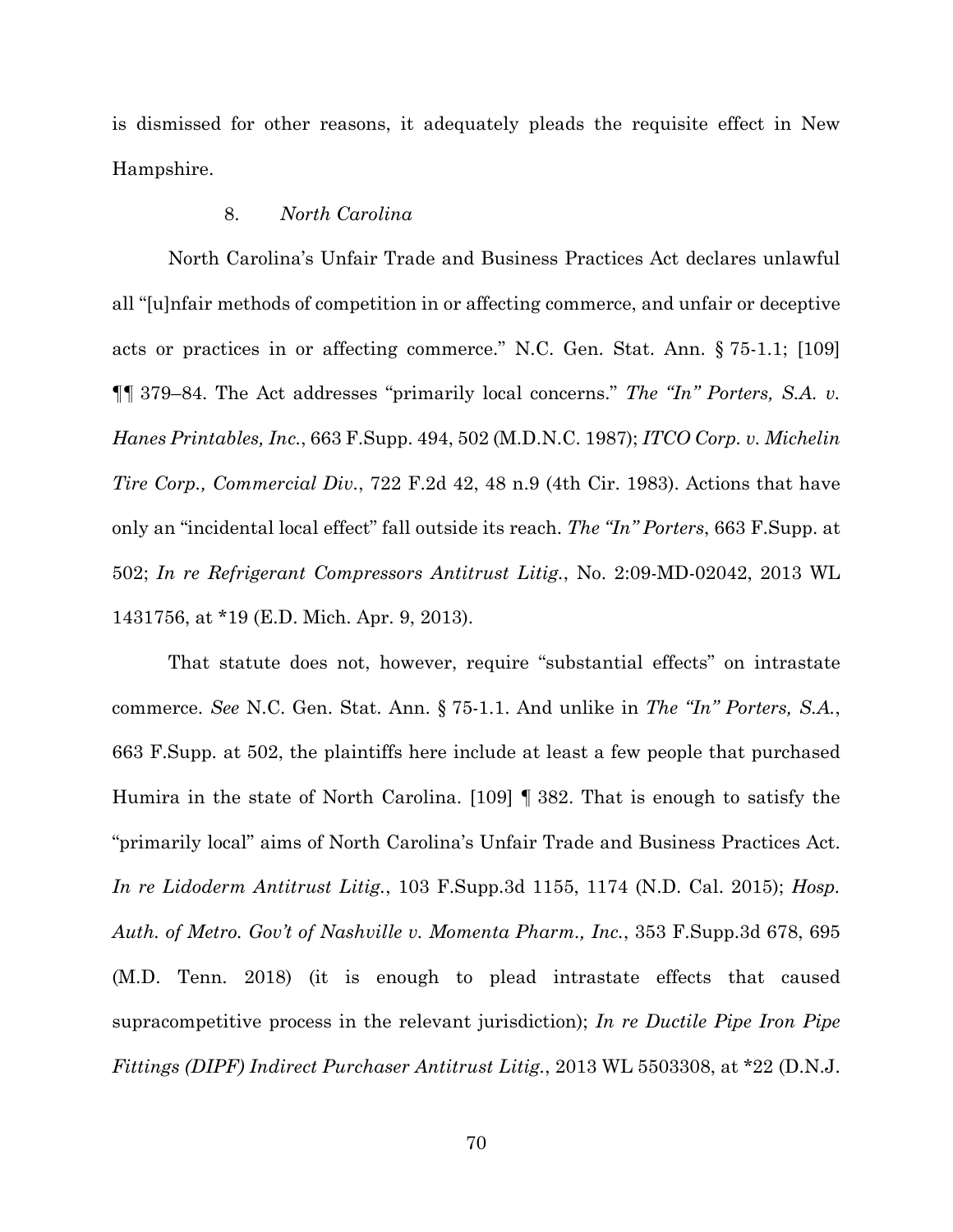Oct. 2, 2013). The alleged aggregate effect of those purchases was more than incidental. *See In re Remicade Antitrust Litig.,* 345 F.Supp.3d 566, 586 (E.D. Pa. 2018) (allegations that defendants had monopolized the market for a drug, "resulting in North Carolina purchasers paying artificially inflated prices" for that drug, was enough to survive a motion to dismiss).

#### 9. *Utah*

Utah's Consumer Sales Practices Act declares unlawful any "unconscionable act or practice by a supplier in connection with a consumer transaction … whether it occurs before, during, or after the transaction." Utah Code Ann. § 13-11-5(1); [109] ¶¶ 395–401. In Utah, the term "unconscionable … defies precise definition," and Utah courts "assess the circumstances of each particular case in light of the twofold purpose of the doctrine, prevention of oppression and of unfair surprise." *Woodhaven Apartments v. Washington*, 942 P.2d 918, 924 (Utah 1997) (quoting *Res. Mgmt. Co. v. Weston Ranch & Livestock Co.,* 706 P.2d 1028, 1041 (Utah 1985)).

In the few cases where Utah courts have interpreted the statute, they have consistently looked to contract principles to define its terms. *In re New Motor Vehicles Canadian Exp. Antitrust Litig.*, 350 F.Supp.2d 160, 204 (D. Me. 2004); *In re Interior Molded Doors Indirect Purchaser Antitrust Litig.*, No. 3:18-CV-00850-JAG, 2020 WL 2110931, at \*3 (E.D. Va. May 4, 2020); *Imperial Mobile Home Park, L.L.C. v. Kelsch*, No. 971591-CA, 1998 WL 1758393, at \*1 (Utah Ct. App. Nov. 27, 1998) (plaintiffs generally must allege "gross bargaining power inequality or oppressive contractual terms").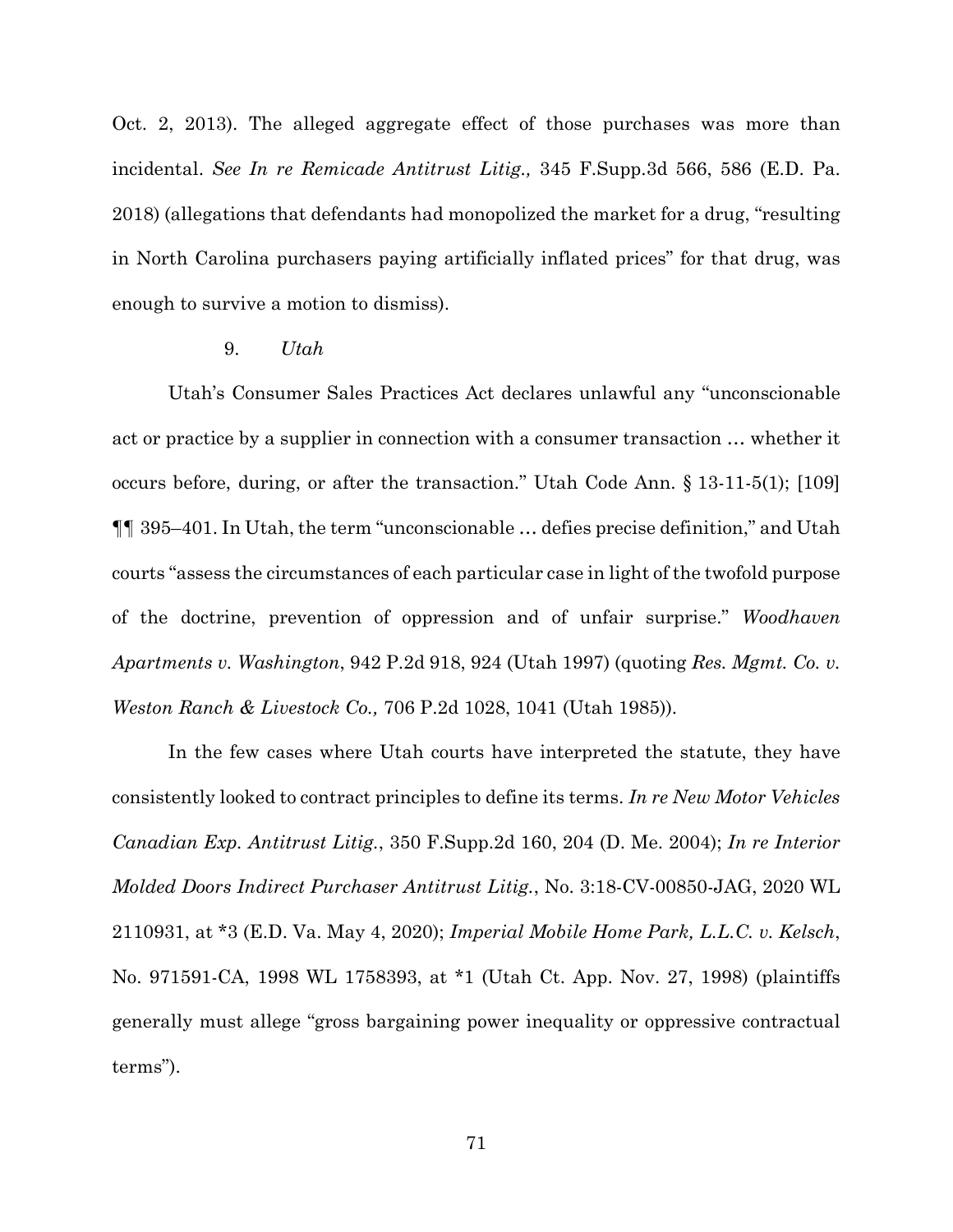The Utah-based claim alleged here, which is brought against AbbVie only, is based on AbbVie's alleged patent-related conduct. *See* [109] ¶¶ 310–316, 401. The fact that the patent-related conduct in question did not relate to a contract is not determinative. What matters is whether AbbVie's alleged conduct qualifies as unconscionable, as Utah's courts have interpreted that term. The problem for plaintiffs is that AbbVie's alleged patent-related conduct did not involve either gross bargaining power or oppression. *Imperial Mobile Home Park,* 1998 WL 1758393 at \*1. Nor have plaintiffs alleged facts that show procedural unconscionability (i.e., that plaintiffs did not have "a reasonable opportunity to read and understand the terms of the contract," *Woodhaven Apartments*, 942 P.2d at 925), or substantive unconscionability (i.e., facts that show a disparity in bargaining power "so great as to shock the conscience," *id.* (citations omitted)).

Utah's Consumer Sales Practices Act is not limited to contract disputes, but it is limited to conduct that is "unconscionable," and the complaint fails to allege conduct that qualifies as unconscionable as that word has been interpreted by Utah courts.

# 10. *West Virginia*

West Virginia's Consumer Credit and Protection Act declares unlawful "[u]nfair methods of competition and unfair or deceptive acts or practices in the conduct of any trade or commerce." W. Va. Code Ann. § 46A-6-104; [109] ¶¶ 402–406. At least when consumers allege that a purchase was made because of a misrepresentation, the Act "does not extend to prescription drug purchases," because

72